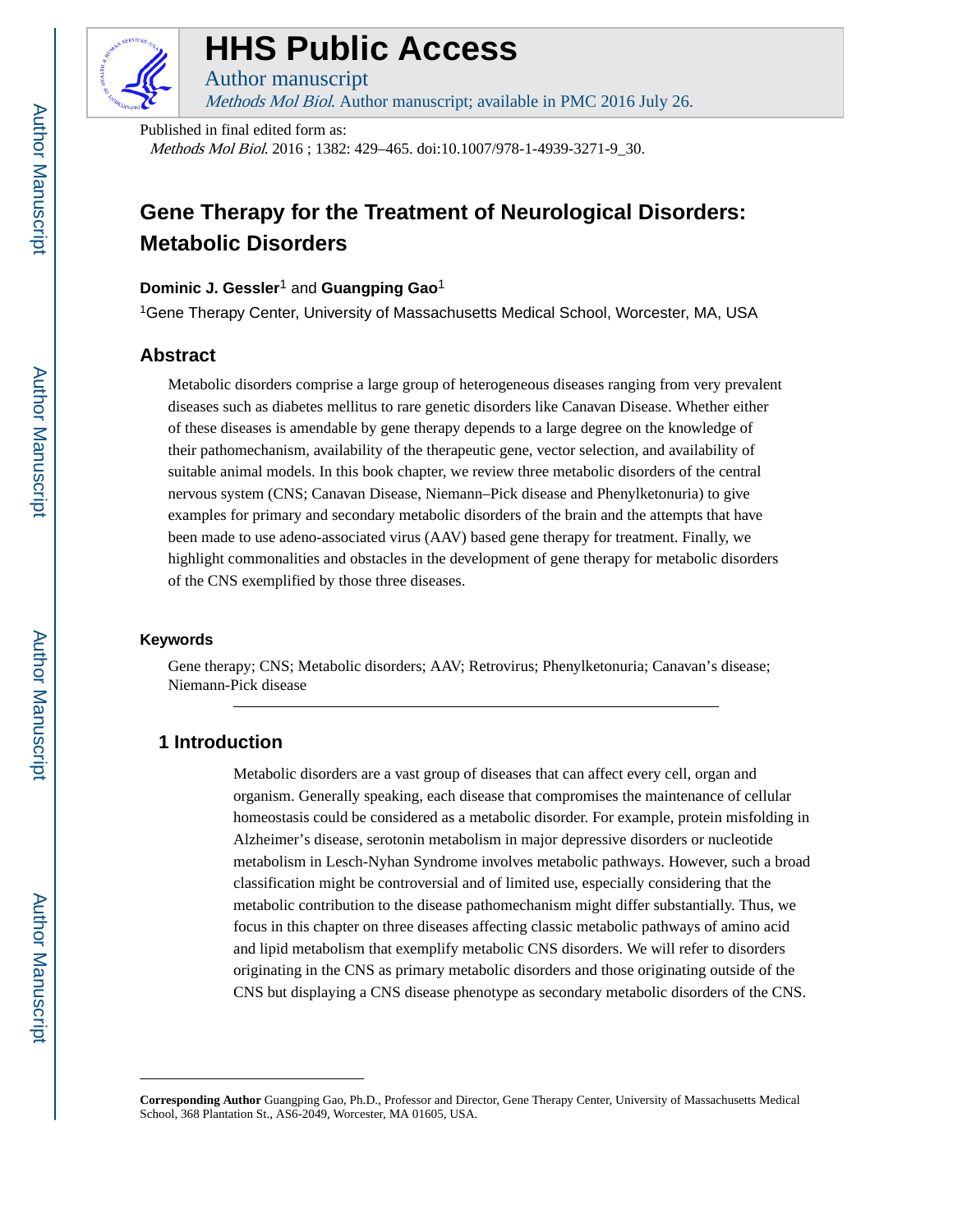This simple differentiation between primary and secondary has substantial implications for the vector selection and the route of vector administration in particular. Primary metabolic disorders of the CNS are amendable to intracranial vector delivery with concomitant CNS transgene restriction by the blood-brain barrier (BBB). In contrast, secondary metabolic disorders of the CNS frequently require expression of therapeutic genes either restricted to a peripheral organ where the mutant gene is expressed or ubiquitously. It has also been shown, however, that muscle can serve as an ectopic biofactory of therapeutic gene products for either functioning as a metabolic sink to reduce the metabolic burden or dissemination of transgene product via the blood circulation (see Subheading 3.1).

In addition, metabolic disorders can be subdivided into mono-causative (monogenic) or multifactorial (polygenic) and inherited or acquired. For example, Canavan's Disease (CD) is considered to be primary, mono-causative (monogenic) and inherited or acquired. Although, patients with CD predominantly display symptoms of the CNS it has not been fully investigated, if there is peripheral organ involvement as well. On the other hand, some unpublished animal studies suggest, that targeting the CNS only might be beneficial too. Nevertheless, for didactical purposes, we will consider CD as a primary metabolic disorder of the CNS in this chapter. In contrast, phenylketonuria (PKU) and Niemann-Pick disease (NPD) are secondary monogenic metabolic disorders of the CNS, with mutations in the phenylalanine hydroxylase (PAH) gene restricted to the liver and ubiquitous acidic sphingomyelinase (ASM) deficiency, respectively. Monogenic disorders serve as ideal disease models for gene therapy development, due to one gene replacement strategy and limitations in vector biology. For example, the 5 kilo base (kb) genome size of recombinant adeno-associated virus (rAAV) often constrains space for some transgenes [1, 2].

A different genetic aspect is whether the mutation causes a gain- or loss-of-function. Lossof-function mutations are amendable to the delivery of the native functional gene, whereas gain-of-function mutations demand reduction of the toxic gain-of-function gene product activity, which raises additional concerns of how the toxic activity can selectively be inactivated and to restore the physiologic function of the native normal gene simultaneously. This may require some dual functional vector, meaning silencing the mutant gene but supply the normal gene function at the same time [3]. However, to our knowledge no metabolic disease of the CNS in the narrower sense with gain-of-function mutation has been targeted for proof-of-concept gene therapy experiments.

To demonstrate the challenges of gene therapy development for metabolic disorders of the CNS three enzyme deficiencies (Canavan's disease, phenylkentonuria and Niemann-Pick disease) are reviewed within this chapter that share fundamental preconditions across different disease entities, e.g., availability of transgene cDNA, animal model and vector but might demonstrate features unique to CNS metabolic disorders. One of these features is the intricacy to adjust widespread transgene delivery to peripheral organs and/or the CNS despite the BBB. For example, systemic vector administration exploits the natural ramification of the CNS blood vessels for optimal and wide spread transgene delivery but necessitates means to limit peripheral organ transduction in Canavan's disease as opposed to local CNS pathologies (e.g., Huntington's disease or CNS tumors) that are accessible by local vector injection. In addition, systemic vector delivery to the CNS is compromised by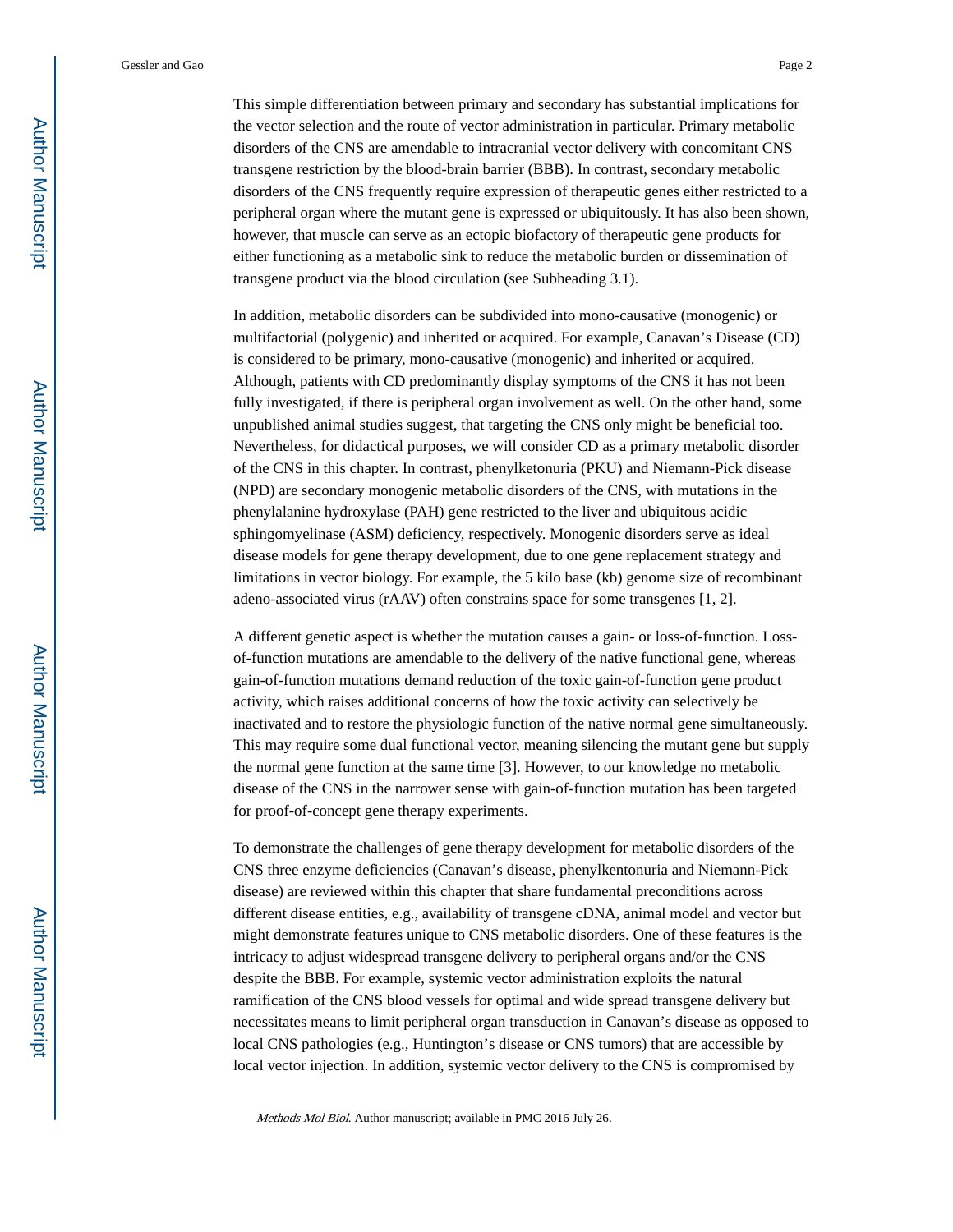the first pass effect in the liver and the tight BBB, enhancing peripheral organ transduction as desired in NPD but rendering the neuron and glial cell transduction diminished. This sequestration of systemically delivered vector by peripheral organs entails the administration of higher vector doses to still efficiently transduce the CNS, which in turn may increase the risk for an immune response and the burden of vector manufacturing.

This chapter attempts to address several of these briefly introduced aspects of gene therapy development for metabolic disorders of the CNS and demonstrate how different approaches might provide improvements in these matters.

## **2 Lipid Metabolism Disorders**

#### **2.1 Niemann-Pick Disease (NPD)**

**2.1.1 Introduction—**The first patient with Niemann-Pick disease (type A) was reported by the German pediatrician Albert Niemann in 1914. Niemann-Pick disease (NPD) is a rare autosomal recessive inherited disorder that is characteristic for accumulation of sphingomyelin (SPM), organomegaly and variable central nervous system (CNS) involvement [4]. Of note, Niemann-Pick is an umbrella term that encompasses two different entities, Niemann-Pick disease type A (NPA) and type B (NPB) are classified as acid sphingomyelinase deficiencies whereas Niemann-Pick disease type C (NPC) is characterized by altered trafficking of endocytosed cholesterol [5, 6].

The onset of NPD is quite heterogeneous even within the three subclasses. For example, the occurrence of first symptoms in Niemann-Pick disease type C were reported to fall within a wide range of ages from childhood up to 60 years of age, while Niemann-Pick disease type A manifests in infancy with progressive neurodegenerative decay [7, 8]. Unfortunately, current treatment is limited to symptoms [9-11].

**2.1.2 Prevalence—**Demographic data for epidemiologic analysis are limited. However, the prevalence of Niemann-Pick A and B together was estimated to be 1:250 000 [12], whereas the prevalence of NPC is about 1:120,000 for live birth in Europe [5]. Some authors report increased incidence and prevalence among descendants of Ashkenazi Jewish [11].

 **2.1.3 Symptoms—**Niemann-Pick disease type A is considered to be the neurovisceral form and presents during early ages with hepatosplenomegaly, poor feeding behavior and loss of motor function and general neurological deterioration eventually resulting in death by the age of three years [13]. Low HDL and hypertriglyceridemia may be present [14].

In contrast, NPB is of milder progression with symptom onset between childhood and adulthood; hepatosplenomegaly is one of the most consistent findings. Disease progression is complicated by deteriorating pulmonary function and liver dysfunction. Other symptoms may be growth restriction and impaired eye function [15, 16]. Neurological symptoms are uncommon in this subclass. As in NPA, low HDL and hypertriglyceridemia is often present [14].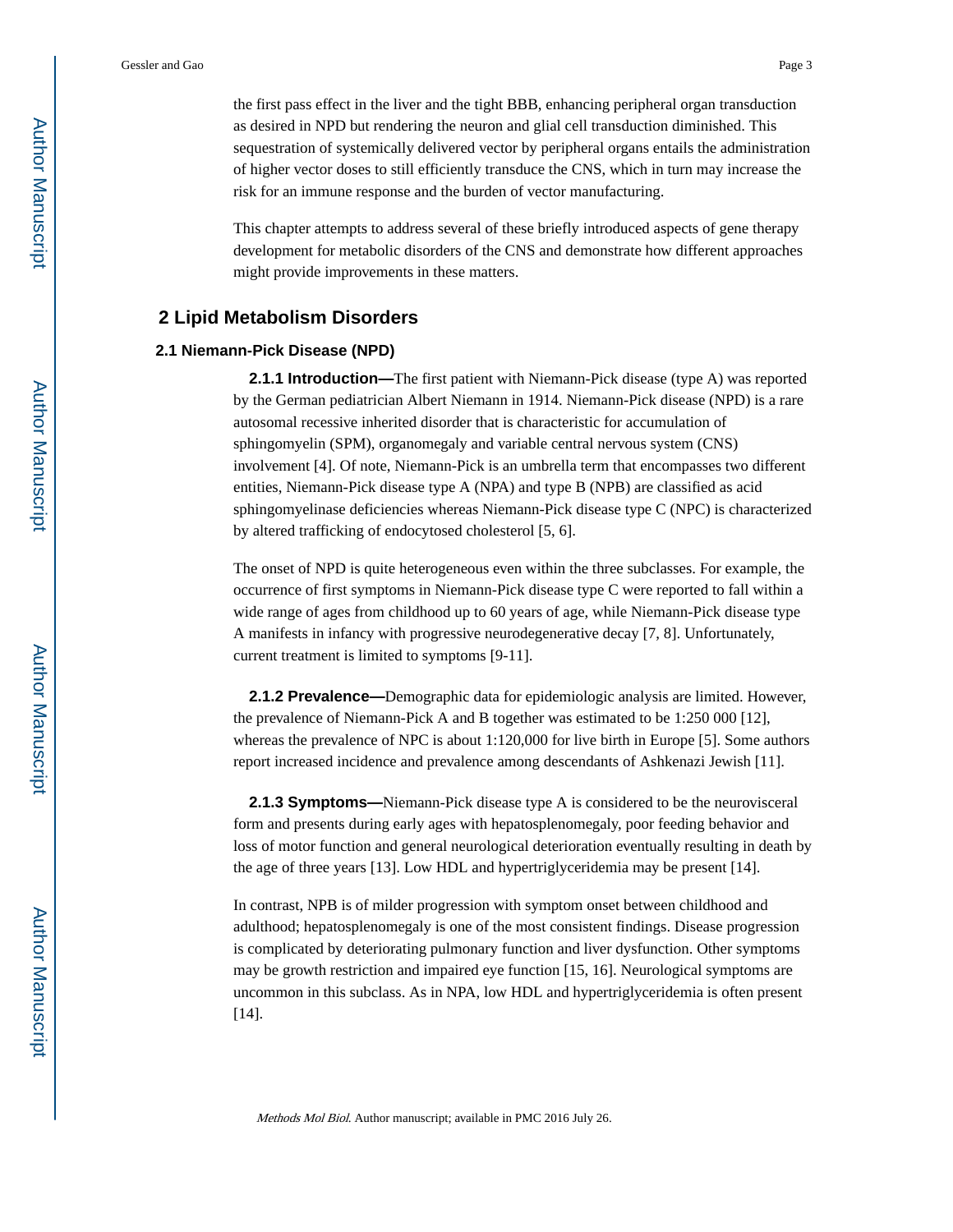Niemann-Pick disease C is both of different genetic origin versus NPD type A and B and might present quite differently. NPC can become symptomatic between infancy and adulthood [17], with cognitive dysfunction, ataxia, dysarthria and loss of language [18]. Although, severity of symptoms might differ along with the onset of symptoms, most patients die between the ages of 10 and 25. Of note, even fetal NPC has been described [17].

**2.1.4 Genetics—**Individuals with subclasses A and B of Niemann-Pick disease share the trait that they are deficient in the enzyme acid sphingomyelinase (ASM). However, they display different phenotypes, which might be explained with no residual sphingomyelinase activity in NPD type A but low remaining enzyme activity in NPD type B [19, 20]. The gene (SMPD1) coding for ASM is localized on human chromosome 11p 15.1-15.4. Its cDNA is about 1895 base pairs (bps) long and comprises six exons, which are transcribed to 629 amino acids [7]. Several transcript variants have been identified.

In contrast, NPD type C is caused by mutations in the NPC gene that was discovered by Carstea et al. in 1997 [21]. Of those identified, 95% of patients carry a mutation in the NPC-1 and only in about 5% the NPC-2 gene [22]. NPC-1 is located on human chromosome 18q11 and NPC-2 on chromosome 14q24.3. Interestingly, NPC-1 (cDNA 3836 bases) is a membrane glycoprotein predominantly located in late endosomes as opposed to NPC-2 (cDNA 455 bases), which is a soluble lysosomal protein [22]. Current hypotheses assume that both genes are involved in the same pathway that processes endocytosed cholesterol [22].

 **2.1.5 Pathomechanism—**Acid sphingomyelinase (ASM) is predominantly found in lysosomes, where it metabolizes the membrane compound sphingomyelin to ceramide (SPM) [23, 24]. ASM follows the trafficking via mannose and mannose-6 phosphate receptors from the rough endoplasmatic reticulum (rRER) to Golgi apparatus and its final destination the lysosomes. Of note, secreted ASM can also be taken up by neighboring cells (cross-correction), which implies that partial cell transduction might be therapeutic [25]; this concept also applies to enzyme replacement therapy (ERT).

The significance of SPM metabolism to ceramide depends on the location of this catabolic step. Different stressors can translocate the hydrolysis of SPM to the cell membrane. Under these conditions, ceramide can be involved in important cell regulatory mechanisms such as autophagy, apoptosis, differentiation and cell growth [26-28]. Thus, NPD type A and B could be considered as an ASM deficiency and also ceramide metabolism disorder. A detailed review of possible molecular pathways involved in the NPD pathomechanism can be found in Smith 2008 and Schuchman 2010 [29, 30].

 **2.1.6 Animal Models—**The first animal models for Niemann-Pick disease type A and B were described in 1980 and 1982 [31, 32]. Although these mice presented with symptoms associated with Niemann-Pick disease, biochemical studies differed from what was found in NPD type A and B patients [33, 34]. This difference between animal and human disease manifestation can frequently be observed, questioning the authenticity of the disease imitation. In fact, Horinouchi et al. demonstrated that these mouse models did not carry any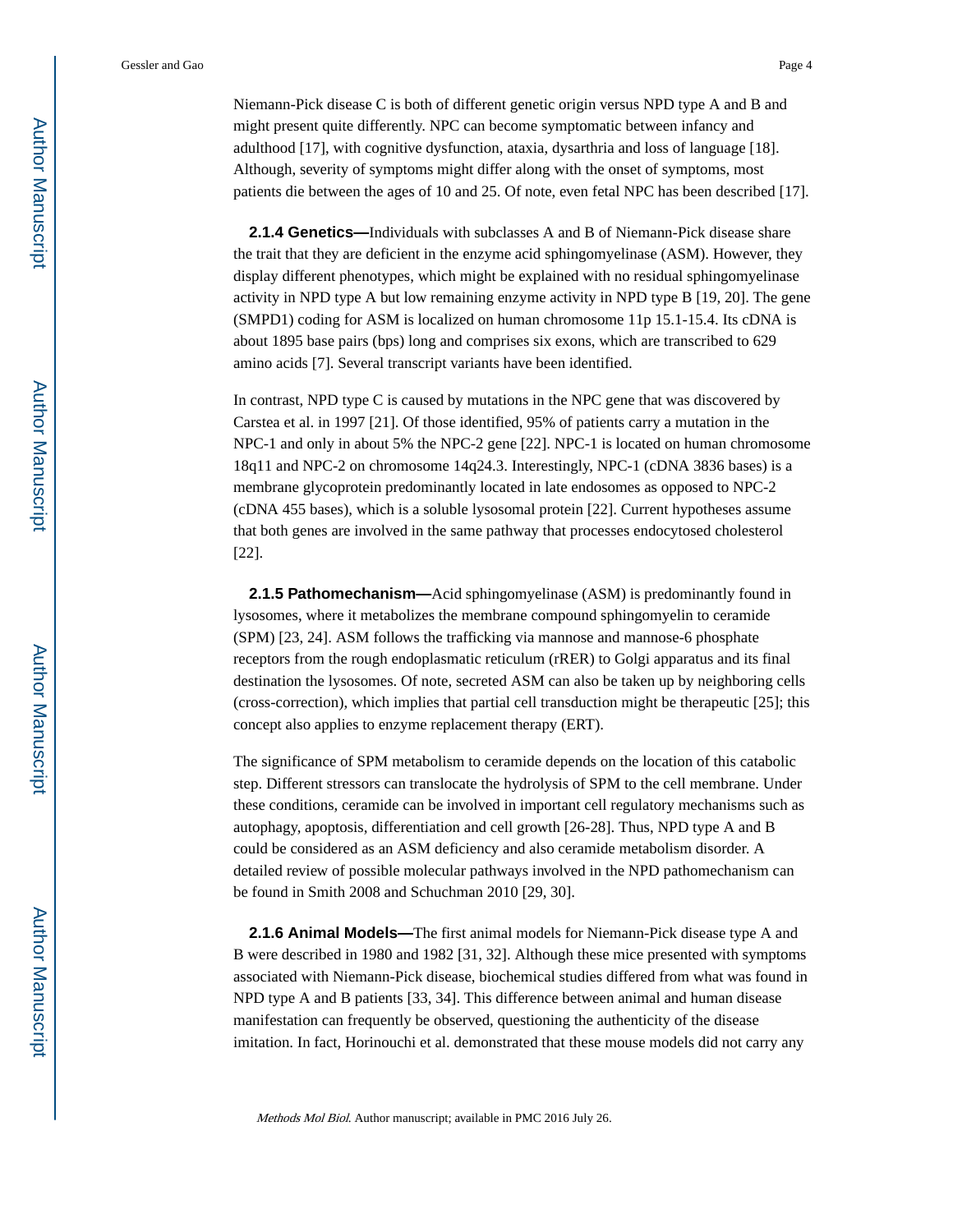mutation in the ASM gene [35], making these mice inappropriate models for NPA and NPB studies.

 **2.1.7 NPD Type A Mouse Model—**In 1995, Horinochi et al. engineered an acid sphingomyelinase knockout (ASMKO) mouse model by direct gene targeting [36]. This mouse is still the most commonly used model for gene therapy studies. It carries a PGK-neo expression cassette disrupting exon 2 of the ASM gene. Clinically, the ASMKO mouse displays the severe phenotype reflecting NPA. First symptoms can be noticed at 8 weeks of age with ataxia and mild tremor progressing to lethargy, non-responsiveness to stimuli and poor feeding with weight loss at 12-16 weeks of age. Death occurs between 6 and 8 months [36]. Interestingly, mice homozygous for the mutation can still breed, which facilitates the reduction of animal costs and time intensive procedures, e.g. genotyping. Molecular analysis revealed that homozygous mutant mice are deprived of residual ASM activity and accumulate sphingomyelin intracellularly. As with NPD patients, blood lipid profile might show hypercholesterolemia but with elevated HDL. Macroscopic examination of tissue is significant for decreased size of brain and most peripheral organs; no hepatosplenomegaly was found. The CNS findings were significant for Purkinje cell loss along with cerebellar and midbrain atrophy. In addition, lipid-laden foam cells along with multilammellar inclusions are present in many organs.

Another knockout mouse model designed by Otterbach et al. displays a similar phenotype with first onset of symptoms (tremor and ataxia) at 8-10 weeks of age [37]. The affected mice present with hepatosplenomegaly as seen in many patients but not in the ASMKO mouse from Horinochi et al. The disease progresses with severe dyspnea and death by 16 weeks of age, providing a mouse model with more severe phenotype. The pathology revealed an almost complete loss of Purkinje cells and accumulation of sphingomyelin and foam cells. Molecular analysis shows no transcript or enzyme activity. Interestingly, despite the more severe phenotype, which might be beneficial for the evaluation of treatment potency, this mouse model is not commonly used in gene therapy studies.

 **2.1.8 NPD Type B Mouse Model—**In addition, a mouse model for Niemann-Pick disease type B has been engineered that only displays the characteristic visceral phenotype [38]. In view of the reduced capability of many drugs to cross the blood-brain barrier, this animal model seems to be ideal to evaluate treatment options that do not concern the brain, e.g. enzyme replacement therapy.

 **2.1.9 NPD Type C Mouse Model—**Finally, it is noteworthy that different groups developed mouse models for NPD type C with variability in phenotype. However, due to insufficient literature the focus will be on NPD type A and B [39, 40].

 **2.1.10 Preclinical Gene Therapy Studies—**Many efforts have been made to develop potential remedies for Niemann-pick disease with gene therapy being only one of them. Other concepts that have been pursued are: liver transplantation [41, 42], amniotic membrane transplantation [43], bone marrow transplantation [44-46] and enzyme replacement therapy [47]. It would be beyond the scope of this chapter to discuss all these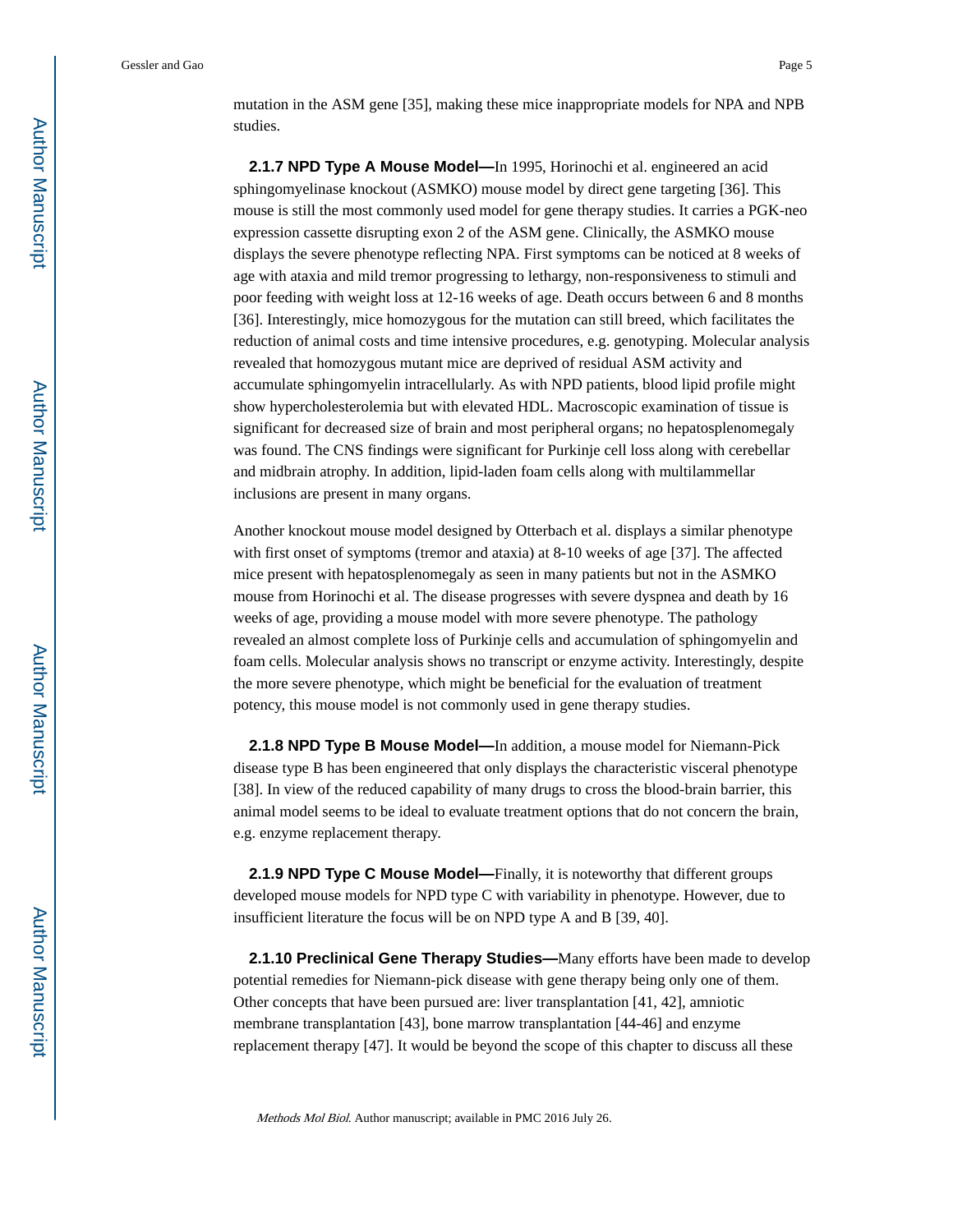treatment strategies. Instead, the focus will be on the aspects of ex vivo and in vivo gene therapy.

 **2.1.11 First In Vitro Study—**Despite the natural occurrence of Niemann-Pick disease animal models first attempts for gene therapy were not accomplished until 1992. Suchi et al. used retroviral vectors to successfully deliver the full acidic sphingomyelin (ASM) cDNA into fibroblasts from two NPA patients in vitro [48]. The resulting 16-fold increase in ASM activity and decreased sphingomyelin content, underlined the success of this first attempt to correct ASM deficiency; yet only in vitro.

#### **2.1.12 Ex Vivo Gene Therapy—**Hematopoietic Stem Cell Gene Therapy

Ex vivo gene therapy relies on explanation of patient cells, in vitro transfection with the transgene and re-implantation to the patient, which was first attempted in the ASM knockout (ASMKO) mouse by Miranda et al. Male mice-derived nucleated bone marrow cells were transfected with a retroviral construct carrying the full cDNA of the human ASM (hASM). These cells were administered intravenously into 2-day-old ASMKO neonates after entire body radiation (200 cGy). Five months later, the highest ASM activity was detected in spleen, liver and lung whereas brain, heart and kidney showed insignificant difference to untreated ASM mice. Simultaneously, sphingomyelin content of the same organs was analyzed, showing a positive correlation between ASM activity and sphingomyelin reduction [49]; similar improvements were found on tissue sections. Interestingly, although there was no significant difference in ASM activity of brain in untreated versus treated mice, pathology of the cerebellum showed substantial improvement in treated mice [49]. While, this study using ex vivo gene therapy for the treatment of NPD type A/B could not rescue the phenotype and survival to the level of wild-type mice, overall, this study demonstrated the potential of hematopoietic stem cell gene therapy (HSCGT) for the treatment of NPD type A/B. However, given the limited success to improve the ASM activity in the brain, HSCGT might be more promising for NPD type B at this point.

 **2.1.13 Mesenchymal Stem Cell Gene Therapy—**The same group demonstrated that bone marrow-derived mesenchymal stem cell (MSC) transplantation to the CNS could significantly improve the NPA and NPB phenotype. Again, cells (MSC) were transfected using a retroviral expression system carrying the human ASM cDNA. This time, however, transduced cells were injected directly into hippocampus and cerebellum of 3-week-old ASM knockout mice. Strikingly, the treatment could extend the life expectancy, improve motor function and reduce Purkinje cell loss of the cerebellum [50].

#### **2.1.14 Combined Hematopoietic and Mesenchymal Stem Cell Gene Therapy**

**—**Later, this group combined systemic HSCGT and intracranial MSC transplantation for the treatment of the ASM knockout mouse. Three-day-old neonates were infused with hematopoietic stem cells after 400 cGy whole body radiation and the same mice were treated intracerebrally with mesenchymal stem cells at 4 weeks of age. In both cases, cells were transduced with the retroviral construct expressing the human ASM cDNA [51]. The results of this study were especially remarkable for almost 70% of normal ASM activity in the brain of treated mice, which was in contrast to previous studies of this group [48, 51].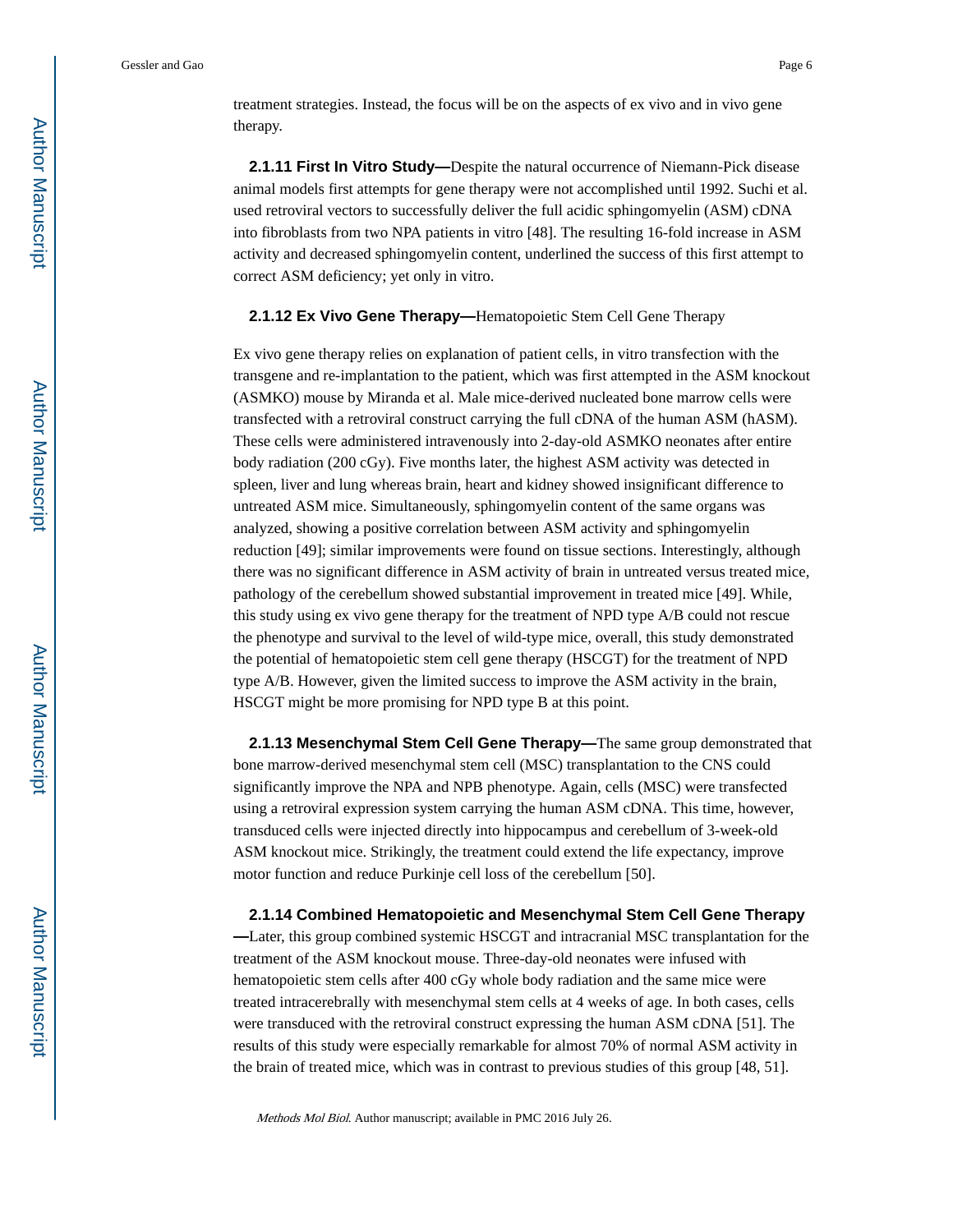Unfortunately, loss of ASM activity was noted after 24 weeks post-treatment due to the development of anti-ASM antibodies [51]. These studies of ex vivo gene therapy show promising results but also bring several issues relating to the retroviral vector, e.g. efficiency, genotoxicity and in vitro cell manipulation (see Chapter 1 and 24).

 **2.1.15 In Vivo Gene Therapy: Systemic Vector Administration—**An alternative approach to ex vivo is in vivo gene therapy, which aims to transduce cells that remain in their natural environment. Hereby, it is not necessary to harvest and re-implant cells of a patient and radiate either certain parts or the whole body, which raise additional safety concerns in clinical trials.

Adeno-associated virus (AAV) has become the new favorable vector for many therapeutic in vivo gene therapies, which was also used by Barbon et al. to demonstrate that intravenously delivered rAAV8hASM under the control of a liver specific promoter could correct the NPD type B phenotype in the ASM knockout mouse and performs superior to rAAV1 by about 100-fold increased ASM expression in liver. In addition, sphingomyelin clearance to almost normal levels was found in liver, spleen and lung within 8 weeks versus 12 weeks in rAAV1hASM treated mice; similar improvements were found on tissue pathology in the rAAV8hASM treated group. One drawback of this study was a humeral immune response against the rAAV capsid as well as the ASM enzyme, when ASM was expressed ubiquitously under the control of a CMV promoter. However, consistent with previous findings, liver restricted ASM expression could circumvent anti-ASM antibody immune response significantly [52]. While this study demonstrated the potential of liver restricted transgene expression for NPB it might not achieve therapeutic efficacy in NPD with CNS disease phenotype, due to the incapability of ASM crossing the blood-brain barrier.

 **2.1.16 In Vivo Gene Therapy: Intracranial Vector Administration—**A particular route of administration for gene therapy in CNS pathologies is intracranial injection, which encompasses either intraparenchymal or intraventricular vector delivery. This could provide a powerful alternative to the usage of tissue specific promoters in systemic delivered gene therapeutics for tissue restricted transgene expression.

This was tested by Passini et al. using intracerebral injection of rAAV2-hASM in the ASMKO mouse, specifically the hippocampus [53]. Although, rAAV was only injected on one side of the brain, ASM positive cells were also found on the contralateral site. The authors reasoned that this was due to axonal transport of rAAV2-hASM, which was of particular surprise given that axons in NPD type A are severely affected. Of note, 3.6-5.4% of ASM positive cells were found on the non-injected site. Interestingly, the improvement of the CNS pathology was observed even in areas, were no ASM positive cell were found, e.g. entorhinal cortex. However, several essential regions of the brain were not reached by the local injection, e.g. thalamus [53].

Similarly, Dodge et al. injected rAAVhASM intracerebrally to attempt the rescue of gross Purkinje cell loss and improved functional outcome in ASMKO mice for NPD type A [54]. In addition, this group compared five different rAAV serotypes (rAAV 1, 2, 5, 7 and 8) by unilateral injection into the deep cerebellar nucleus (DCN), with rAAV1 demonstrating the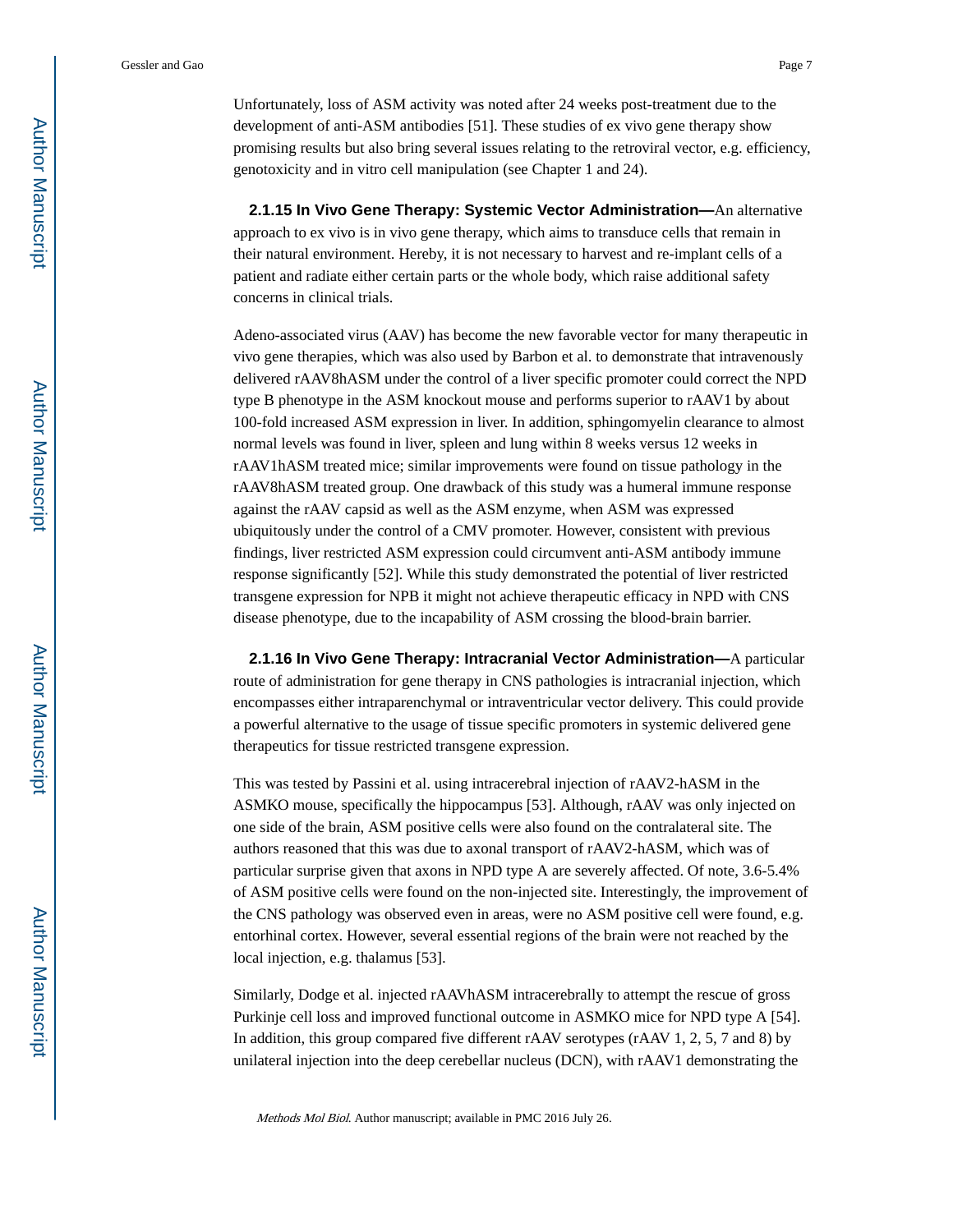widest tissue distribution and serotype 8 the highest hASM expression. In contrast, the previously used rAAV2 serotype showed the most restricted tissue distribution and lowest protein expression, even when injected bilaterally [53, 54]. Despite the difficulties to achieve wide transgene distribution, some regions negative for hASM expression still showed decreased cholesterol accumulation. Comparing unilaterally versus bilaterally injected mice revealed improvement of motor function in both groups but bilaterally injected mice took the lead. Overall, this study revealed that on average rAAV1 was the most efficient serotype among five tested rAAVs after local injection in the ASMKO mouse CNS in terms of tissue distribution, transgene expression and cell transduction [54].

Importantly, both studies report that intracerebral delivered rAAVhASM promotes clearing of lipid accumulation but global CNS transduction was still limited. Furthermore, intracerebral injections into the hippocampus or DCN are not efficient to recover the pathology of peripheral organs [55].

 **2.1.17 In Vivo Gene Therapy: Combined Intravenous and Intracerebral Vector Administration—**To overcome the limitations of intracranial transgene delivery for NPD, one could inject rAAVhASM intravenously and intracerebrally at the same time. Indeed, Passini et al. showed that combined injection of rAAV8hASM intravenously and rAAV2hASM intracerebrally (two weeks apart) benefits the overall performance of ASMKO mice over intravenous or intracerebral injection alone. Double injected animals did not only perform better in survival, motor and cognitive function in comparison to intravenous or intracerebral injected mice, the microscopic pathology was significantly improved as well [55]. Interestingly, it was found that the brain hASM level in double-injected mice was higher than in intracerebral injected animals alone despite the use of the same dose for the intracerebral injections. It has to be pointed out, that at this time, it had not been demonstrated that rAAV is capable of crossing the blood-brain barrier (BBB). As expected, intravenously injected mice showed lower levels of hASM in brain versus mice treated intracerebrally. Of note, significantly increased levels of anti-hASM antibodies were found in brain homogenates of intracerebrally treated mice but no difference from the control group in the combined injected mice, suggesting the occurrence of immune tolerance against the transgene contributed to the higher intracerebral hASM levels in the combination group [55].

In summary, the rAAV mediated hASM delivery to peripheral organs and/or the CNS has been demonstrated to improve the phenotype in the Niemann-Pick disease type A/B mouse model (ASMKO mouse). However, in order to improve safety and feasibility of this gene therapeutic approach, the transition to a large animal model would be desirable. This is especially true in view of the difference in body size between mouse and a large animal model, which is crucial for vector production, transgene delivery, and treatment efficacy.

 **2.1.18 Large Animal Model Gene Therapy for Niemann-Pick Disease—**Salegio

et al. evaluated magnet resonance imaging (MRI) guided rAAV2hASM delivery by simultaneous unilateral brainstem and bilateral thalamus infusion in nonhuman primates (NHP) [56]. It was found that 72% of neurons in the brainstem and 68% in the thalamus were successfully transduced and vector distribution correlated with infusion volume. In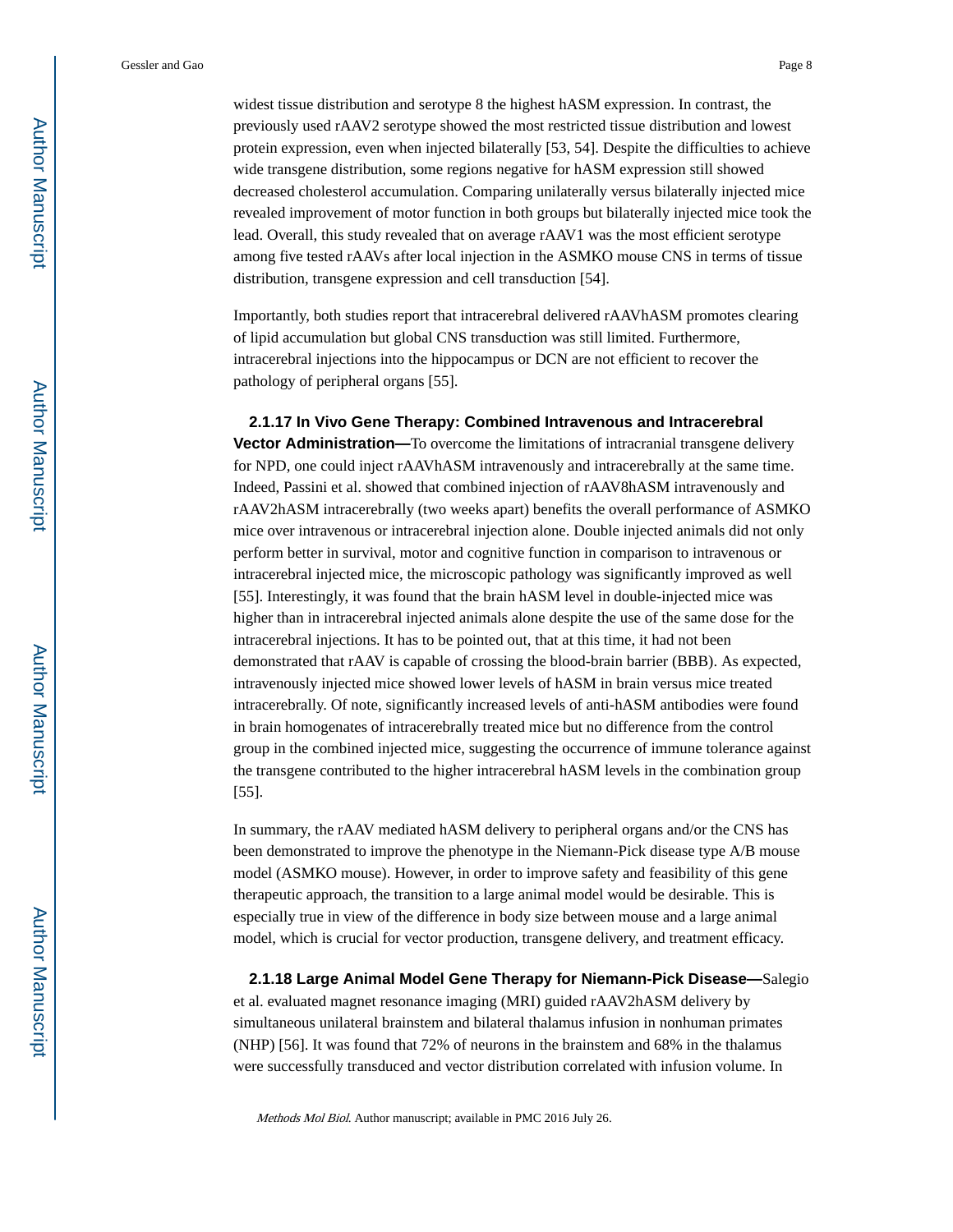addition, neurons distant from the injection site were transduced as well, indicating axonal transport of the vector, transgene or transgene product. Although, transduced neurons were found in remote anatomical regions, it remains to be elucidated to what extent the low transduction rate of these distant cells will contribute to clinical improvements [56].

Another study attempted the translation of the minimal effective dose of intracranial delivered rAAV1hASM, determined in mouse, to nonhuman primates (NHP) [57]. It is worthwhile noticing, that this group around Bu et al. used multiple injections into cortex, subcortical structures and cerebellum. As hypothesized, the dose correlated with sphingomyelin clearance in the ASMKO mouse. Even mice injected with the lowest dose  $(4\times10^9)$  genome copies per mouse) tested, still benefited from the treatment and survived significantly longer than untreated control mice. The study group with the highest dose  $(1.2\times10^{11}$  genome copies per mouse), performed best [57]. Of importance, treatment of the CNS only could significantly improve the survival, but ASMKO mice eventually died due to the visceral manifestation of the disease. This implicates that treating peripheral organs or the CNS only is not efficient for curing NPD type A and has to be taken into account for subsequent studies [55]. To translate these findings, healthy Cynomolgus monkeys were injected a total of six times into each hemisphere: motor and occipital cortex, striatum, thalamus, hippocampus and cerebellum (total vector dose  $2.6 \times 10^{12}$  genome copies per brain). Five weeks post-injection, almost all CNS regions injected showed increased hASM expression levels that were above that of the mouse group injected with the highest dose. Interestingly, the cortex of the cerebellum did not express significantly increased hASM [57]. Overall, this study demonstrates that rAAV mediated hASM delivery to the NHP CNS can provide hASM levels similar to levels found to be sufficient to treat Niemann-Pick disease in the ASMKO mouse.

 **2.1.19 Immune Response in Large Animal Model Gene Therapy—**Among the most formidable complications in gene therapy are transgene toxicity and severe immune response. This is in accordance with several studies that failed to predict and safely translate findings in mouse or rat to large animal models due to immune response or transgene toxicity, which emphasizes the importance of large animal studies before gene therapeutics can be applied to patients.

These aspects were recently evaluated by Salegio et al., who conducted a safety study using rAAV2 to express hASM in naïve rats and NHPs [58].

Intra-thalamic infused rats showed increased hASM expression and activity in thalamus, cortex, prefrontal cortex, cerebellum/brainstem and spinal cord. However, hASM activity was only significantly increased in the thalamus. In addition, monkeys were simultaneously infused into both thalami and into the brainstem and evaluated for either 3 or 9 months. Differences in hASM expression were found at 3 and 9 months post-treatment and between the low and high dose groups. Most importantly, rats tolerated the treatment without side effects, which stands in stark contrast to the rAAVhASM infused NHPs. Independent of the dose, severe side effects of neurological deterioration, weight loss, abnormal blood results were noticed. Most severely affected animals were of the high dose group that resulted in early necropsy. Tissue sections revealed cell infiltrates and gliosis along with activated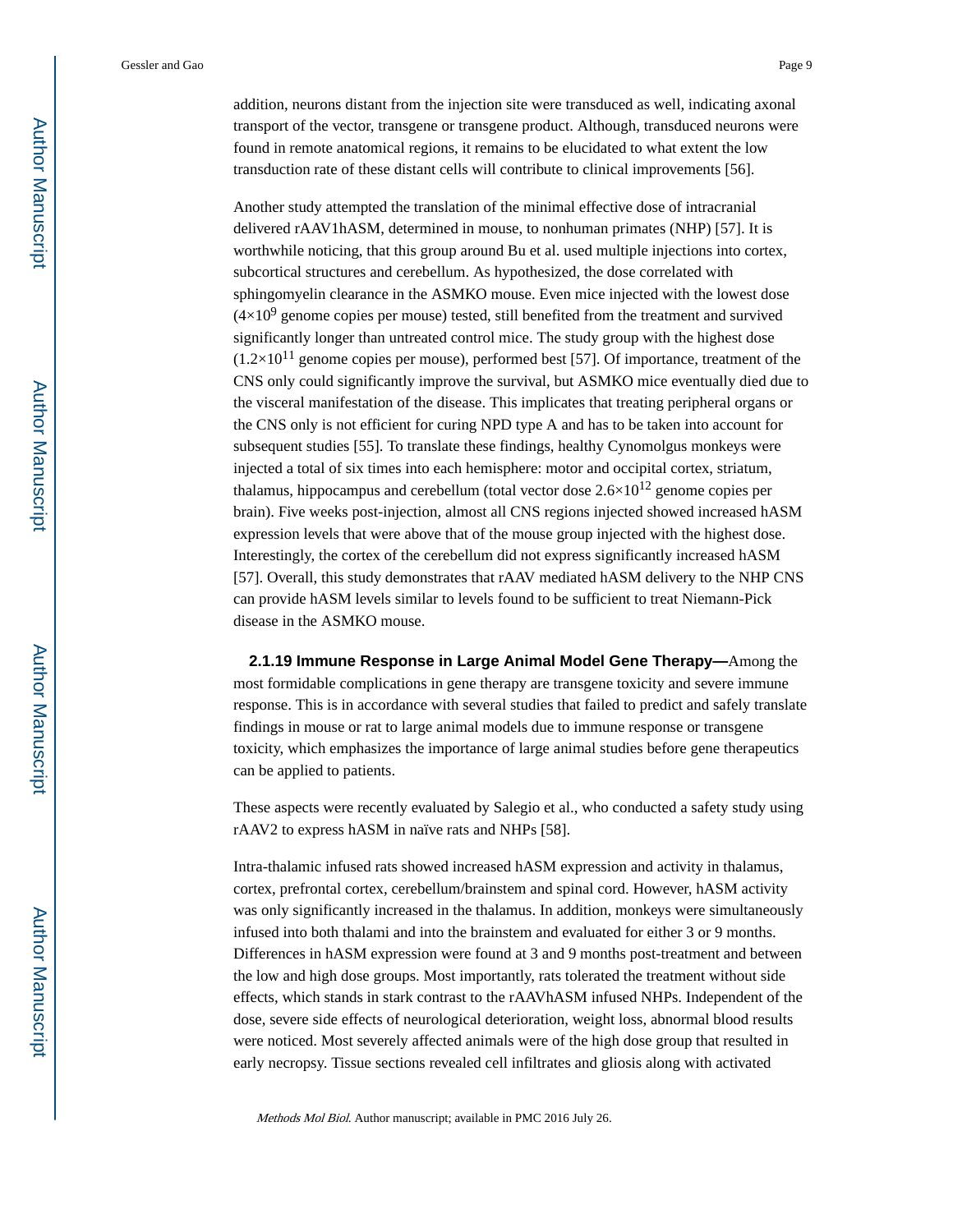macrophages, microglia, T cells and antigen-presenting cells. Furthermore, the authors could show a correlation between hASM expression and CCL5 up-regulation, which might have been one of the key players in this immune response [58].

 **2.1.20 Challenges and Future Directions—**While rAAV is considered to be nonpathogenic, there is increasing awareness in the field of gene therapy, that immunogenicity against the rAAV capsid, the transgene or the transgene product might be the main challenge in the transition from bench to bedside. The severe side effects in NHPs reported by Salegio et al. could also have been due to transgene toxicity, which might be an artifact of using the human transgene in preclinical animal models. However, further studies are urgently needed to develop strategies allowing for safe gene therapy in humans.

Furthermore, many metabolic diseases affect multiple cell types and organs demanding wide tissue distribution and tropism for treatment success. This also accounts for Niemann-Pick disease type A and C, which manifest in several peripheral organs and the CNS that might benefit from systemic delivery of a blood-brain barrier (BBB) crossing vector. However, serotypes tested in all studies discussed above, are known to have limitations in this regard. For example, rAAV serotype 8 displays outstanding properties in transducing hepatocytes and thus is commonly selected for liver targeting. Other serotypes (AAV1, 2, 5 and 7) have been shown to be weak performers in the transduction of cells of the CNS when administered systemically. Thus, future studies are warranted to evaluate new serotypes with wide tissue tropism, the capability of crossing the BBB and their therapeutic benefit and safety profile, in addition to approaches to circumvent severe immune responses.

### **3 Amino Acid Metabolism Disorder**

#### **3.1 Phenylketonuria (PKU)**

**3.1.1 Introduction—**Phenylketonuria (PKU) is a rare monogenetic disease that is caused by different mutations in the phenylalanine hydroxylase (PAH) gene [59] and was first described by Følling in 1934 [60]. The prevalence for PKU differs between countries; in the USA about 1 in 15,000 newborn have PKU [61], in Europe 1 in 10,000 [62] and in Turkey, due to the high rate of consanguinity, 1 in 4000 [63].

Clinically, untreated PKU manifests with severe mental retardation, developmental impairment, seizures, eczema, reduced hair, skin and iris pigmentation and psychosocial problems [64, 65]. However, this is rarely seen in developed countries due to extensive screening programs of the newborn and early nutritional intervention that can reduce or even prevent cognitive impairment [65]. This also means that the patient population has shifted to more adult individuals affected by PKU, who might face other challenges than children in terms of disease management and treatment.

**3.1.2 Genetics—**Phenylketonuria is an autosomal recessive disorder that correlates in severity with the residual activity of the enzyme PAH. The gene coding for this enzyme is located on chromosome 12, comprises 13 exons and is 79 kilobases (kb) long. PAH is predominantly expressed in liver tissue but has also been found in other organs, e.g. kidney, pancreas and brain [66]. Three isozymes are known in rat and two in human liver; these are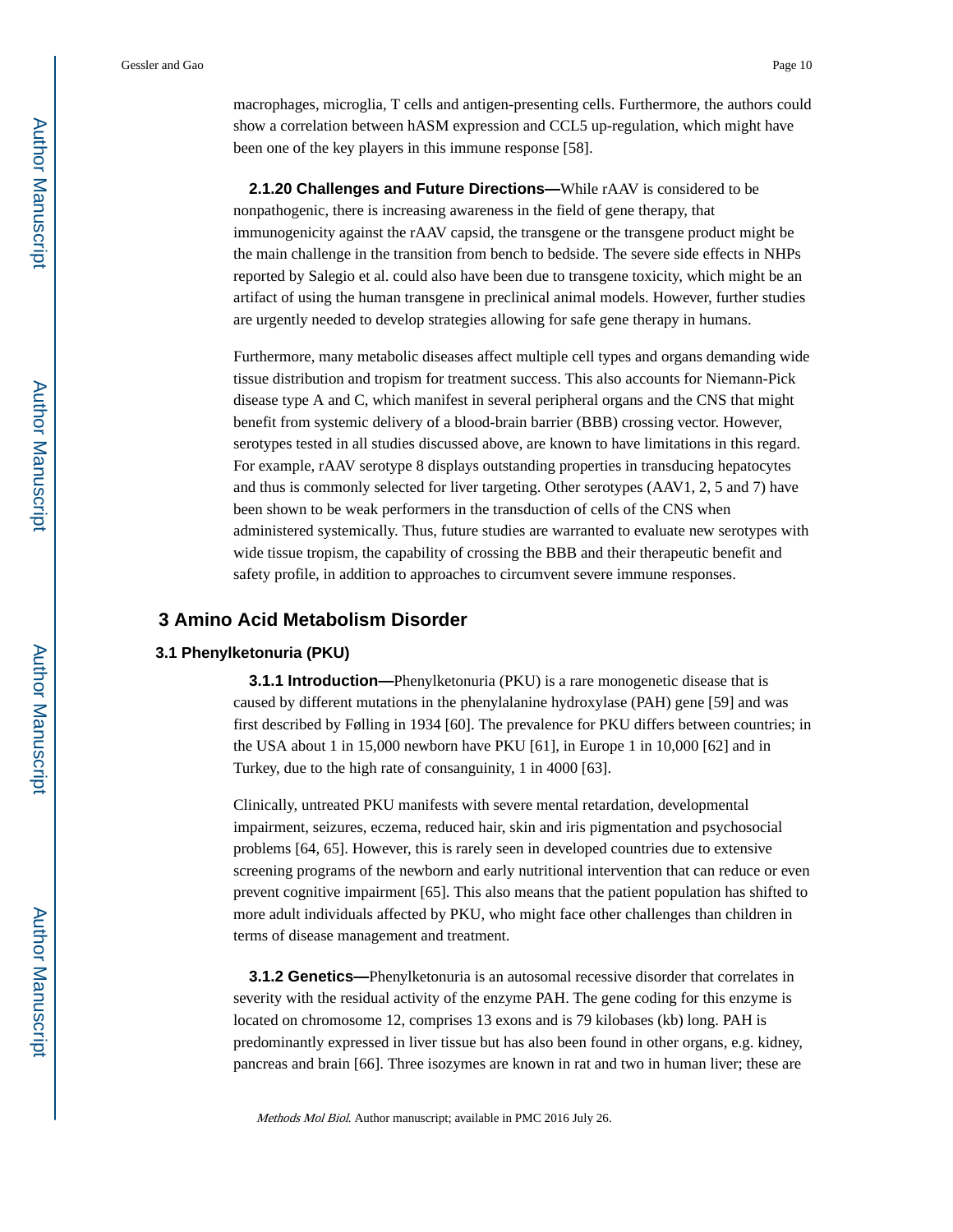all missing in classical PKU [67]. Until now, over 531 mutations (www.pahdb.mcgill.ca) in the phenylalanine hydroxylase gene have been described. Of particular interest for gene therapy is the 1358 base pair long cDNA that was cloned first from rat liver by Robson et al. and from human by Woo et al. in 1982 and 1983 respectively [59,68] (see Chapter 1).

 **3.1.3 Pathomechanism—**Phenylalanine hydroxylase catabolizes the hydroxylation of phenylalanine to tyrosine [69]. This irreversible reaction depends on molecular oxygen and the cofactor tetrahydrobyopterin, which is abundant in the liver [70]. It is synthesized from guanosine triphosphate (GTP) by the enzymes GTP cyclohydrolase I (GTPCH), 6 pyruvolytetrahydrobiopterin synthase (PTPS) and sepiapterin reductase (SR) [71]. Phenylalanine itself functions as an activator of PAH by inducing conformational changes [70].

Based on the residual activity of PAH, two distinct forms of PKU have been described: Classical PKU and atypical PKU. Whereas classical PKU is characteristic for no residual enzyme function at all, the atypical PKU seems to have about 5% remaining enzyme function [72, 73]. Although, the definite pathomechanism for PKU, especially the severe CNS phenotype has not been conclusively elucidated, several hypotheses have been postulated:

**3.1.4 Amino Acids Transport Inhibition Hypothesis—First, in the state of** hyperphenylalaninemia, phenylalanine impairs the transport of large neutral amino acids (LNAA, i.e. phenylalanine, tyrosine, tryptophan, leucine, isoleucine and valine) across the blood-brain-barrier (BBB) causing reduced levels of CNS LNAAs. This hypothesis is supported by the finding that PKU animal models with pathologically high concentration of serum phenylalanine have reduced CNS levels of several amino acids, especially LNAAs [74]. Furthermore, a study by Pietz et al. using  ${}^{1}H$  magnetic resonance spectroscopy and phenylalanine (Phe) challenge test demonstrated that patients receiving Phe only, showed increased brain Phe and disturbed brain activity measured by electroencephalogram (EEG). In contrast, patients that received LNAAs along with Phe showed no increase in brain Phe and normal brain activity [75]. Another group could show that LNAA supplementation in the PKUENU mouse model reduced brain Phe levels [76]. However, in a prospective, double blind, crossover study in PKU patients, no correlation between Phe levels in plasma and brain could be found. Yet, LNAA supplementation reduced Phe plasma levels [77].

 **3.1.5 Protein Synthesis Impairment Hypothesis—**Second, early experiments by Hughes et al. and Binek et al. in a pharmacologically induced PKU animal model suggested that chronically increased phenylalanine levels impair the protein synthesis of the CNS [74, 78, 79]. These findings could be restored upon administration of LNAA. However, the Phe levels remained unchanged, supporting the rational that reduced LNAA rather than elevated Phe levels contribute to the pathomechanism of PKU [74]. This finding was substantiated by Groot et al. in a positron emission tomography study using  $^{11}$ C-tyrosine in 16 PKU patients that showed inverse association between tyrosine influx and Phe plasma levels. Importantly,  $^{11}$ C-Tyrosine influx was positively associated with  $^{11}$ C-tyrosine protein incorporation.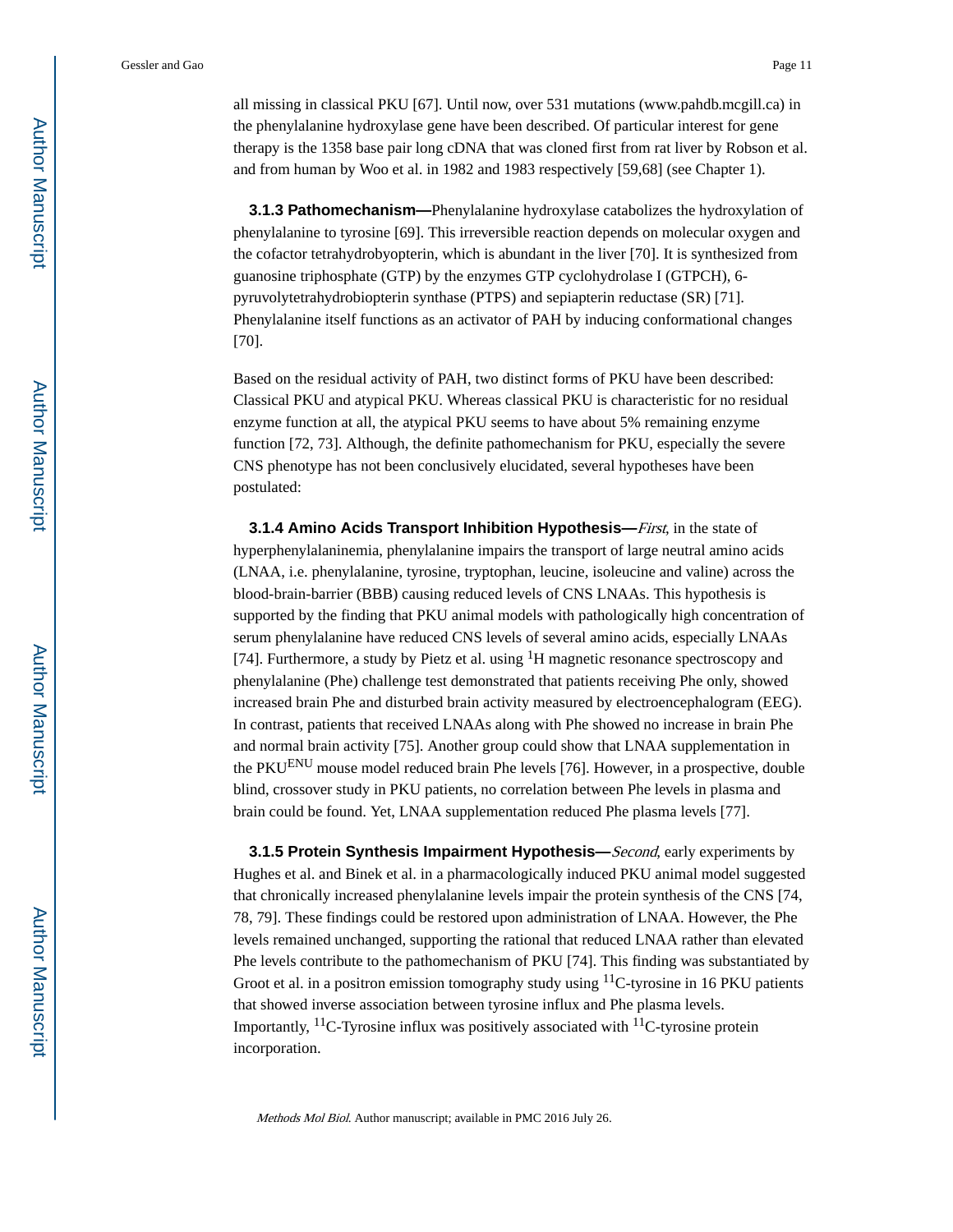**3.1.6 Neurotransmitter Deficiency Hypothesis—**Third, hyperphenylalaninemia causes CNS neurotransmitter deficiency. Several studies reported significant decrease in aminergic neurotransmitter, especially serotonin, dopamine and catecholamine, in the CNS and CSF of PKU patients as well as PKU mouse models [80-85]. Lou et al. reported increased Phe levels in plasma and CSF and decreased plasma levels of tyrosine and tryptophan in patients upon phenylalanine-restricted diet cessation. Interestingly, homovallinic acid (HVA) and 5-hydroxyindoleacetic acid (5-HIAA) metabolites of the dopamine and serotonin synthesis pathway were markedly decreased in three out of four patients examined upon non-restricted diet. The authors concluded that the changes in HVA and 5-HIAA might be due to impaired uptake of tyrosine and tryptophan across the BBB or at the neuronal plasma membrane caused by increased Phe levels in plasma and CSF [86]. Data from a PKU mouse model support these findings that increased Phe levels correlate with decreased levels of dopamine, serotonin and catecholamines [81, 83]. Although, there is no doubt about the benefit of Phe-restricted diet in PKU treatment, decreased levels of dopamine and serotonin despite early dietary treatment have also been reported [82].

Additional pathomechanisms have been postulated. For example, oxidative stress has gained popularity in the last decade as contributing factor to many disease phenotypes (see Subheading 3.2). Kienzle Hagen et al. could demonstrate that increased levels of Phe are associated with reduced glutathione peroxidase and that Phe inhibits catalase activity [87]. A different group suggested the contribution of NADPH oxidase to the PKU disease phenotype [88]. Despite the progress that has been made to explain different factors leading to the PKU phenotype, further research has to be done.

 **3.1.7 Animal Models—**The importance of adequate animal models for the development of gene therapy cannot be overemphasized since it is one of the three mainstays of gene therapy development.

 **3.1.8 Transiently Induced Animal Models—**The first animal models were developed by feeding PAH inhibitor, e.g. p-chlorophenylalanine along with phenylalanine itself [89, 90]. This could mimic the PKU phenotype and appeared crucial to decipher the PKU pathomechanism, but was inappropriate for the development of gene therapy based therapeutics because of the missing genetic defect along with potential side effects of the PAH inhibitor [89, 91]. Even if the PAH inhibition could be maintained, cells could still express the PAH gene and provide the functioning enzyme. Any enzyme expressed from an externally introduced expression cassette would have also been inhibited, therefore making the evaluation of this gene therapeutic treatment ineffective.

 **3.1.9 The PAHenu Mouse—**Later, Bode et al. reported an N-ethyl- N-nitrosourea (ENU) induced mutant mouse displaying symptoms of hyperphenylalaninemia. However, it was shown later that this was caused by a mutation in the GTP-cyclohydrolase gene [92, 93]. It was not until 1990, when McDonald et al. reported the creation of a mouse model (PAH<sup>enu1</sup>) carrying a mutation in the PAH gene [94, 95]. However, this mouse model failed to show the severe biological characteristics seen in human PKU patients [94, 96]. Interestingly, it was found later that the PAH<sup>hph-5</sup> (PAH<sup>enu1</sup>) mouse carries a C to T transition at position 364 in exon 3 [97], which results in a missense mutation with the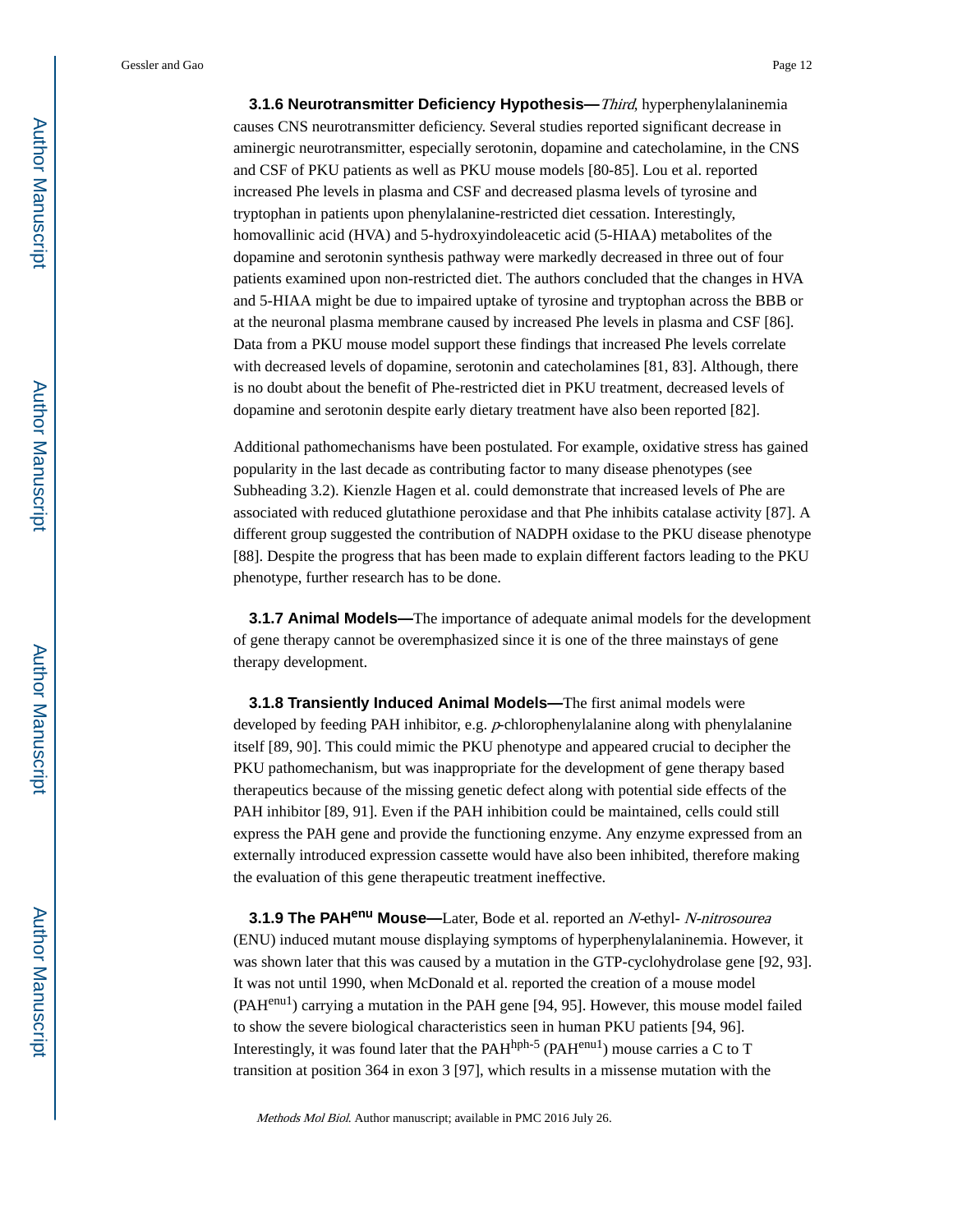exchange of a hydrophobic amino acid by another hydrophobic amino acid (valine to alanine), which might explain the mild phenotype.

In a subsequent attempt, Shedlovsky et al. using ENU engineered two mouse strains (PAHenu2 and PAHenu3) carrying a PAH mutation on the BTBR (Black and Tan BRachyury) background. These mice demonstrated elevated Phe serum levels as well as phenylketonuria. Although, the PAH mRNA level as well as protein detection on WB in these two PAH mutant strains differed, they displayed the same clinical phenotype, e.g. slow growing, small head size (microcephaly), hypopigmentation and behavioral abnormalities starting at about week 2. This phenotype even deteriorated under oral Phe stress test [96]. McDonald et al. reported a C to T transition at position 835 in exon 7 of the PAH gene in the PAHenu2 mutant [97] that results in a phenylalanine to serine substitution. Interestingly, this mutation reflects the most common missense mutation of the PAH gene found in humans.

 **3.1.10 Preclinical Gene Therapy Studies—**In the last two decades several strategies for PAH transgene delivery have been tested due to the availability of animal models, which are still essential aspects of gene therapy development [98-106]. With the cloning of the phenylalanine hydroxylase (PAH) gene, another mainstay towards gene therapy for PKU was established [59, 68, 107-109].

 **3.1.11 In Vitro Studies—**The first in vitro studies for PKU were conducted in 1985 by Ledley et al., who could demonstrate the functional expression of PAH mRNA and protein after NIH3T3 cell transfection with a PAH cDNA carrying expression vector. This was an important step towards virus based gene therapy [107]. Only one year later, in 1986, Ledley et al. successfully transduced NIH 3T3 and hepatoma cell lines using a retrovirus deprived of self-replication. Importantly, the authors demonstrated that the PAH cDNA was expressing the PAH mRNA and functional phenylalanine hydroxylase [110]. Of note, only about 10% of the PAH activity is sufficient to accomplish therapeutic effects [107]. However, the experiments were, until that point, merely performed in vitro. Furthermore, the retroviral vector used was carrying the bacterial neo gene, which might lead to neomycin resistance in transfected cells. This is of no concern in vitro, but a major hindrance for the application in humans.

**3.1.12 Ex Vivo Gene Therapy—**In ex vivo gene therapy, patient cells are collected, in vitro transduced with the therapeutic gene and subsequently re-implanted.

Lin et al. transduced T lymphocytes from children with PKU with the PAH cDNA using a retroviral vector system. An important aspect of this study was the demonstration that functional PAH can be expressed in cells different than liver (heterologous) if sufficient amounts of the cofactor tetrahydrobiopterin are supplied. T lymphocytes are permeable for phenylalanine and contain small quantities of tetrahydrobiopterin that acts as an essential cofactor for the PAH catalyzed reaction. After transfection, T lymphocytes were able to catabolize phenylalanine [106]. Although this study was merely a proof-of-concept and was not further pursued, it demonstrates potential alternatives to in vivo gene therapy.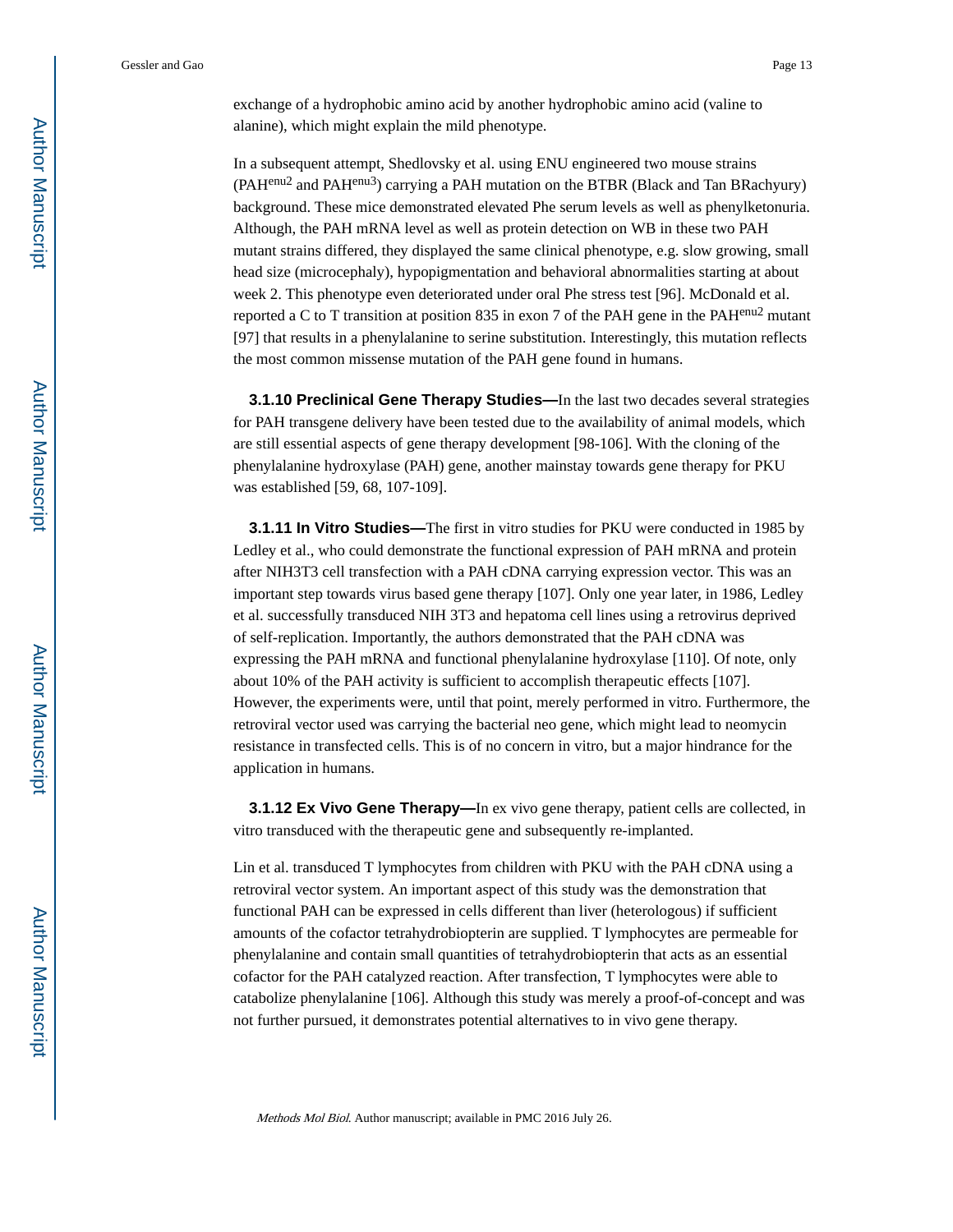**3.1.13 In Vivo Gene Therapy: Adenovirus mediated Transgene Delivery—**One of the first in vivo studies were conducted by Fang et al. who could normalize hyperphenylalaninemia in mice within one week after treatment using a adenoviral vectors delivering the PAH (phenylalanine hydroxylase) transgene. Unfortunately, this effect was not persistent, most likely because of a host immune response. This study also did not provide data about phenotypic changes. However, it determined that only 10-20% of the normal enzyme activity is sufficient to decrease the phenylalanine level to normal [103].

In 1999, another study reported the normalization of blood phenylalanine (Phe) within 24 hrs using a systemically delivered replication defective adenoviruses carrying the PAH cDNA in the PAHenu2 mice [105]. The drawback of this study was that the transgene expression only sufficiently decreased blood phenylalanine for 10 days, due to a strong host immune response against the recombinant virus. Even re-administration of adenovirus-PAH failed to decrease the phenylalanine level again. Interestingly, the simultaneous administration of an immunosuppressant could extend the sufficient phenylalanine decrease in serum to 47 days [105].

Although, adenovirus mediated transgene delivery could transfect cells efficiently and decrease blood phenylalanine transiently, the major drawback was a strong host immune response. In contrast, recombinant adeno-associated virus (rAAV) has been considered nonpathogenic with low immunogenicity and highly efficient t for gene therapy.

 **3.1.14 In Vivo Gene Therapy: Recombinant Adeno-Associated Virus—**The first study using rAAV mediated PAH delivery through portal vein injection, was published in 2004 by Mochizuki et al. This group could demonstrate that liver directed rAAV5mPAH delivery improves the PKU phenotype and decreases serum phenylalanine for up to 40 weeks. These encouraging findings were only weakened by the fact that the response rate of female mice was less effective versus male [102]. These results were confirmed by similar findings in the same year by Oh et al., using rAAV serotype 2 to deliver the PAH transgene [101]. Later, it was suggested that the gender dependency might be due to unknown genetic variability in the PAH<sup>enu2</sup> animal model [111]. Furthermore, Oh et al. identified 12 genes with altered expression profiles in the untreated PAH<sup>enu2</sup> mouse that nearly normalized upon rAAV2PAH treatment and plasma phenylalanine reduction [112]. However, the mechanism behind the gene expression profile alteration remains elusive.

Ding et al. reported the next encouraging step towards gene therapy for PKU in 2006. This group compared portal vein and tail vein injection using a rAAV2-PKU-5/8 vector in the PAH<sup>enu2</sup> mouse. Although long-term reduction of blood Phe levels were found in both groups, portal vein injected mice performed better than tail vein injected mice (42 and 35 weeks respectively) despite fourfold lower dose in the portal vein group [100]. Of note, this study did not report any gender-dependent response to treatment, which might be due to crossing of the PAHenu2 allele in the C57BL/6 background before the start of this study [100]. In addition, several surrogate markers for liver damage (e.g. ALT, AST, γGT), inflammation (interleukin-12 and tumor necrosis factor-α) and humoral immune response against PAH were assessed and reported without significantly changes [99].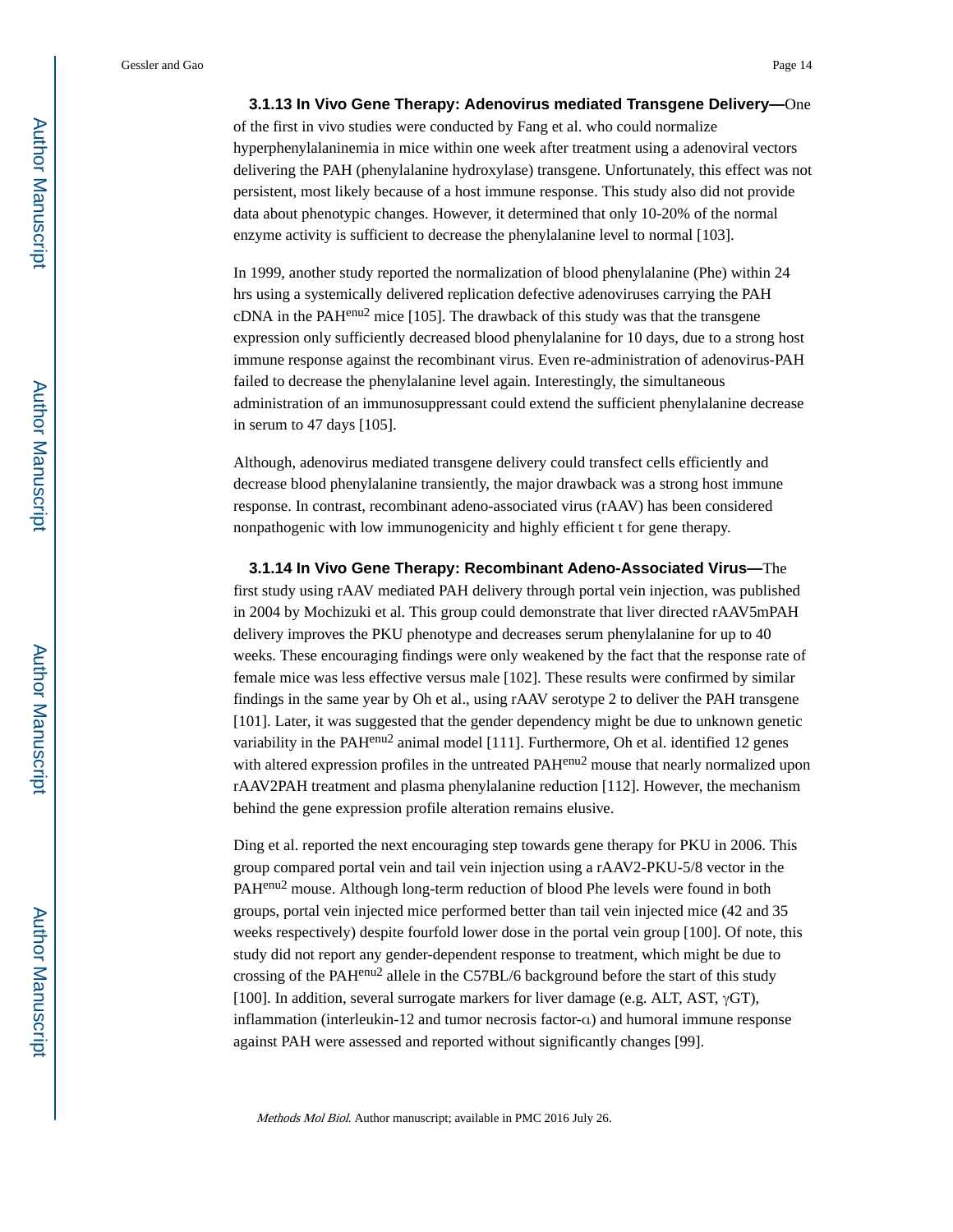Another study used a pseudotyped rAAV2/8 vector in combination with a liver specific promoter to express PAH in a dose of  $5\times10^{11}$  viral particles and achieved significant decrease of blood Phe. However, the blood Phe levels were only monitored for 17 weeks post injection (endpoint of study) and could not provide longer-term expression data. In addition, interpretation of a sex-dependent response to treatment was limited due to low animal number  $(n=5)$  and only one treated female mouse [99].

These previous studies focused primarily on transgene expression, biodistribution, safety profile and blood phenylalanine levels. However, it is worth noting that the most severe manifestation of PKU is in the CNS. Although this is most likely secondary to high blood Phe levels, the recovery of the severe CNS phenotype is of greatest importance for patients and families.

 **3.1.15 rAAV Mediated CNS Phenotype Improvement—**In 2007, Embury et al. demonstrated that as early as 4 weeks of age, PAHenu2 mice develop neurodegenerative changes in the nigrostriatum with decreased immunoreactivity against tyrosine hydroxylase (TH), cytoplasmic vacuolar degeneration and neuronophagia by macrophage infiltration. This pathology could be reversed upon intraportal rAAV-mPAH-WPRE treatment in 10-14 weeks old mice, supporting the hypothesis that the increased Phe serum level is responsible for the underlying pathomechanism [113].

**3.1.16 Muscle as Biofactory—**While common approached target liver as the primary organ of PAH deficiency, hypotheses supporting the metabolic sink theory suggest that ectopic PAH expression might sufficiently reduce the Phe blood level and thus ameliorating the CNS phenotype by decreasing competitive inhibition of amino acid transport across the BBB (see Subheading 3.1.3).

Based on this concept, Ding et al. targeted skeletal muscle of PAHenu2 mice expressing phenylalanine hydroxylase to reduce blood Phe. However, the hydroxylation of phenylalanine requires the cofactor tetrahydrobiopterin  $(BH_4)$ , which has been found in sufficiently high levels in liver but not in skeletal muscle. Consequently, PAH in muscle alone did not show therapeutic effect. Conversely, using rAAV1 expressing PAH, GTPCH (GTP cyclohydrolase I, see above) and PTPS (6-pyruvoyltetrahydrobiopterin synthase, see above) via intramuscular injection of  $3.5 \times 10^{12}$  vector genomes sufficiently decreased Phe for at least 35 weeks [98]. The simultaneous expression of GTPCH and PTPS was necessary to guarantee sufficient levels of BH4.

Rebuffat et al. pursued the same concept targeting muscle to increase systemic PAH expression. In addition, the authors evaluated rAAV1, 2 and 8 for PAH delivery by intramuscular injection of the hindleg. However, the primary goal was not to decrease Phe via muscle restricted PAH expression rather than using muscle injections to deliver rAAVPAH to the liver. Of note, in most animals the transduction rate was highest in liver and hindleg muscle over other organs. Strikingly, strong gender dependent transduction efficiency was observed for all rAAV serotypes used. Nevertheless, the blood Phe levels could be decreased to therapeutic levels (<360 µmol/l) in males for 40-55 weeks and females for 30-35 weeks dependent on the used rAAV serotype. To extent the therapeutic effect in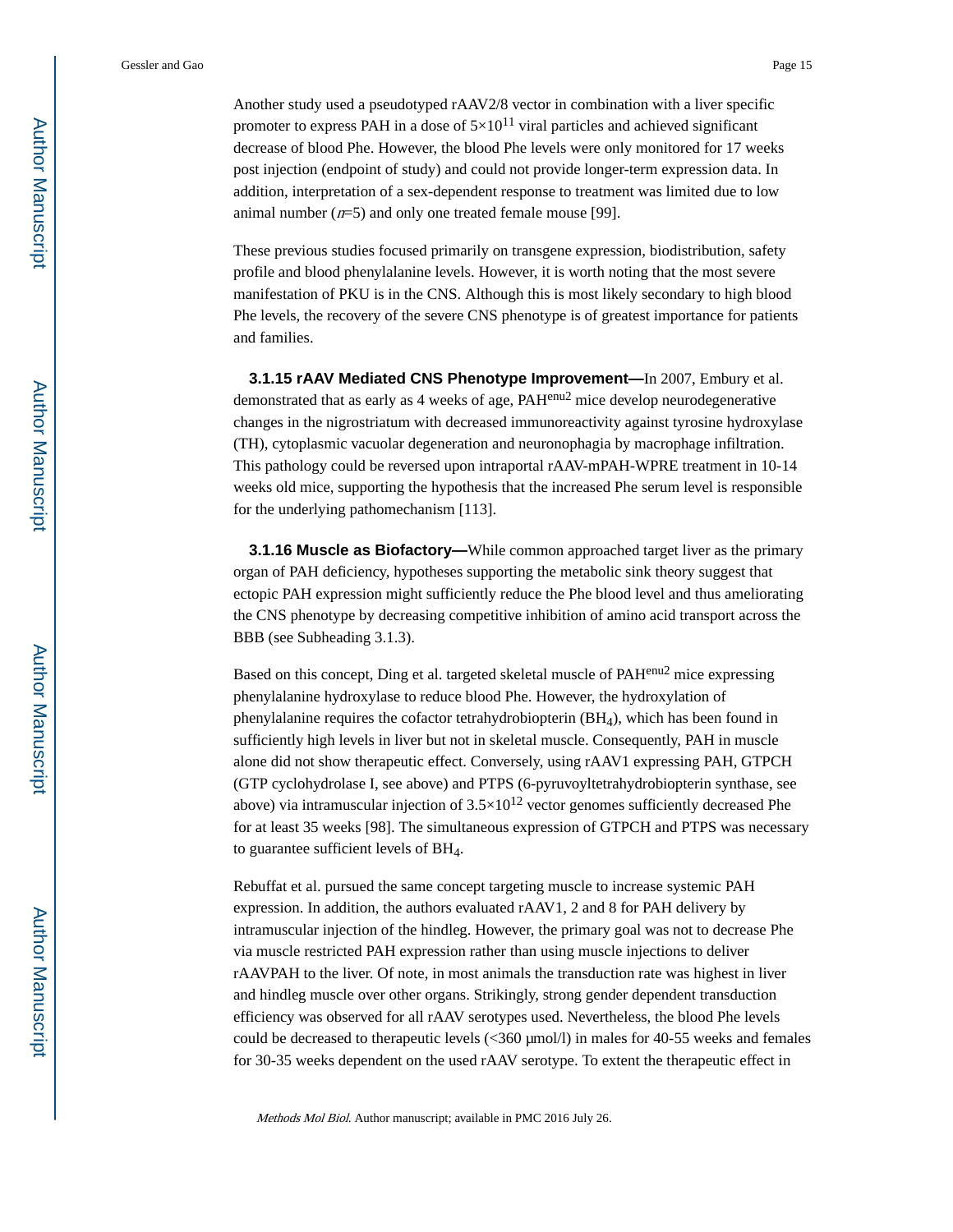female mice, previously rAAV1PAH injected females were re-dosed with rAAV8PAH. This second administration of a different serotype could decrease blood Phe for additional 12 weeks [2].

 **3.1.17 Single-Stranded versus Self-Complementary rAAV—**Another group compared intraperitoneal (i.p.) injected single stranded (ss) versus self-complementary (sc) rAAV8 of different doses and reported faster treatment response and improved long-term reduction of blood Phe for the scAAV treated group. Again, independent of the used vector, a strong gender dependent response was observed, with female mice demonstrating a weaker treatment response versus male PAHenu2 mice [114].

 **3.1.18 Progress in Clinical Development of PKU Gene Therapeutics—**Despite impressive progress in experimental gene therapy treating PKU, the translation into a clinical setting in humans has not been accomplished. According to "clinicaltrials.gov" no clinical trials for gene therapy of PKU have been conducted.

The closest attempts are a few clinical trials using enzyme replacement therapy (ERT) by injecting a phenylalanine ammonia lyase subcutaneously in order to reduce overall phenylalanine. This enzyme is not expressed in humans. However, it can metabolize phenylalanine to ammonia and cinnamic acid.

 **3.1.19 Challenges and Future Directions—**Over the last decade, different groups could demonstrate promising results in murine PKU animal models using adeno-associated virus [98-102]. Hereby, therapeutic effects were generated by either targeting liver or skeletal muscle, raising the question if ectopic transgene expression is therapeutically sufficient.

 **3.1.20 Ectopic Transgene Expression—**Using PKU as a model to answer the question about ectopic transgene expression, it seems that lowering the phenylalanine burden in general, proves to be therapeutically effective. This cannot account for every disease. However, studies support the hypothesis that a metabolic disorder caused by an enzyme deficiency is treatable by lowering the enzyme specific metabolite. Thus, the missing gene can be expressed ectopically as long as it is accessible by its substrate.

In the case of PKU, where the liver is the primary organ of PAH expression and target for gene therapy, some organ specific problems need to be addressed. First, in order to reduce biodistribution of the rAAV/transgene some groups attempted direct portal vein injection of rAAVPAH. This procedure itself is invasive and carries its own risks. Using tissue specific promoters or rAAVs engineering to increase tissue tropism could reduce this risk. Second, it has to be considered, that organ and tissue specific properties might hinder the transgene delivery or persistence. Under physiologic conditions the liver regenerates with an estimated cell turnover of 200-300 days [115]. rAAV genomes are usually episomal, meaning they do not integrate in the genome of the host cell. Consequently, with the replacement of each hepatocyte, the rAAV genomes vanish, leading to the observation of transgene and transgene product loss with eventual therapeutic inefficacy. Of note, the regeneration rate of the liver increases significantly after liver injury. Whether invasive methods of delivery, e.g.,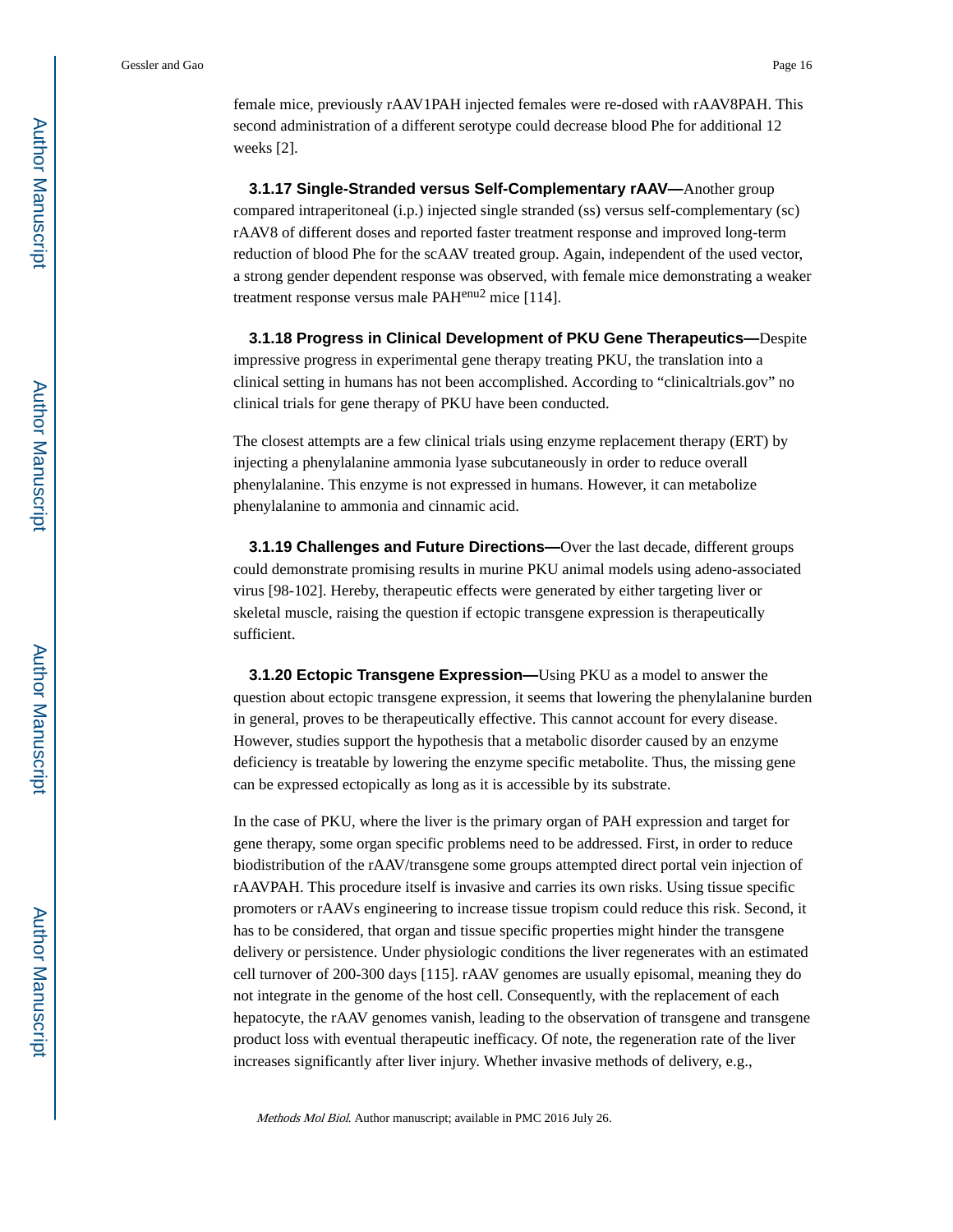intrahepatic vector administration, trigger this liver-injury related regenerative mechanism needs still to be elucidated. Studies on mice, however, demonstrated rAAV genome loss in liver over time, which might be due to increased hepatocyte turn over. Targeting skeletal muscle, an organ with predominantly none dividing cells, might be a promising alternative to accomplish therapeutic long-term transgene expression.

Mochizuki et al. could demonstrate that rAAV based PAH delivery to the liver reduced the phenylalanine levels to normal for about 40 weeks in male mice; other groups reported up to 25-42 weeks of PKU phenotype correction [100-102]. In contrast, injection of rAAVPAH directly into the muscle accomplished long-term expression of >42 weeks. A caveat, however, is that intramuscular administration of rAAVPAH necessitates either the supplementation of tetrahydrobiopterin (BH4) or the simultaneous expression of the BH4 biosynthetic genes [2].

 **3.1.21 Large Animal Model—**Another point to consider is that despite remarkable progress in preclinical studies for PKU gene therapy, safety studies in large animal models are still missing. The most recent studies in naïve nonhuman primates (NHP) to evaluate rAAV mediated acidic sphingomyelinase (ASM) delivery for the treatment of Niemann-Pick disease, clearly demonstrated how promising results in mice can fail to be translated to large animal models, commonly due to an immune response. In fact, immunogenicity of vector, transgene, or transgene product has become a serious bottleneck in the translation of preclinical studies to applications in humans and warrants further studies in gene therapy development for PKU.

#### **3.2 Canavan Disease**

 **3.2.1 Introduction—**Canavan disease is a recessive inherited genetic disorder, predominantly affecting the central nervous system (CNS). It was discovered by van Bogaert and Bertrand in 1949 [116]. Although the disease phenotype had been described before 1949, no connection to Canavan disease was drawn. This devastating disease is caused by mutations in the aspartoacylase gene (ASPA) that results in the accumulation of its only substrate N-acetylaspartate (NAA) in the CNS and urine [117, 118]. NAA is the second most abundant amino acid in the mammalian brain. Its true function is still unknown; although several hypotheses have been postulated over the last decades (see below).

Based on onset of symptoms and the severity of disease progression, three subclasses have been postulated: congenital, infantile and juvenile [119, 120]. The most severe form, congenital, presents early after birth with poor feeding and head control, as well as hypotonia and lethargy. Dramatically, affected individuals usually die within days or weeks after birth [119, 121]. Individuals with the infantile form (most common) become symptomatic months after birth showing signs of hypotonia, arrest in motor function development, macrocephaly, and blindness. Later the hypotonia converses to hypertonia with spasticity. Children with the juvenile form are usually asymptomatic until the age of five and later. They still develop spasticity and blindness with optic atrophy [119]. As children with Canavan disease grow up the failure to develop language and motor skills similar to age matched children becomes increasingly apparent [121]. This age and phenotype-based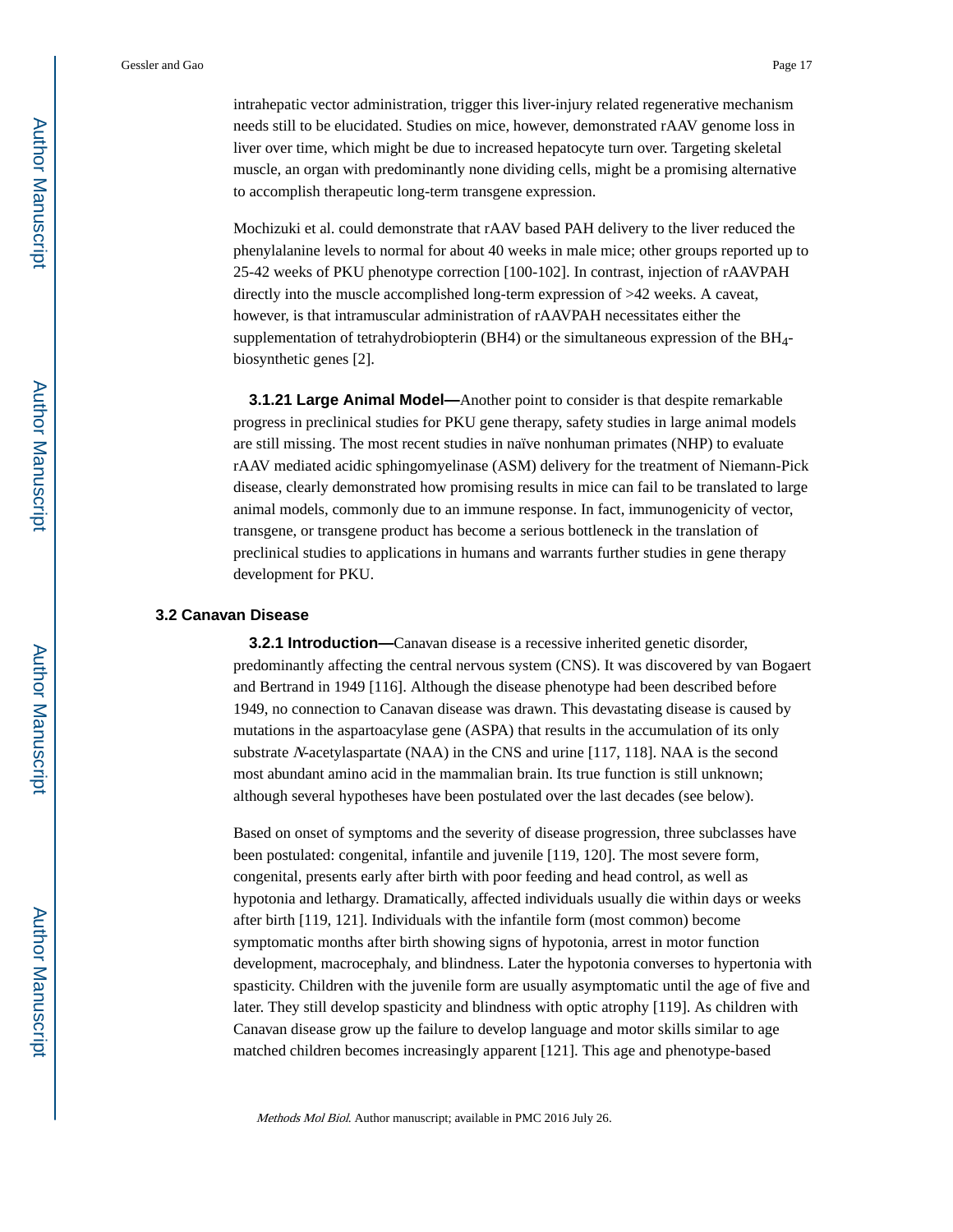classification is not uniformly accepted and an alternative grouping into typical versus mild form has been suggested [120].

Histopathologic hallmarks of Canavan disease are white matter loss, vacuolation and cellular edema [119]. On the ultrastructural level, swollen astrocytic mitochondria are present as well as disruption of the myelin sheath order [119]. On MRI (magnet resonance imaging) T2 sequences, hyperintensity of mainly the white matter is characteristic, not only for leukodystrophy in general, but for Canavan disease as well [122, 123]. This hyperintensity is due to water accumulation within the subcortical areas.

Unfortunately, symptomatic treatment is the only option that has been available, e.g., antiepileptics. Besides gene therapy, recent attempts focusing on the supplementation with triheptanion in mice but could not demonstrate a break through [124].

 **3.2.2 Pathomechanism—**NAA is predominantly synthesized in neuronal mitochondria from L-aspartate and acetate by the enzyme aspartate-N-acetyltransferase (Asp-NAT) [125]. After synthesis, NAA is either further processed in a condensation reaction to Nacetylaspartylglutamate (NAAG) or transported to oligodendrocytes. While NAAG acts as a neurotransmitter and is released by certain neurons, NAA is broken down by the enzyme aspartoacylase (ASPA). For a long time, it was believed that ASPA is exclusively expressed in oligodendrocytes, where it performs different functions (see below). However, subsequent studies could demonstrate that ASPA is also expressed in peripheral organs, e.g., kidney or intestines [126-129]. Interestingly, no involvement of peripheral organs has been reported, which raises the question of the role of ASPA and NAA outside the CNS. In the case of Canavan disease, mutations in the Aspartoacylase gene result in NAA accumulation in the CNS and urine. Despite intensive research, the physiologic function of NAA or the molecular pathomechanism for CD is still unclear. Several hypotheses, however, have been postulated, four of them being briefly reviewed here (an excellent review on NAA can be found in [132]).

 **3.2.3 Osmolyte/Molecular Water Pump Theory—**First, it has been suggested that NAA functions as a protective osmolyte or molecular water pump. Since NAA accumulates in the CNS of CD patients, cells would draw water intracellular due to the shift in oncotic pressure and thus cause cell swelling and disruption of the cellular integrity [130-132]. Taylor et al. could demonstrate that hyposmolar stress causes NAA efflux from neurons, suggestion a protective function against neuronal swelling [133]. However, NAA efflux is substantially lower than the efflux of well-characterized "protective osmolytes" [134]. In addition, Baslow et al. proposed that NAA removes metabolic water and thus prevents potentially harmful intracellular water accumulation [130].

 **3.2.4 NAA-Acetate-Aspartate Concept—**The second concept proposes that NAA provides acetate and aspartate, with acetate delivering molecules for the lipid synthesis and energy metabolism in myelin forming cells (oligodendrocytes) [135]. This concept is supported by data showing that aspartoacylase expression increases parallel to increased myelination and that acetate is deceased in the ASPA knockout mouse model [135, 136].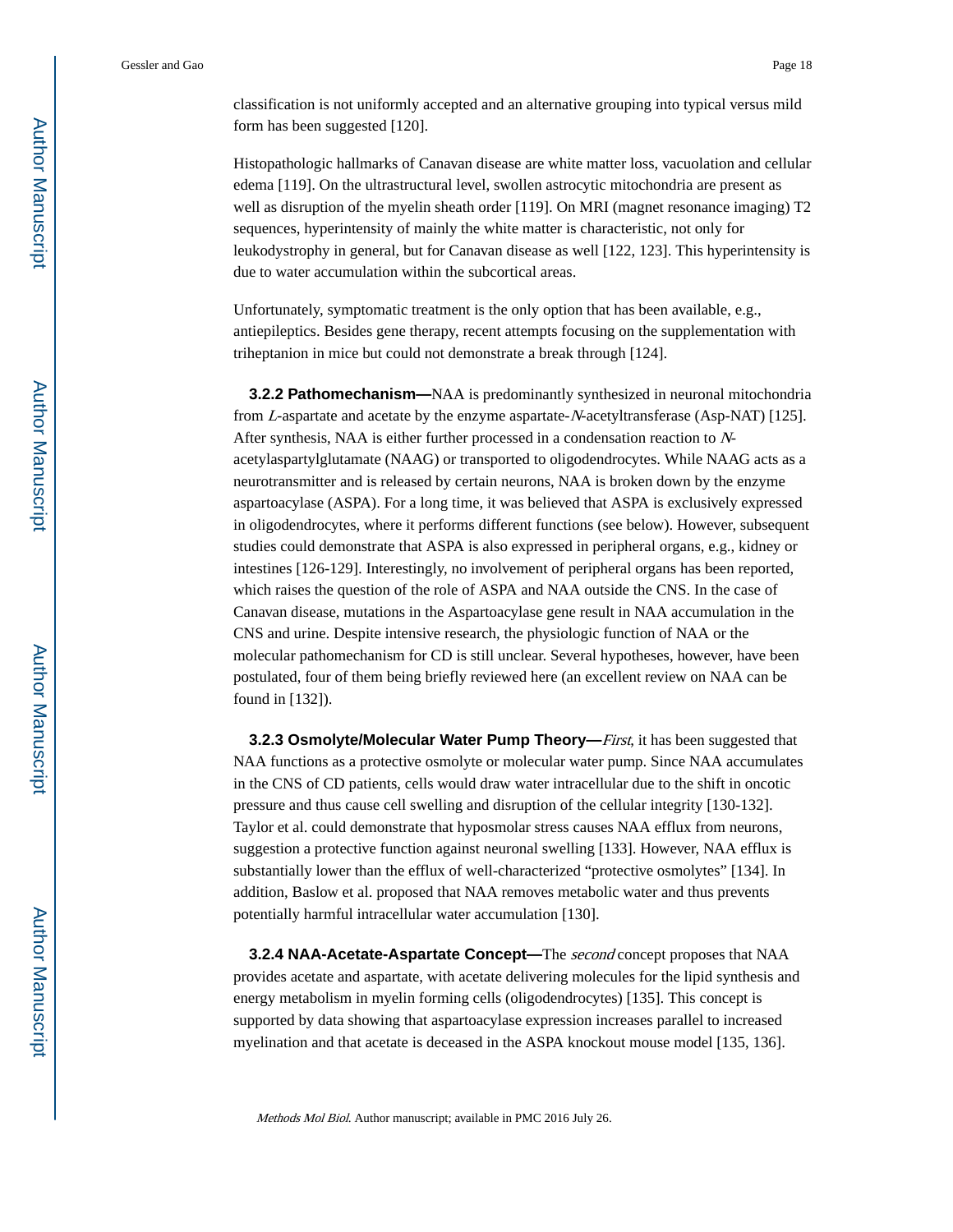More importantly, labeled acetyl-CoA was found to be incorporated into long fatty acids in the brain, demonstrating its contribution to de novo fatty acid synthesis in the CNS [137].

**3.2.5 NAA Neurotoxicity Model—***Third*, NAA exerts a neurotoxic effect. On the one hand, it was demonstrated that NAA injection into the brain did not cause substantial cell death [138]; on the other hand, Akimitsu et al. and others saw seizures in animals injected with NAA intracerebrally [139, 140]. One caveat is that the injected doses varied between these studies. It has also been shown that NAA and NAAG can act on NMDA receptors. However, NAA or NAAG induced toxicity via NMDA receptor activation in the manner of <sup>L</sup>-glutamate related excitotoxicity could not be confirmed by in vitro experiments [141].

 **3.2.6 Oxidative Stress Theory—**Finally, aspartoacylase deficiency with NAA accumulation might cause oxidative stress overwhelming the organism in maintaining its homeostatic equilibrium. This hypothesis has been favored in recent years [142, 143]. However, meticulous studies were missing until recently Francis et al. could demonstrate that within the first 2-8 weeks in the Nur7 mouse model, metabolites of the energy metabolism (e.g., ATP, acetyl-CoA and malonyl-CoA) and endogenous antioxidants are decreased suggesting an increased effort of the organism to fight oxidative stress. This was further supported by elevated marker of lipid peroxidation and cortical cell death [144].

Although it is still not clear what comprises the entire mechanism leading to the Canavan's disease phenotype, it seems reasonable that it is of multifactorial etiology. It is possible that the mechanistic understanding of gene therapy might depend on the understanding of the pathomechanism. For example, ASPA in the CNS is primarily expressed in oligodendrocytes. Using rAAVhASPA might not predominantly transduce oligodendrocytes but still rescues the phenotype (see below). One explanation could be that the reestablishment of ASPA expression reduces the dramatically increased NAA and thus ameliorates the shift in oncotic pressure, neurotoxicity and metabolic stress. Thus, ASPA expression would function as a "metabolic sink", independent of the transduced cells types. This example illustrates the importance of understanding the pathomechanism to plan and anticipate strategies for the therapeutic expression of a gene of interest (see also "crosscorrection" in Subheading 2.1).

 **3.2.7 Animal Models—**Canavan disease has become a model disorder for the development of gene therapy for the CNS. Thus, it is of no surprise that several animal models have been created. In this context, it has to be emphasized that the availability of an appropriate animal model is one of the essential determinants for testing gene therapy in preclinical settings.

 **3.2.8 Tremor Rat and CD Knockout Mouse—**The first available animal models were the so-called tremor rat and the CD knockout mouse [139, 145]. The tremor rat shows tremor, seizure-like symptoms and NAA accumulation; Histologically, severe leukodystrophy and vacuole formation are characteristic. Importantly, this animal model has a 200 kilo base pair (kbp) deletion in the tm locus on chromosome 11. Although, it was demonstrated that this lesion is composed of three genes with ASPA being one of them, it is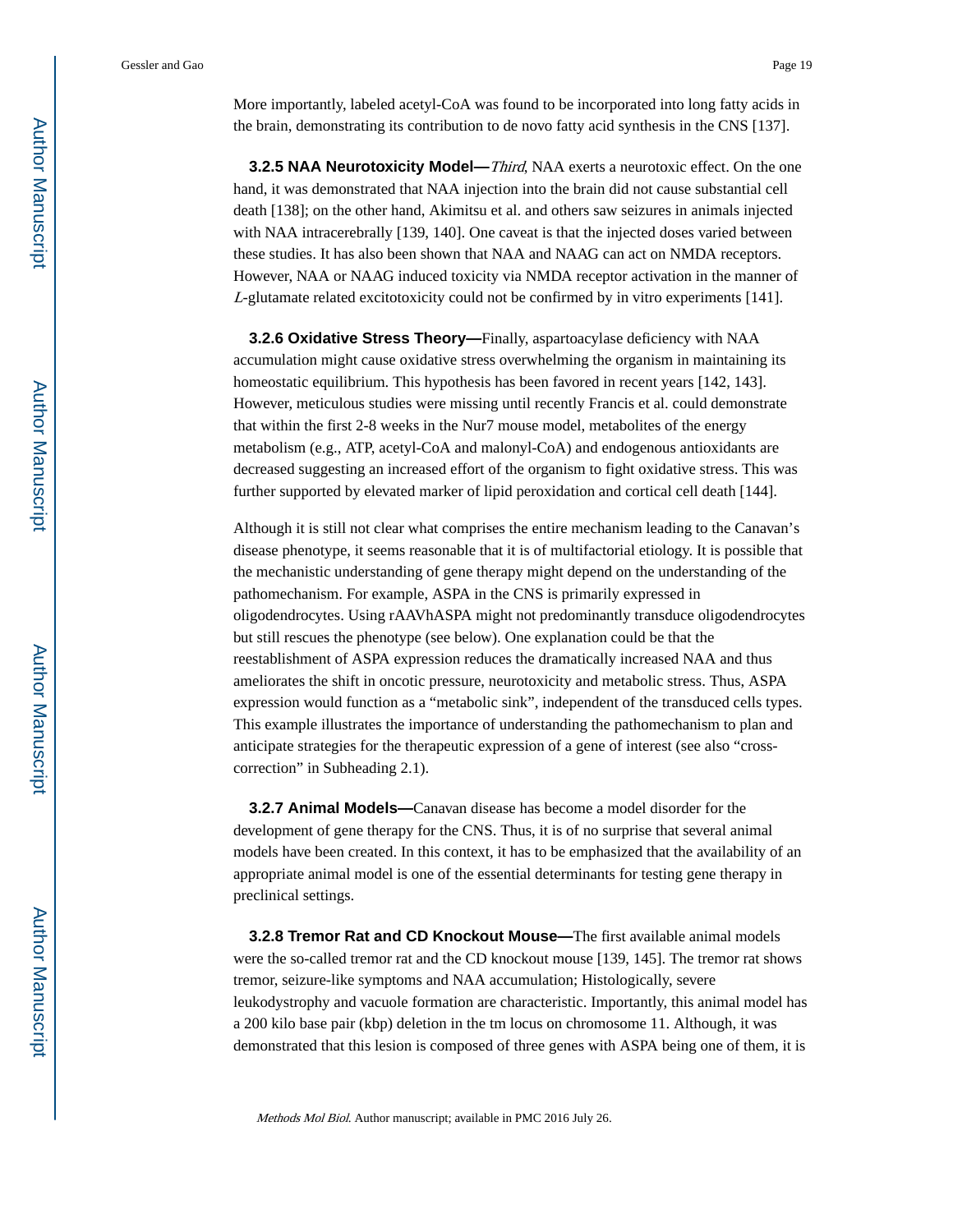unclear if the other two affected genes (olfactory receptor gene and vanilloid receptor subtype I) contribute to the tremor rat phenotype [139].

Around the same time, Matalon et al. developed an ASPA knockout mouse model that presents with early onset of motor dysfunction, accumulation of NAA and early death [145]. On the microscopic level, severe vacuolation and white matter loss develops as early as postnatal day 13 (P13) [146]. In addition, the CD knockout (KO) mouse dies at around 28 days of age. However, the overall severity of the phenotype and length of survival seem to depend on the genetic background of the mouse strain [145]. The advantage of this mouse model for gene therapy is the early onset of symptoms and death, which provides relatively quick feedback about the treatment efficacy. The drawback of this model, however, is intrinsic to the utilized engineering strategy. The ASPA gene was interrupted by the neomycin (neo) gene, which is under the control of the PGK promoter with a strong transcription enhancer. This led to the assumption that the PGK promoter might influence adjacent genes and contributes to the severe phenotype seen in the CD KO mouse.

 **3.2.9 Nur7 Mouse—**Another animal model for CD, designed by Kile et al. and characterized by Traka et al., was designed by injecting N-ethyl-N-nitrosourea (ENU) [147, 148]. It only carries a single point mutation in the ASPA gene and expresses a truncated and nonfunctional aspartoacylase protein. This animal model (Nur7) is genetically closest to the actual disease but resembles symptomatically the less common juvenile or mild form of CD.

 **3.2.10 LacZ Knock-in CD Mouse—**In 2011, a group around Klugmann et al. created the so-called LacZ knock-in CD mouse that resembles the juvenile/mild CD phenotype [128]. In this mouse, the ASPA gene is interrupted by a LacZ gene, which is driven by the endogenous ASPA promoter. Subsequently, LacZ is only expressed in cells that naturally express ASPA. Using this mouse model, Mersmann et al. could demonstrate that ASPA is expressed in several other organs as well. However, the LacZ knock-in mouse has not been used for the preclinical testing for gene therapy [128].

 **3.2.11 Deaf14 Mouse—**The most recent mouse model was also created by ENU injection: named deaf14. It was found while screening for deafness causing genes [149]. This mouse carries an ASPA mutation and demonstrates with symptoms of CD. Interestingly, it also develops deafness, which has not been reported in Canavan disease before.

Again, the availability of different animal models for the same disease is an important step towards the understanding of pathomechanism and the development of therapeutics. While some animals might be more suitable for answering questions about gene therapy effectiveness or the pathomechanism, e.g., LacZ knock-in mouse, others are in particular useful for the gene therapy development itself, e.g., CD KO or Nur7 mouse. For example, the CD KO mouse with its severe phenotype provides feedback about treatment efficacy within days to weeks. In contrast, The Nur7 mouse shows symptoms much later and demands more extensive study duration. However, the late onset of symptoms in the Nur7 mouse might help to evaluate questions about the "therapeutic window" or the permeability of the blood-brain barrier (BBB), since mice can be treated after they have reached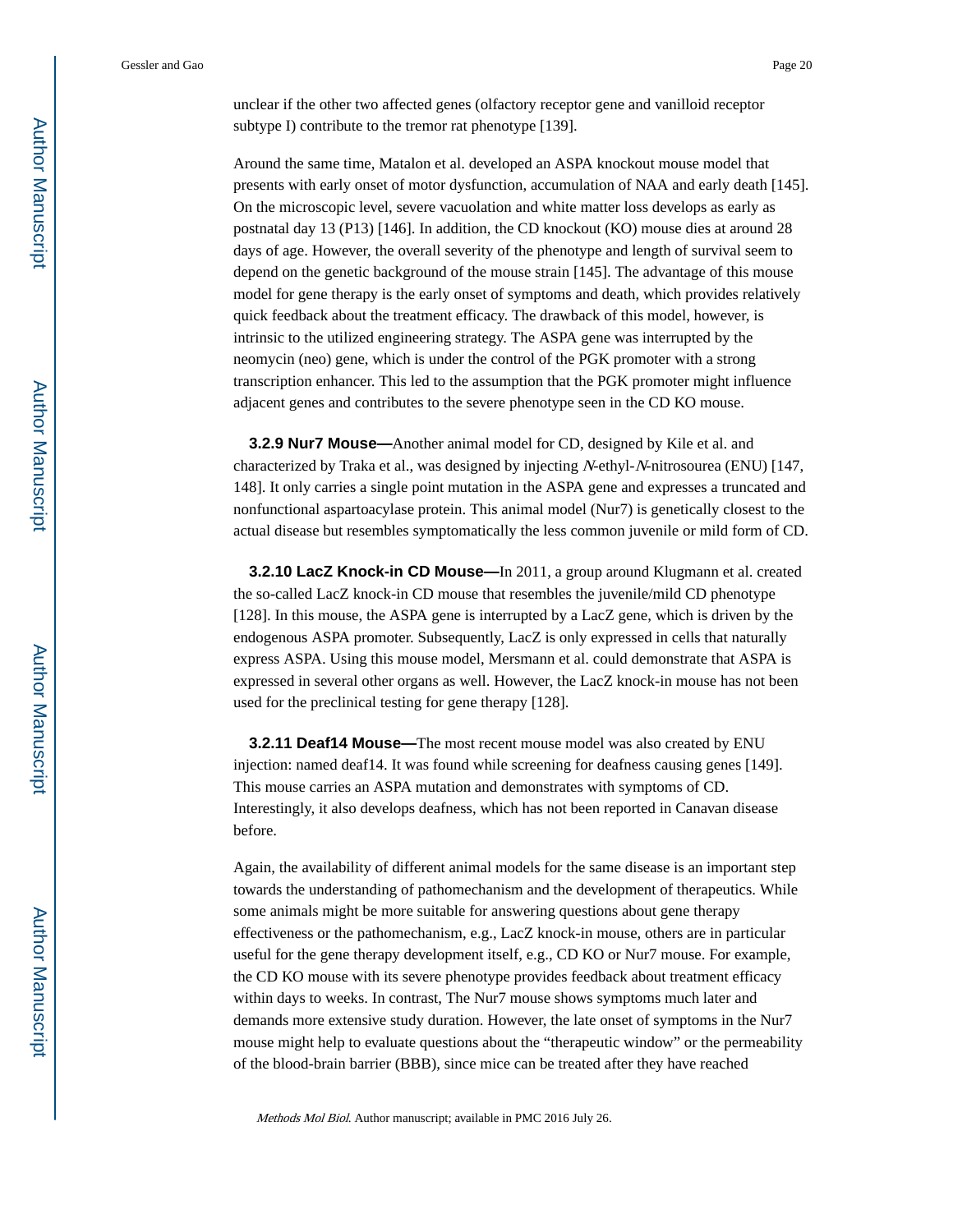adulthood. In any case, choosing the appropriate animal model is crucial for the study success.

**3.2.12 Preclinical Gene Therapy Studies—Over the last 15 years, several groups** demonstrated promising results in gene therapy development for Canavan disease. In 1993, a group around Matalon et al. cloned the ASPA cDNA [35]. This achievement occurred to be the start of over 20 years of gene therapy development for the CNS.

 **3.2.13 Intracranial rAAV Administration—**Leone et al. was one of the pioneers for gene therapy for Canavan disease using a lipid-entrapped, polycation-condensed delivery system (LPD) in combination with adeno-associated virus (AAV)-based plasmid containing the recombinant aspartoacylase cDNA [151, 152]. This approach was evaluated in healthy rats and primates due to the lack of a CD knockout model at that time. Although, this study could not demonstrate disease phenotype rescue it provided valuable data on transgene expression and safety (no immune response against transgene or LPD was detected) [152]. In addition, two routes of administration, intracerebral and intraventricular, were evaluated to be effective for CNS restricted long-term expression of aspartoacylase. Finally, Leone et al. moved to a proof-of-concept study in two human individuals, that demonstrated biochemical, radiological and clinical changes in the two human individuals but no clinically relevant disease rescue [152]. Although, this study demonstrated promising local gene expression with decreased NAA levels and improved radiological signs of CD, widespread transgene delivery of the CNS could again not be achieved with this LPD based approach [152]. However, this study by Leone et al. was the first attempt to transfer in vivo results from rodents and primates to two human patients for the treatment of Canavan disease. In a later phase I clinical trial with 14 individuals enrolled, an improved LPD delivery system carrying the hASPA expression cassette was used, which demonstrated with improvements similar to the first two treated human CD patients [152, 153].

After this pioneering work, several studies using first generation rAAVs in animals could demonstrate biochemical, histopathological as well as clinical improvement in the CD knockout mouse.

 **3.2.14 Preclinical studies in the CD Knockout Mouse: Intracranial rAAV Administration—**Matalon et al. injected a rAAV-ASPA-GFP construct into thalamus and striatum to demonstrate sufficient transgene expression in the brain of the first ASPA knockout mouse (CD mouse). rAAV efficiently transduced CNS cells in the CD mouse and provided functional hASPA expression that not only reduced NAA levels but also improved neuroradiological signs of edema as well as pathological hallmarks of leukodystrophy, e.g., decreased vacuolation. Widespread CNS transduction, however, could not be achieved [154].

Following the experiments in mice, McPhee et al. used rAAV2 in the so-called tremor rat model to deliver the human ASPA (hASPA) gene via intracranial injections into the caudate nucleus and thalamus. Again, local ASPA expression could be restored leading to decreased NAA. Treated animals also showed improved motor function [155].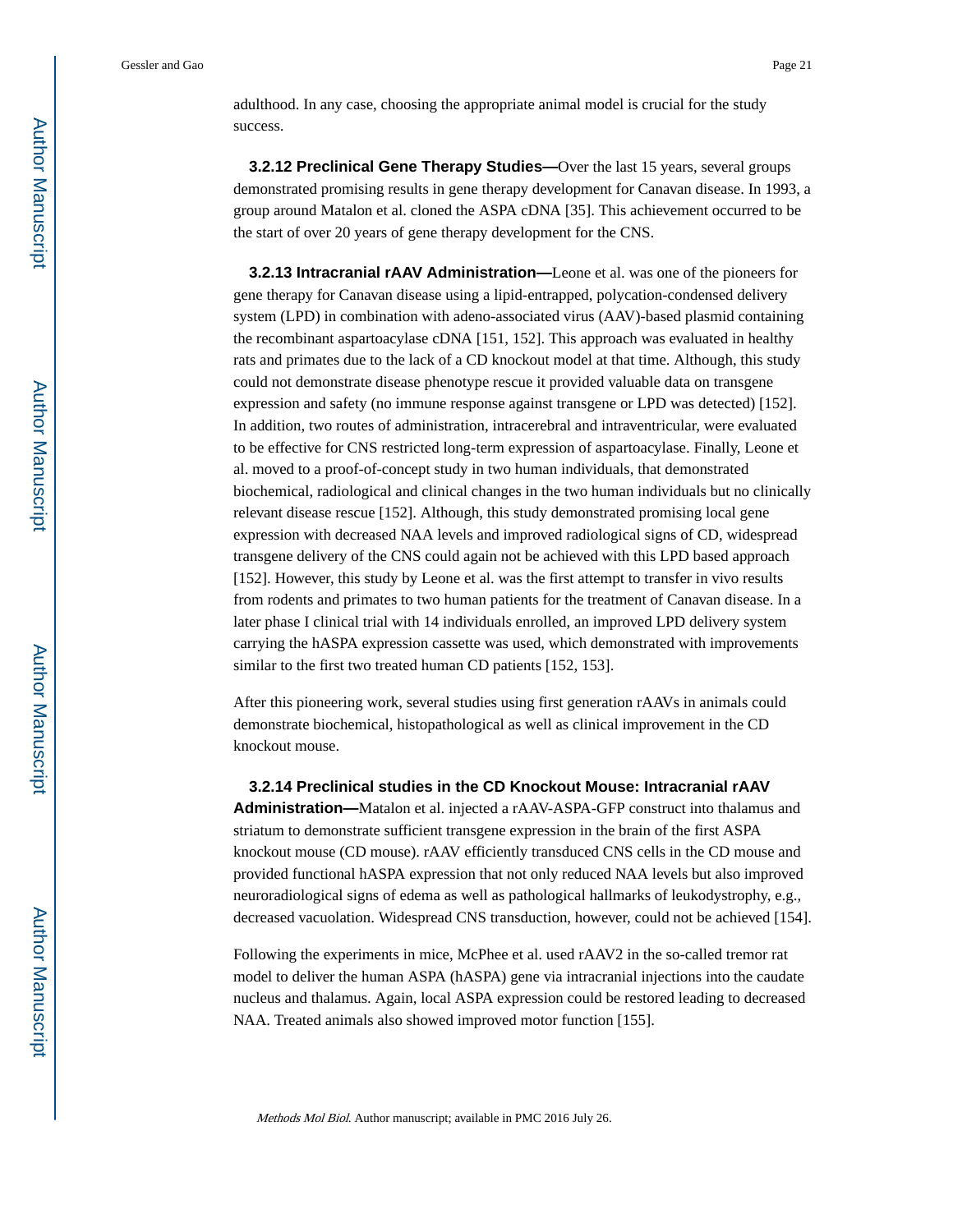**3.2.15 Systemic rAAV Administration—**With the discovery that rAAV9 (second generation rAAV) is capable of crossing the blood-brain barrier (BBB), systemic rAAV9hASPA treatment occurred to be a new and promising approach for Canavan Disease gene therapy [156].

In 2013, Ahmed et al. could demonstrate almost complete phenotype rescue in the CD knockout mouse by global CNS transduction using systemic delivered rAAVhASPA. Furthermore, this study reported improvement of several histological and biochemical parameters upon treatment. In detail, Ahmed et al. could demonstrate profound improvement of the CD mouse phenotype by using rAAV9, rh.8 or rh.10 vectors for the hASPA transgene delivery by a single intravenous injection, which showed significantly decreased levels of NAA, recovered CNS pathology on radiological and histological imaging, restored motor function and overall survival comparable to wild-type mice [146]. In addition, successful treatment was age-dependent in the CD mouse model. Although, survival and phenotype could be restored in animals treated until one week before the expected point of death, CD mice injected shortly after birth performed better on motor function tests and long term survival in comparison to groups treated later in the disease progression. Finally, to reduce untoward peripheral transgene toxicity in intravenously injected mice, miRNA mediated transgene detargeting was successfully applied and showed similar performance to the rAAVhASPA treated control group [146].

 **3.2.16 Clinical Gene Therapy Trials—**Following the first clinical phase I trial for Canavan disease using liposome based intracranial transgene delivery published in 2000 by Leone et al. (see also Subheading 3.2.13), the same group initiated a rAAV2 based phase I clinical trial [153]. This trial was the first of its kind using rAAV in the treatment of a CNS disorder. The 10-year follow-up results were published in 2012 [157].

In addition, McPhee and Leone et al. conducted a phase I study to determine safety and immune response in ten human individuals with CD. Using intracranial delivery of rAAV2hASPA, this study was the first attempt to ameliorate a neurodegenerative disorder using recombinant adeno-associated virus (rAAV) [158]. Strikingly, no neutralizing antibodies against rAAV2 in cerebrospinal fluid (CSF) and minimal to mild systemic immune response were detected, which emphasizes the relative safety of the administered dose of  $1\times10^{12}$  rAAV2hASPA genomes.

Based on the preceding work, Leone et al. moved to a phase I/II clinical trial with 28 enrolled patients with CD and reported long-term safety of rAAV2hASPA treatment in humans [157]. Furthermore, decreased NAA levels in the CNS, slowed progression of brain atrophy, fewer seizures and overall stabilization of the disease phenotype was seen. Interestingly, rAAV2hASPA treatment seemed to be more efficient in younger patients, which recently has also been shown in the CD knock out mouse [146]. The early clinical trials for Canavan disease demonstrated relative safety using a first generation rAAV vector. However, it will be of great importance for future studies to determine if newer rAAV serotypes as well as optimization of transgene expression can improve treatment efficacy and safety profile [157].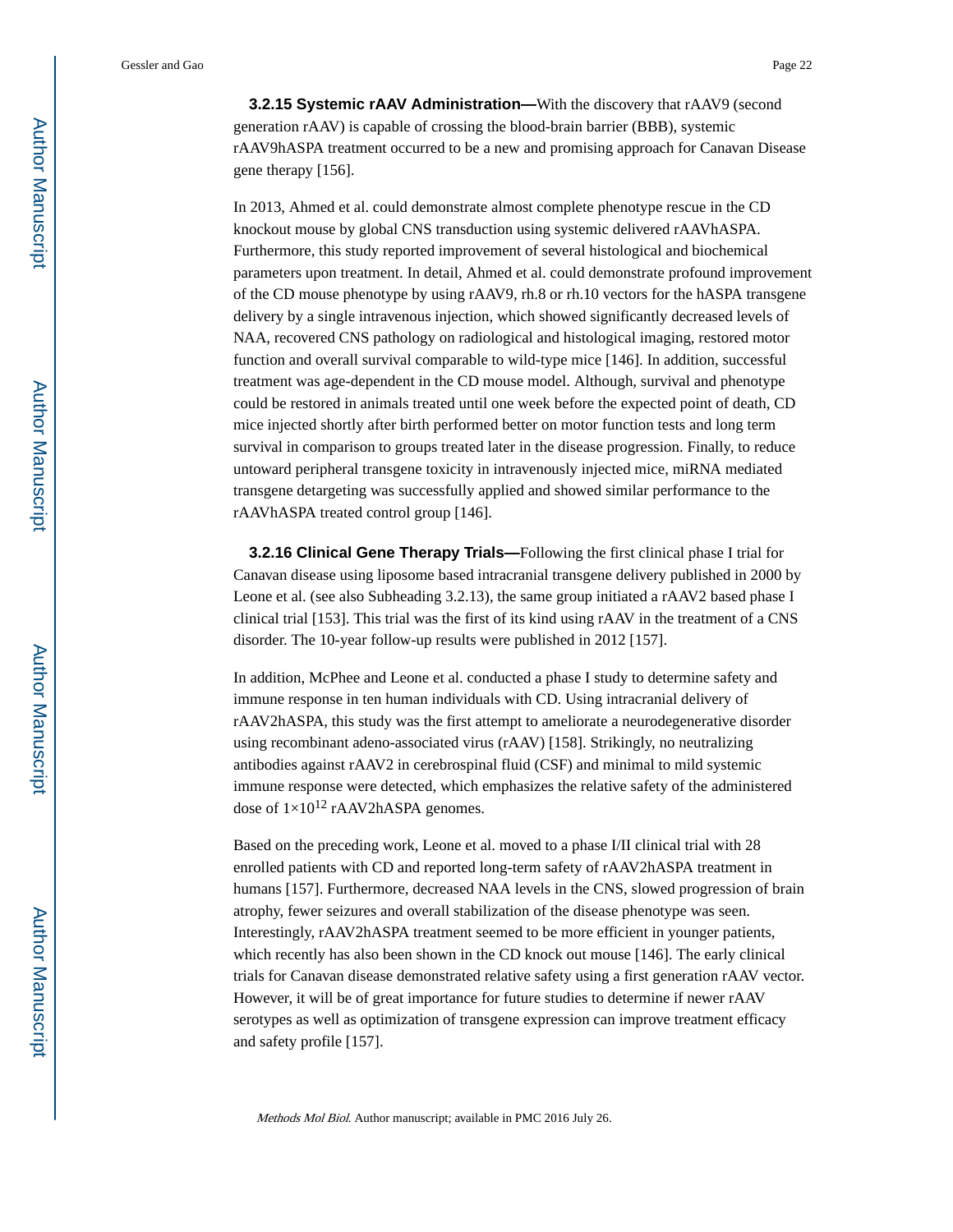**3.2.17 Challenges and Future Directions—**Encouraging progress has been made in the field of gene therapy for Canavan disease. However, several questions remain to be answered before new studies in patients with Canavan disease are warranted and ethically justified.

 **3.2.18 Therapeutic Window—**One aspect that necessitates further investigation is the potential age dependent treatment efficacy (therapeutic window). As with many therapeutics, successful treatment depends on the time point of treatment. Ahmed et al. could demonstrate that as late as 20 days postnatal, a single intravenously injected dose of rAAVhASPA can still rescue the CD phenotype in a mouse model that dies untreated after 28 days of age. However, mice receiving early treatment performed superiorly to mice treated at late time points. One reason could be the mature blood-brain barrier (BBB) limiting the number of viral particles entering the CNS in older mice versus neonates, which would have implications for the curability of Canavan disease. Bypassing the BBB by intracranial injections could still rescue the disease phenotype at late time-points but would fail if myelination, oligodendrocyte maturation or other factors were age-dependent. However, it remains to be elucidated how late is too late for systemically delivered rAAVhASPA and if there is a point of no return, i.e., when treatment at late time points fails to be therapeutic.

 **3.2.19 Dose Scale—**Furthermore, early studies could demonstrate safety of intracranial injected rAAV2hASPA but were unable to demonstrate widespread CNS transduction, potentially due to the route of administration or the injected viral particle number, raising the question about the most effective dose with the least side effects for both routes of administration ("dose scale"). Intravascular delivered rAAV generally necessitates higher doses than intracranial delivery, emphasizing safety concerns for gene therapy for CD and thus necessitates studies to address dose response and safety.

 **3.2.20 Large Animal Model—**There is currently no large animal model available for Canavan Disease. However, it has been shown in other disease models that results from mouse or rat studies could fail to be translated to larger animal models due to immune response or transgene toxicity. Thus, a large animal model might be a key element to study and improve safety as well as efficacy for gene therapy for Canavan disease.

#### **4 Obstacles and Prospective**

The three metabolic disorders of the CNS outlined above demonstrate the progress that has been made to investigate the influence of animal models, vector selection, route of administration, targeted tissue and immune response on the gene therapeutic success in animal models. Canavan disease remains the exception among this triad where early gene therapy experiments were moved to human applications. Otherwise, all three diseases face similar obstacles for human applications and the solution in one disease might also benefit the progress in other disorders. While this chapter displays merely a small part of gene therapy for CNS disorders and several basic aspects of immune response, route of administration, vector serotype, organ and cell type targeting and transgene expression control, it is important to highlight some of these aspects in the context of gene therapy for metabolic disorders of the CNS. Regardless of the achievements to improve the specificity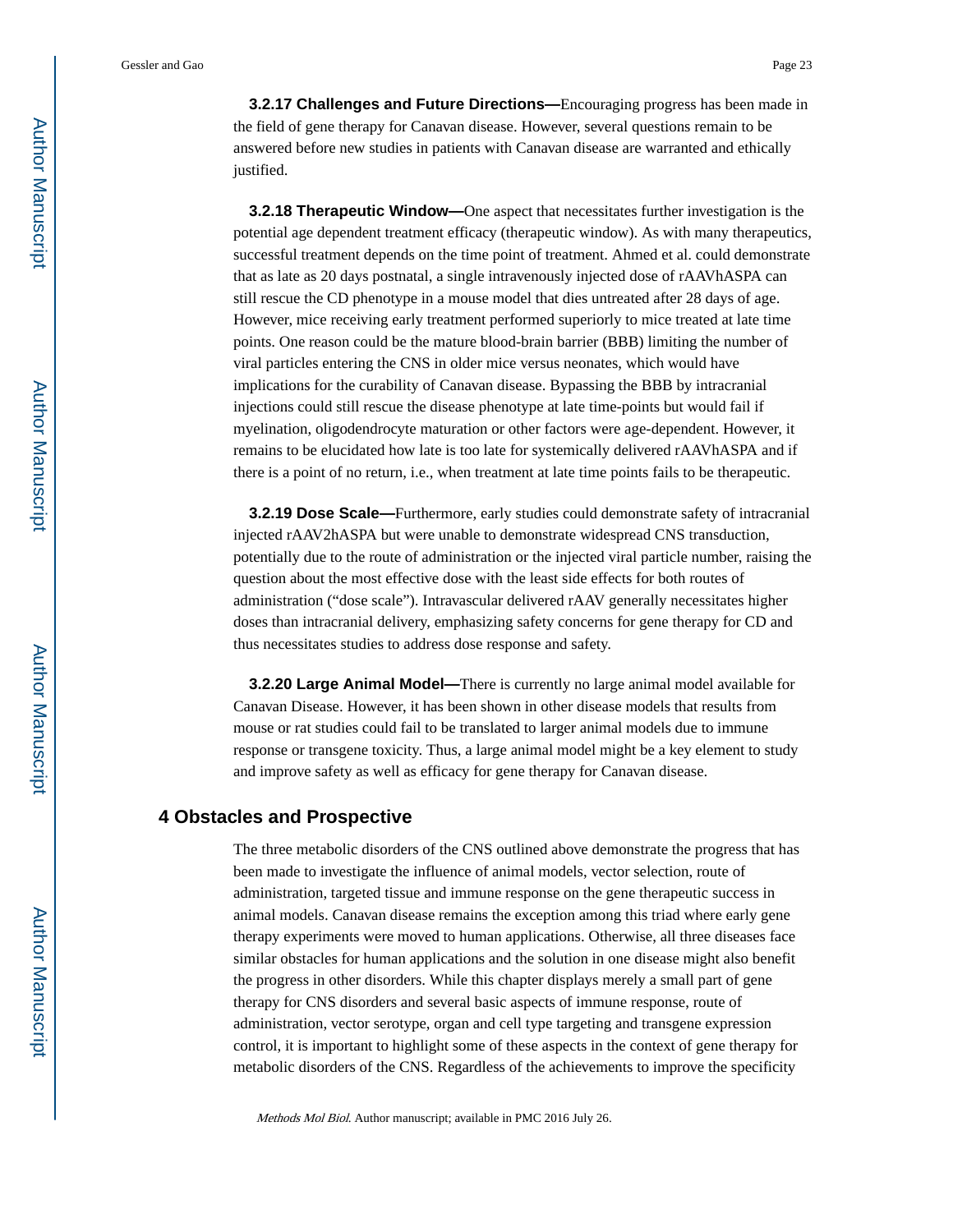of transgene delivery in animal models, predicting the translation of these strategies to human applications is still challenging. Furthermore, recombinant adeno-associated virus (rAAV) clearly has become the vector of choice for several therapeutic applications due to its serotype dependent tropism, non-pathogenicity and low immunogenicity. Nevertheless, tailoring tissue restricted transgene expression to mimic the physiological condition seems to be crucial to minimize undesired side effects, e.g., transgene toxicity and immune response.

#### **4.1 Immune Response**

Over the last years, the paradigm shift in neuroimmunology reevaluated the concept of the CNS being an immune privileged organ [159, 160]. This reflects the challenges to circumvent vector, transgene or transgene product directed immune response, particularly in metabolic disorders of the CNS, where isolated treatment of the CNS is only applicable in a very limited number of diseases and the simultaneous targeting of peripheral organs exposes vector capsid, vector genome and the transgene product to at least two immune systems. In addition, substantial vector leakage has been reported in intracranial delivered rAAV, which might challenge the reduction of an immune response by CNS restricted vector delivery.

#### **4.2 Humeral Immune Response**

The first line defense in systemically administered rAAV are often pre-existing neutralizing antibodies (NAb) of the adaptive immune system in blood and interstitium due to a high percentage of people being immunized against certain rAAV serotypes [161-163]. This occurs to be an increasing obstacle for the systemic administration of rAAV to target the CNS and peripheral organs as well [164, 165]. For primary metabolic disorders of the CNS it might be of advantage to inject rAAV directly in the CNS parenchyma or the cerebrospinal fluid (CSF) to evade pre-existing antibodies in serum. In fact, it has been demonstrated that intracranial injection of rAAV in the presence of pre-existing NAbs in serum limit the intraparenchymal distribution of rAAV delivered transgene but does not prevent cerebral cell transduction of intracranial transgene delivery in general [166]. Furthermore, in a clinical phase I trial for rAAV2 mediated gene therapy in patients with Canavan disease, no antibodies against rAAV were detected in cerebrospinal fluid after intra-parenchymal rAAV2 injection [158]. However, intracranial injection might not be an option for secondary metabolic disorders of the CNS, e.g., PKU or NPD where additional gene transfer to peripheral tissues is required for successful therapy. Thus, the humeral immune response still remains a serious hindrance.

The adaptive humeral immune response can also be directed against the transgene product via the generation of anti-transgene-product antibodies, as part of the second line defense. This has been a serious challenge in ex vivo gene therapy for NPD where anti-ASM antibodies reduced the therapeutic efficacy at around 24 weeks post-treatment. Similarly, intravenous rAAV1hASM (CMV promoter) treated ASMKO mice, resulting in ubiquitous ASM expression, carried an up to 100-fold increased serum anti-ASM titer as early as 4 weeks after treatment versus the control group with liver restricted ASM expression, underlining the hindrance of treatment success by the humeral immune response and the potential of tissue restricted transgene expression to escape an eventual immune response.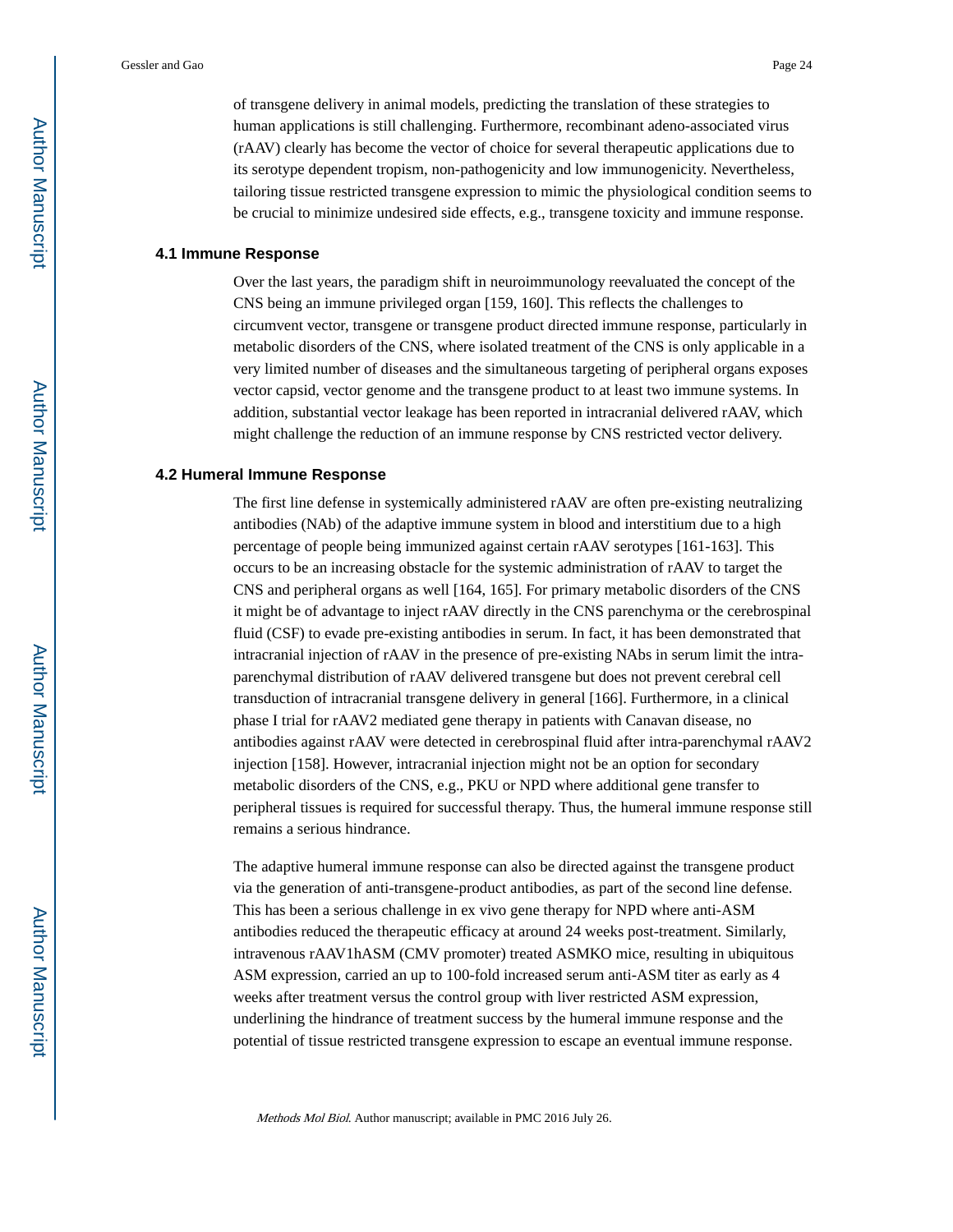#### **4.3 Cell Mediated Immune Response**

Another obstacle towards persistent gene therapeutic success is cell mediated immune response of either the innate or the adaptive immune system towards AAV-based gene therapeutics: After the vector had evaded the first line of the innate immune system and eventual pre-existing NAb and finally transduced cells, the branch of the immune system that is specialized in detecting and eliminating infected cells, comes into play. Several immune cells are activated by the viral capsid or the transgene itself: Natural killer cells (innate response), phagocytizing cells (innate and adaptive response) and cytotoxic T cells (adaptive response). For example, it could be demonstrated that Toll-like receptor (TLR) 9 carrying cells (e.g., monocytes) can be activated by the vector genome of rAAV, especially the self-complementary genome [167]. In contrast, TLR2 recognizes the rAAV capsid [168]. Although, this has been shown in systemically delivered rAAV targeting liver, it might also account for CNS directed gene therapy, especially since TLR have been found in the CNS as well [169, 170].

Furthermore, CD8+ cytotoxic T cells of the adaptive immune response have the capability to detect MHCI presented rAAV capsid and thus infected cells [171, 172]. This can become an important factor for sustained transgene expression, especially if asymptomatic patients carry CD8+ cytotoxic memory T cells, even before the actual treatment [171]. Predicting the consequences of this finding seems to be complicated by results reported in mice, where CD8+ cytotoxic cells were unable to significantly destruct rAAV transduced hepatocytes [173]. Of note, a similar immune response in the CNS might be dependent on whether antigen-presenting cells (APC) have been transduced and the nature of transgenes (i.e., foreign or self-antigen) [174]. Consequently, the avoidance of APC transduction might be an option to limit an eventual CD8+ cell mediated immune response. Although preventive strategies have been described to overcome the first line of capsid specific antibody defense, e.g., use of alternative AAV serotypes, plasmapheresis, or the use of capsid decoy [164], further studies are warranted for the mechanistic understanding and the development of more effective concepts to circumvent immune responses of both humoral and cellular natures toward vector capsids, transgene, and transgene products in rAAV mediated gene therapy and how simultaneous targeting of CNS and peripheral organs will be impacted by the immune system of CNS and periphery.

#### **4.4 Route of Administration and Serotype Selection**

It is crucial for successful preclinical gene therapy evaluation to opt for the rAAV serotype that targets therapeutically relevant cells and organs in combination with the route of administration to avoid eventual transgene toxicity or immune response. The most common rAAV serotypes used for NPD, PKU and CD were rAAV2 and 8 followed by 1, 5, 7, rh.8, 9 and rh.10. While rAAV2 has been extensively evaluated for intracranial injection in preclinical and clinical trials for Canavan disease, it does not cross the BBB sufficiently, thus making rAAV2 inappropriate for systemic administration in CNS directed gene therapy [153-155, 175, 176]. Intravenous rAAV9, rh.8 and rh.10 administration, however, demonstrated significant phenotype rescue in Canavan disease [146]. Although, it is difficult to compare studies using different rAAV serotypes along with different routes of administration, the selection of an appropriate rAAV serotype might enable new treatment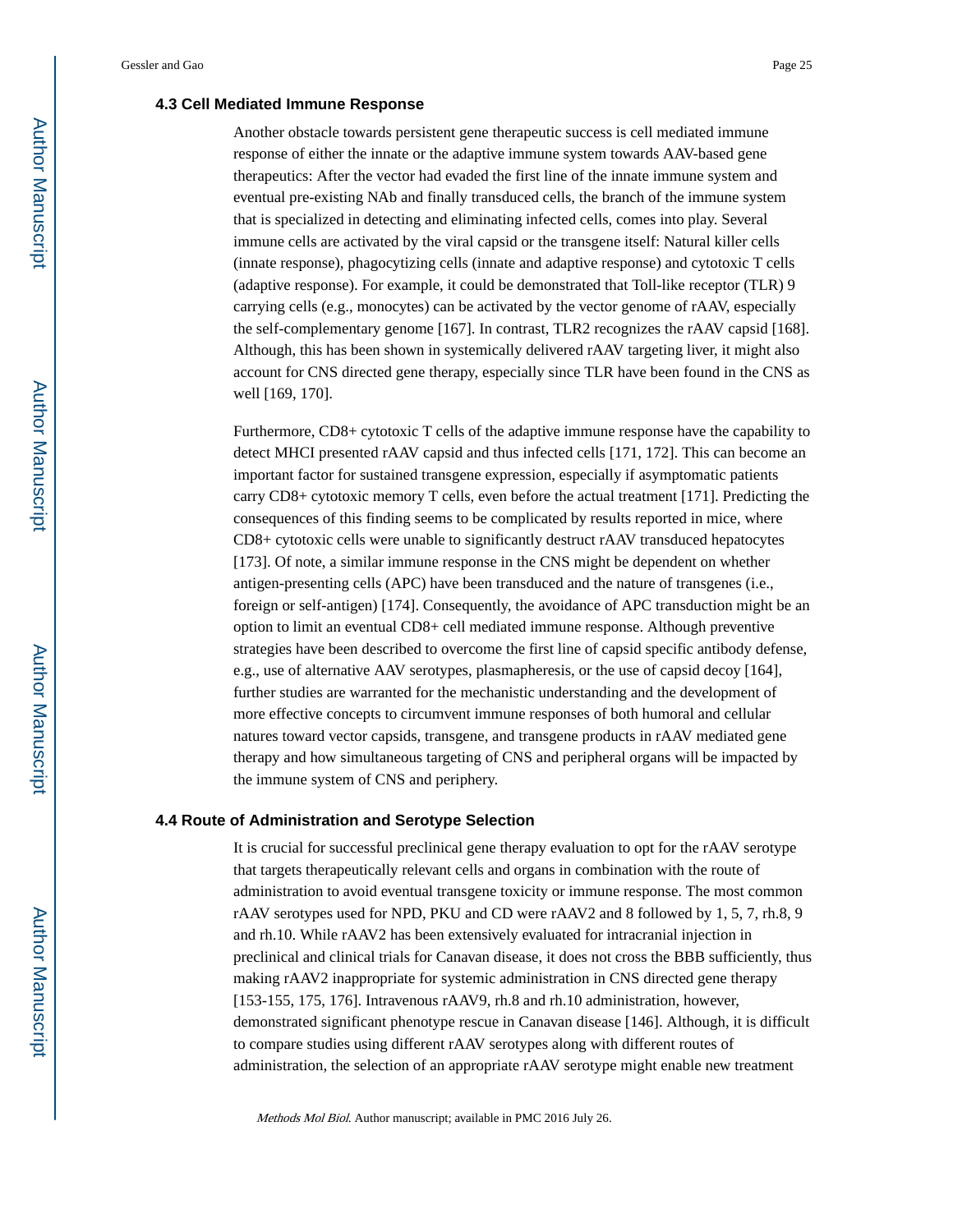strategies and improved therapeutic success. Similarly, rAAV8 is considered to be the most selective and efficient hepatocyte transducer, making it the first choice for intravenous liver directed transgene delivery in PKU. Alternatively, it has been shown that intramuscular rAAV1 delivery or skeletal muscle restricted PAH expressing is sufficient to treat PKU in mice as well [2, 98]. Selecting the best vector targeting muscle also has to take into account the route of administration. An excellent review on rAAV mediated muscle targeting can be found by Wang et al. [1].

#### **4.6 Capsid Engineering**

Another strategy to improve organ or even cell restricted rAAV-transgene delivery and potentially escape a rAAV capsid directed immune response is changing the serotype dependent capsid structure by capsid engineering. The newly generated rAAV capsids are then selected for cell type, organ or pathology and reduced untoward cell transduction, thus improving targeted cell and organ specificity. This strategy has generated several rAAV mutants with altered tropism and the potential to evade pre-existing anti-capsid antibodies. On the downside, rAAV mutants generated in animals might not display the same tropism in humans impeding their translation to clinical applications [177].

#### **4.7 Transcriptional and Posttranscriptional Control**

In addition to transgene delivery restriction by rAAV serotype selection, tissue specific promoter usage controls translation of the transgene in cells and a time dependent manner. However, promoter availability, promoter size and the limited expression cassette capacity of rAAV could become the bottleneck for this strategy. Although, the use of a liver specific promoter was successfully tested for PKU in mice, it remains an obstacle for Canavan disease because of limited availability of oligodendrocyte specific promoters that match all requirements, i.e., size, specificity, development-dependent expression [99].

Even further transgene restriction could be achieved by miRNA-mediated detargeting that provides transgene expression control on the mRNA level. This concept exploits tissue and cell type specific miRNA expression profiles that are largely conserved among different species. For example, mir-1 and mir-122 binding sites (BS) were successfully used in a preclinical study for Canavan disease to limit hASPA expression in heart, skeletal muscle and liver [146].

It is noteworthy that the discrepancy between small and large animal models resulted in unexpected results in preclinical studies of gene therapy for metabolic disorders of the CNS, due to the immune response. As in NPD where nonhuman primates had to be euthanized or in clinical trials for hemophilia in human, the immune response resulted in failure of the treatment, which was not seen in mice for the same treatment [58, 171]. Consequently, the translation from mouse (or rat) to large animal models in preclinical evaluations appears to be crucial for safe translation of gene therapy for metabolic disorders of the CNS to humans in the future.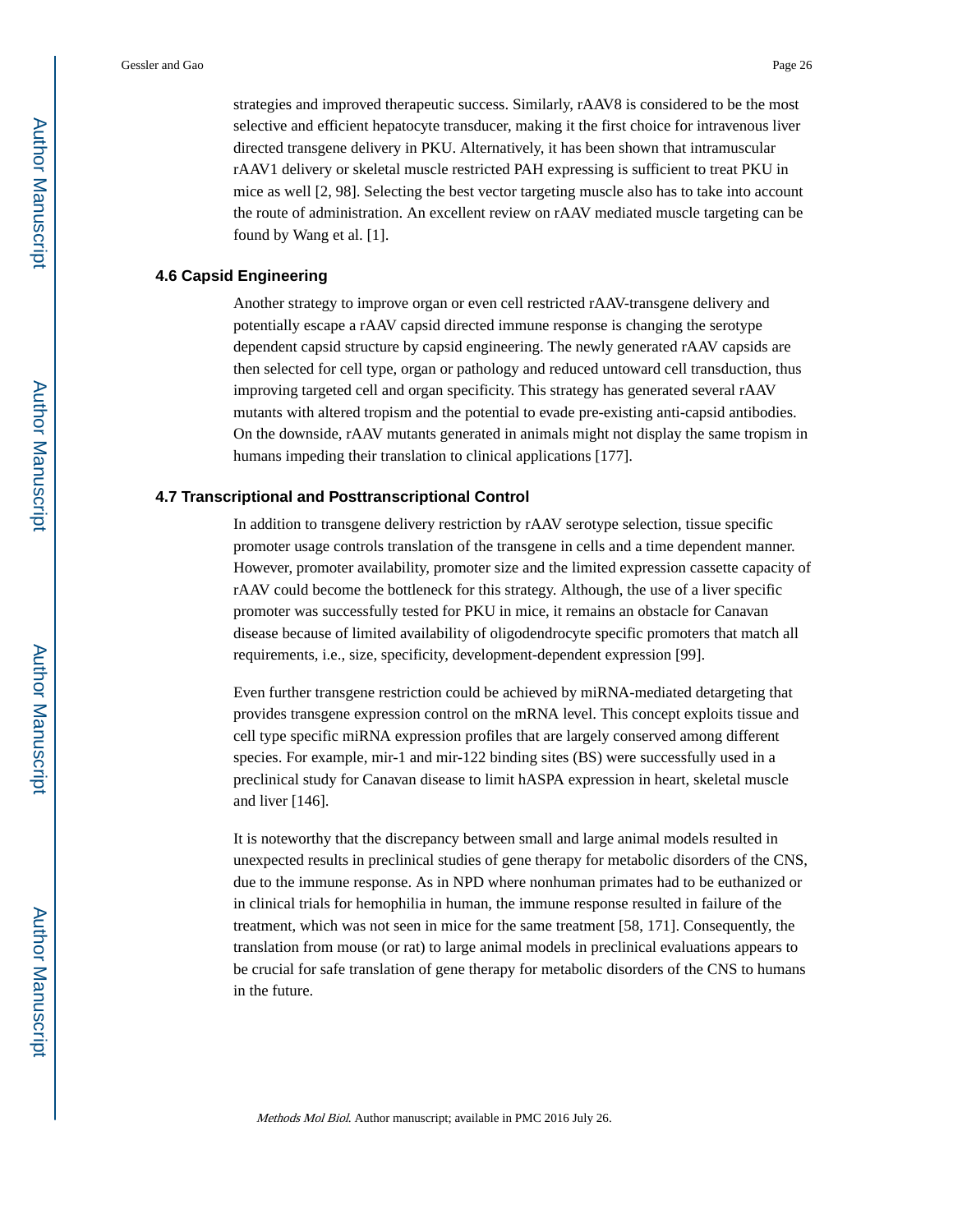## **References**

- 1. Wang D, et al. The potential of adeno-associated viral vectors for gene delivery to muscle tissue. Expert Opin Drug Deliv. 2014; 11(3):345–64. [PubMed: 24386892]
- 2. Rebuffat A, et al. Comparison of adeno-associated virus pseudotype 1, 2, and 8 vectors administered by intramuscular injection in the treatment of murine phenylketonuria. Hum Gene Ther. 2010; 21(4):463–77. [PubMed: 19916803]
- 3. Mueller C, et al. Sustained miRNA-mediated knockdown of mutant AAT with simultaneous augmentation of wild-type AAT has minimal effect on global liver miRNA profiles. Mol Ther. 2012; 20(3):590–600. [PubMed: 22252449]
- 4. McGovern MM, et al. A prospective, cross-sectional survey study of the natural history of Niemann-Pick disease type B. Pediatrics. 2008; 122(2):e341–9. [PubMed: 18625664]
- 5. Vanier MT. Niemann-Pick disease type C. Orphanet J Rare Dis. 2010; 5:16. [PubMed: 20525256]
- 6. Brady RO, et al. The metabolism of sphingomyelin. II. Evidence of an enzymatic deficiency in Niemann-Pick diseae. Proc Natl Acad Sci U S A. 1966; 55(2):366–9. [PubMed: 5220952]
- 7. Kolodny EH. Niemann-Pick disease. Curr Opin Hematol. 2000; 7(1):48–52. [PubMed: 10608504]
- 8. McGovern MM, et al. Natural history of Type A Niemann-Pick disease: possible endpoints for therapeutic trials. Neurology. 2006; 66(2):228–32. [PubMed: 16434659]
- 9. Walterfang M, et al. Dysphagia as a risk factor for mortality in Niemann-Pick disease type C: systematic literature review and evidence from studies with miglustat. Orphanet J Rare Dis. 2012; 7:76. [PubMed: 23039766]
- 10. Group N-CGW, et al. Recommendations on the diagnosis and management of Niemann-Pick disease type C. Mol Genet Metab. 2009; 98(1-2):152–65. [PubMed: 19647672]
- 11. Schuchman EH. The pathogenesis and treatment of acid sphingomyelinase-deficient Niemann-Pick disease. J Inherit Metab Dis. 2007; 30(5):654–63. [PubMed: 17632693]
- 12. Meikle PJ, et al. Prevalence of lysosomal storage disorders. JAMA. 1999; 281(3):249–54. [PubMed: 9918480]
- 13. Landrieu P, Said G. Peripheral neuropathy in type A Niemann-Pick disease. A morphological study. Acta Neuropathol. 1984; 63(1):66–71. [PubMed: 6328834]
- 14. McGovern MM, et al. Lipid abnormalities in children with types A and B Niemann Pick disease. J Pediatr. 2004; 145(1):77–81. [PubMed: 15238911]
- 15. Wasserstein MP, et al. Growth restriction in children with type B Niemann-Pick disease. J Pediatr. 2003; 142(4):424–8. [PubMed: 12712061]
- 16. McGovern MM, et al. Ocular manifestations of Niemann-Pick disease type B. Ophthalmology. 2004; 111(7):1424–7. [PubMed: 15234149]
- 17. Spiegel R, et al. The clinical spectrum of fetal Niemann-Pick type C. Am J Med Genet A. 2009; 149A(3):446–50. [PubMed: 19206179]
- 18. Fink JK, et al. Clinical spectrum of Niemann-Pick disease type C. Neurology. 1989; 39(8):1040–9. [PubMed: 2761697]
- 19. Graber D, Salvayre R, Levade T. Accurate differentiation of neuronopathic and nonneuronopathic forms of Niemann-Pick disease by evaluation of the effective residual lysosomal sphingomyelinase activity in intact cells. J Neurochem. 1994; 63(3):1060–8. [PubMed: 8051547]
- 20. Vanier MT, et al. Biochemical studies in Niemann-Pick disease. III. In vitro and in vivo assays of sphingomyelin degradation in cultured skin fibroblasts and amniotic fluid cells for the diagnosis of the various forms of the disease. Clin Genet. 1985; 27(1):20–32. [PubMed: 3978837]
- 21. Carstea ED, et al. Niemann-Pick C1 disease gene: homology to mediators of cholesterol homeostasis. Science. 1997; 277(5323):228–31. [PubMed: 9211849]
- 22. Vanier MT, Millat G. Niemann-Pick disease type C. Clin Genet. 2003; 64(4):269–81. [PubMed: 12974729]
- 23. Dhami R, Schuchman EH. Mannose 6-phosphate receptor-mediated uptake is defective in acid sphingomyelinase-deficient macrophages: implications for Niemann-Pick disease enzyme replacement therapy. J Biol Chem. 2004; 279(2):1526–32. [PubMed: 14557264]
- 24. Kornfeld S. Trafficking of lysosomal enzymes. FASEB J. 1987; 1(6):462–8. [PubMed: 3315809]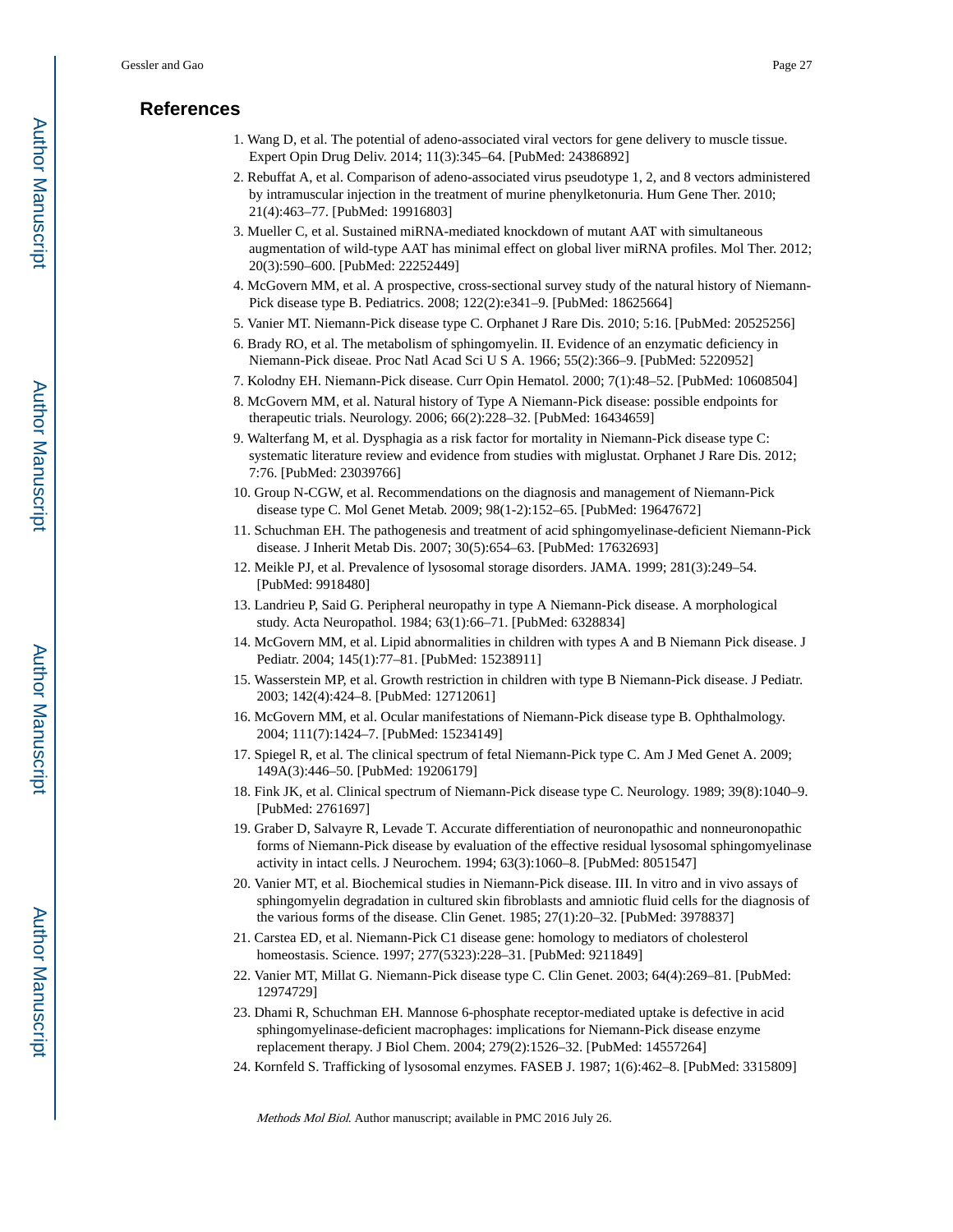- 25. Sands MS, Davidson BL. Gene therapy for lysosomal storage diseases. Mol Ther. 2006; 13(5): 839–49. [PubMed: 16545619]
- 26. Mencarelli C, Martinez-Martinez P. Ceramide function in the brain: when a slight tilt is enough. Cell Mol Life Sci. 2013; 70(2):181–203. [PubMed: 22729185]
- 27. Jiang W, Ogretmen B. Autophagy paradox and ceramide. Biochim Biophys Acta. 2014; 5:783–92. [PubMed: 24055889]
- 28. Rego A, et al. Modulation of mitochondrial outer membrane permeabilization and apoptosis by ceramide metabolism. PLoS One. 2012; 7(11):e48571. [PubMed: 23226203]
- 29. Schuchman EH. Acid sphingomyelinase, cell membranes and human disease: lessons from Niemann-Pick disease. FEBS Lett. 2010; 584(9):1895–900. [PubMed: 19944693]
- 30. Smith EL, Schuchman EH. The unexpected role of acid sphingomyelinase in cell death and the pathophysiology of common diseases. FASEB J. 2008; 22(10):3419–31. [PubMed: 18567738]
- 31. Miyawaki S, et al. Sphingomyelinosis, a new mutation in the mouse: a model of Niemann-Pick disease in humans. J Hered. 1982; 73(4):257–63. [PubMed: 7202025]
- 32. Pentchev PG, et al. A lysosomal storage disorder in mice characterized by a dual deficiency of sphingomyelinase and glucocerebrosidase. Biochim Biophys Acta. 1980; 619(3):669–79. [PubMed: 6257302]
- 33. Pentchev PG, et al. A genetic storage disorder in BALB/C mice with a metabolic block in esterification of exogenous cholesterol. J Biol Chem. 1984; 259(9):5784–91. [PubMed: 6325448]
- 34. Nakashima S, et al. A mouse model for Niemann-Pick disease: phospholipid class and fatty acid composition of various tissues. J Lipid Res. 1984; 25(3):219–27. [PubMed: 6539357]
- 35. Horinouchi K, et al. Mouse models of Niemann-Pick disease: mutation analysis and chromosomal mapping rule out the type A and B forms. Genomics. 1993; 18(2):450–1. [PubMed: 8288255]
- 36. Horinouchi K, et al. Acid sphingomyelinase deficient mice: a model of types A and B Niemann-Pick disease. Nat Genet. 1995; 10(3):288–93. [PubMed: 7670466]
- 37. Otterbach B, Stoffel W. Acid sphingomyelinase-deficient mice mimic the neurovisceral form of human lysosomal storage disease (Niemann-Pick disease). Cell. 1995; 81(7):1053–61. [PubMed: 7600574]
- 38. Marathe S, et al. Creation of a mouse model for non-neurological (type B) Niemann-Pick disease by stable, low level expression of lysosomal sphingomyelinase in the absence of secretory sphingomyelinase: relationship between brain intra-lysosomal enzyme activity and central nervous system function. Hum Mol Genet. 2000; 9(13):1967–76. [PubMed: 10942425]
- 39. Maue RA, et al. A novel mouse model of Niemann-Pick type C disease carrying a D1005G-Npc1 mutation comparable to commonly observed human mutations. Hum Mol Genet. 2012; 21(4):730– 50. [PubMed: 22048958]
- 40. Loftus SK, et al. Murine model of Niemann-Pick C disease: mutation in a cholesterol homeostasis gene. Science. 1997; 277(5323):232–5. [PubMed: 9211850]
- 41. Gartner JC Jr. et al. Progression of neurovisceral storage disease with supranuclear ophthalmoplegia following orthotopic liver transplantation. Pediatrics. 1986; 77(1):104–6. [PubMed: 2999691]
- 42. Daloze P, et al. Replacement therapy for inherited enzyme deficiency: liver orthotopic transplantation in Niemann-Pick disease type A. Am J Med Genet. 1977; 1(2):229–39. [PubMed: 345809]
- 43. Scaggiante B, et al. Successful therapy of Niemann-Pick disease by implantation of human amniotic membrane. Transplantation. 1987; 44(1):59–61. [PubMed: 3037739]
- 44. Victor S, et al. Niemann-Pick disease: sixteen-year follow-up of allogeneic bone marrow transplantation in a type B variant. J Inherit Metab Dis. 2003; 26(8):775–85. [PubMed: 14739682]
- 45. Bayever E, et al. Bone marrow transplantation for Niemann-Pick type IA disease. J Inherit Metab Dis. 1992; 15(6):919–28. [PubMed: 1293389]
- 46. Vellodi A, et al. Treatment of Niemann-Pick disease type B by allogeneic bone marrow transplantation. Br Med J (Clin Res Ed). 1987; 295(6610):1375–6.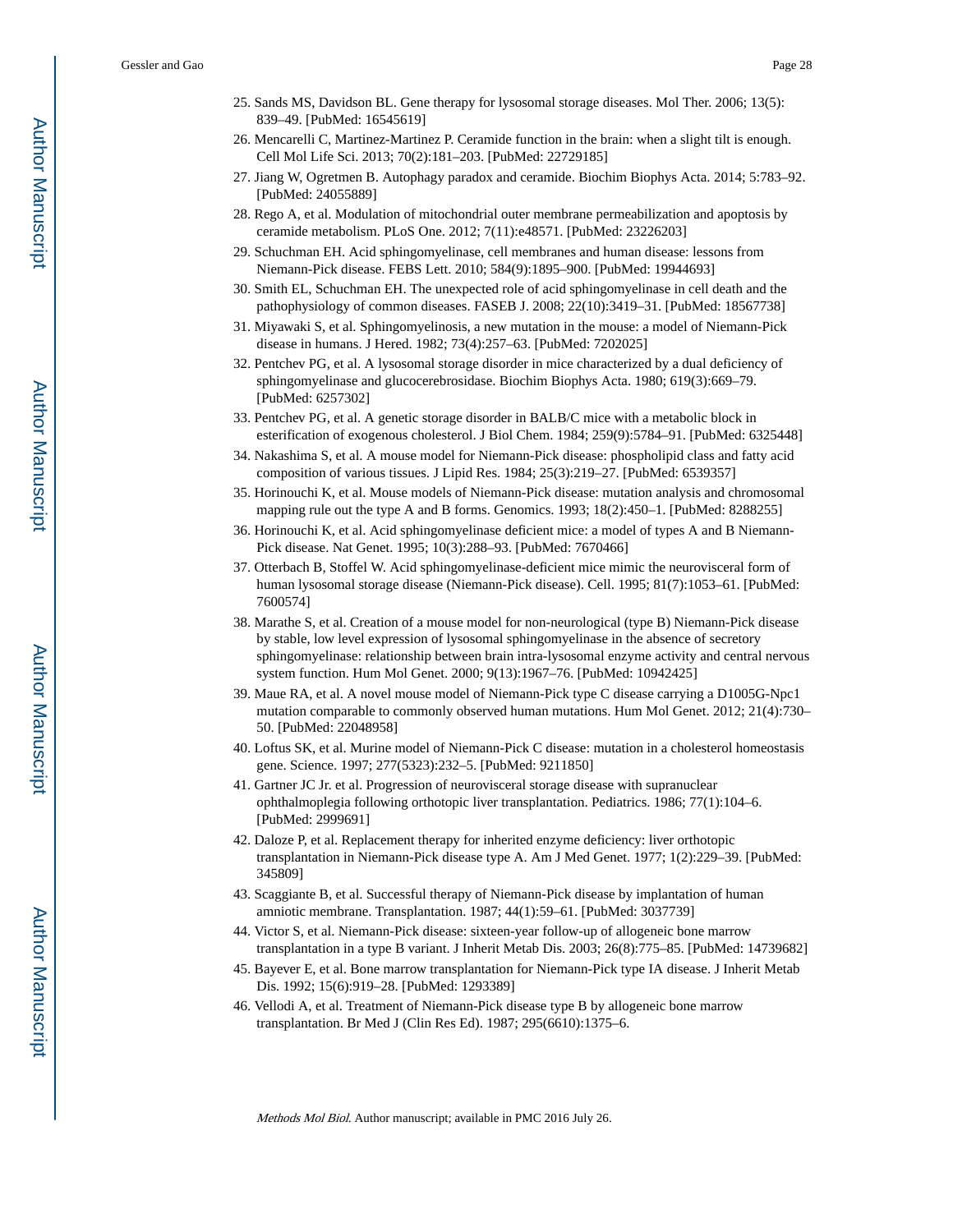- 47. Miranda SR, et al. Infusion of recombinant human acid sphingomyelinase into niemann-pick disease mice leads to visceral, but not neurological, correction of the pathophysiology. FASEB J. 2000; 14(13):1988–95. [PubMed: 11023983]
- 48. Suchi M, et al. Retroviral-mediated transfer of the human acid sphingomyelinase cDNA: correction of the metabolic defect in cultured Niemann-Pick disease cells. Proc Natl Acad Sci U S A. 1992; 89(8):3227–31. [PubMed: 1565614]
- 49. Miranda SR, et al. Hematopoietic stem cell gene therapy leads to marked visceral organ improvements and a delayed onset of neurological abnormalities in the acid sphingomyelinase deficient mouse model of Niemann-Pick disease. Gene Ther. 2000; 7(20):1768–76. [PubMed: 11083499]
- 50. Jin HK, et al. Intracerebral transplantation of mesenchymal stem cells into acid sphingomyelinasedeficient mice delays the onset of neurological abnormalities and extends their life span. J Clin Invest. 2002; 109(9):1183–91. [PubMed: 11994407]
- 51. Jin HK, Schuchman EH. Ex vivo gene therapy using bone marrow-derived cells: combined effects of intracerebral and intravenous transplantation in a mouse model of Niemann-Pick disease. Mol Ther. 2003; 8(6):876–85. [PubMed: 14664789]
- 52. Barbon CM, et al. AAV8-mediated hepatic expression of acid sphingomyelinase corrects the metabolic defect in the visceral organs of a mouse model of Niemann-Pick disease. Mol Ther. 2005; 12(3):431–40. [PubMed: 16099409]
- 53. Passini MA, et al. AAV vector-mediated correction of brain pathology in a mouse model of Niemann-Pick A disease. Mol Ther. 2005; 11(5):754–62. [PubMed: 15851014]
- 54. Dodge JC, et al. Gene transfer of human acid sphingomyelinase corrects neuropathology and motor deficits in a mouse model of Niemann-Pick type A disease. Proc Natl Acad Sci U S A. 2005; 102(49):17822–7. [PubMed: 16301517]
- 55. Passini MA, et al. Combination brain and systemic injections of AAV provide maximal functional and survival benefits in the Niemann-Pick mouse. Proc Natl Acad Sci U S A. 2007; 104(22):9505– 10. [PubMed: 17517638]
- 56. Salegio EA, et al. Magnetic resonance imaging-guided delivery of adeno-associated virus type 2 to the primate brain for the treatment of lysosomal storage disorders. Hum Gene Ther. 2010; 21(9): 1093–103. [PubMed: 20408734]
- 57. Bu J, et al. Merits of combination cortical, subcortical, and cerebellar injections for the treatment of Niemann-Pick disease type A. Mol Ther. 2012; 20(10):1893–901. [PubMed: 22828503]
- 58. Salegio EA, et al. Safety study of adeno-associated virus serotype 2-mediated human acid sphingomyelinase expression in the nonhuman primate brain. Hum Gene Ther. 2012; 23(8):891– 902. [PubMed: 22574943]
- 59. Woo SL, et al. Cloned human phenylalanine hydroxylase gene allows prenatal diagnosis and carrier detection of classical phenylketonuria. Nature. 1983; 306(5939):151–5. [PubMed: 6316140]
- 60. Folling I. The discovery of phenylketonuria. Acta Paediatr Suppl. 1994; 407:4–10. [PubMed: 7766954]
- 61. National Institutes of Health Consensus Development, P. National Institutes of Health Consensus Development Conference Statement: phenylketonuria: screening and management, October 16-18, 2000. Pediatrics. 2001; 108(4):972–82. [PubMed: 11581453]
- 62. Loeber JG. Neonatal screening in Europe; the situation in 2004. J Inherit Metab Dis. 2007; 30(4): 430–8. [PubMed: 17616847]
- 63. Ozalp I, et al. Newborn PKU screening in Turkey: at present and organization for future. Turk J Pediatr. 2001; 43(2):97–101. [PubMed: 11432505]
- 64. White DA, Waisbren S, van Spronsen FJ. The psychology and neuropathology of phenylketonuria. Mol Genet Metab. 2010; 99(Suppl 1):S1–2. [PubMed: 20123461]
- 65. Pietz J, et al. Long-term development of intelligence (IQ) and EEG in 34 children with phenylketonuria treated early. Eur J Pediatr. 1988; 147(4):361–7. [PubMed: 3396592]
- 66. Lichter-Konecki U, Hipke CM, Konecki DS. Human phenylalanine hydroxylase gene expression in kidney and other nonhepatic tissues. Mol Genet Metab. 1999; 67(4):308-16. [PubMed: 10444341]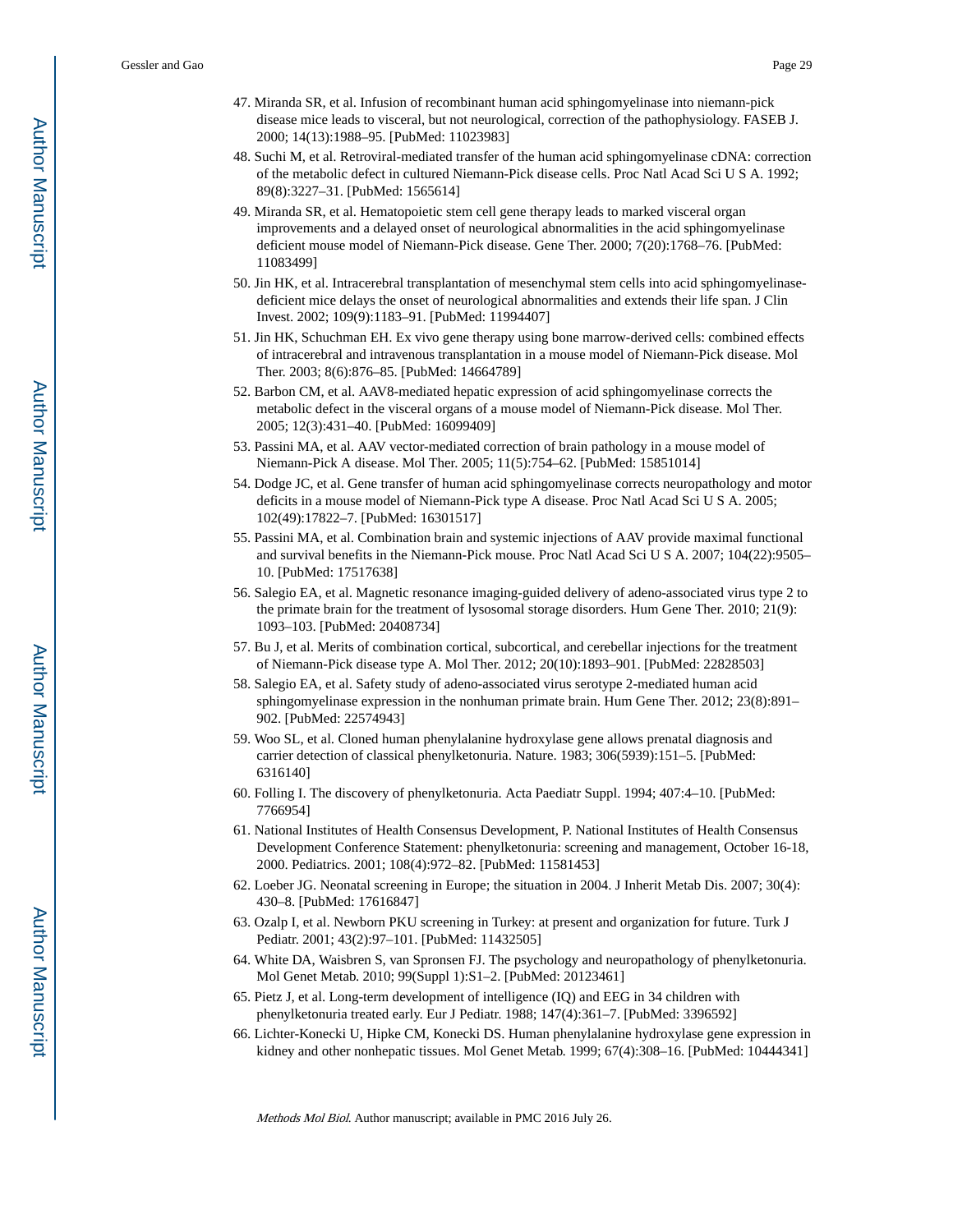- 67. Barranger JA, et al. Isozymes of phenylalanine hydroxylase. Science. 1972; 175(4024):903–5. [PubMed: 4257648]
- 68. Robson KJ, et al. Polysome immunoprecipitation of phenylalanine hydroxylase mRNA from rat liver and cloning of its cDNA. Proc Natl Acad Sci U S A. 1982; 79(15):4701–5. [PubMed: 6750607]
- 69. Udenfriend S, Cooper JR. The enzymatic conversion of phenylalanine to tyrosine. J Biol Chem. 1952; 194(2):503–11. [PubMed: 14927641]
- 70. Li J, Dangott LJ, Fitzpatrick PF. Regulation of phenylalanine hydroxylase: conformational changes upon phenylalanine binding detected by hydrogen/deuterium exchange and mass spectrometry. Biochemistry. 2010; 49(15):3327–35. [PubMed: 20307070]
- 71. Surtees R, Blau N. The neurochemistry of phenylketonuria. Eur J Pediatr. 2000; 159(Suppl 2):S109–13. [PubMed: 11043156]
- 72. Friedman PA, Kaufman S, Kang ES. Nature of the molecular defect in phenylketonuria and hyperphenylalaninaemia. Nature. 1972; 240(5377):157–9. [PubMed: 4118080]
- 73. Justice P, O'Flynn ME, Hsia DY. Phenylalanine-hydroxylase activity in hyperphenylalaninaemia. Lancet. 1967; 1(7496):928–9. [PubMed: 4164402]
- 74. Binek-Singer P, Johnson TC. The effects of chronic hyperphenylalaninaemia on mouse brain protein synthesis can be prevented by other amino acids. Biochem J. 1982; 206(2):407–14. [PubMed: 7150251]
- 75. Pietz J, et al. Large neutral amino acids block phenylalanine transport into brain tissue in patients with phenylketonuria. J Clin Invest. 1999; 103(8):1169–78. [PubMed: 10207169]
- 76. Matalon R, et al. Future role of large neutral amino acids in transport of phenylalanine into the brain. Pediatrics. 2003; 112(6):1570–4. Pt 2. [PubMed: 14654667]
- 77. Schindeler S, et al. The effects of large neutral amino acid supplements in PKU: an MRS and neuropsychological study. Mol Genet Metab. 2007; 91(1):48–54. [PubMed: 17368065]
- 78. Hughes JV, Johnson TC. Experimentally induced and natural recovery from the effects of phenylalanine on brain protein synthesis. Biochim Biophys Acta. 1978; 517(2):473–85. [PubMed: 245312]
- 79. Binek PA, Johnson TC, Kelly CJ. Effect of alpha-methylphenylalanine and phenylalanine on brain polyribosomes and protein synthesis. J Neurochem. 1981; 36(4):1476–84. [PubMed: 7264644]
- 80. Pascucci T, et al. 5-Hydroxytryptophan rescues serotonin response to stress in prefrontal cortex of hyperphenylalaninaemic mice. Int J Neuropsychopharmacol. 2009; 12(8):1067–79. [PubMed: 19664307]
- 81. Puglisi-Allegra S, et al. Dramatic brain aminergic deficit in a genetic mouse model of phenylketonuria. Neuroreport. 2000; 11(6):1361–4. [PubMed: 10817622]
- 82. Burlina AB, et al. Measurement of neurotransmitter metabolites in the cerebrospinal fluid of phenylketonuric patients under dietary treatment. J Inherit Metab Dis. 2000; 23(4):313–6. [PubMed: 10896282]
- 83. Pascucci T, et al. Deficits in brain serotonin synthesis in a genetic mouse model of phenylketonuria. Neuroreport. 2002; 13(18):2561–4. [PubMed: 12499868]
- 84. McKean CM. The effects of high phenylalanine concentrations on serotonin and catecholamine metabolism in the human brain. Brain Res. 1972; 47(2):469–76. [PubMed: 4642573]
- 85. Curtius HC, et al. Serotonin and dopamine synthesis in phenylketonuria. Adv Exp Med Biol. 1981; 133:277–91. [PubMed: 6119011]
- 86. Lou HC, et al. Decreased vigilance and neurotransmitter synthesis after discontinuation of dietary treatment for phenylketonuria in adolescents. Eur J Pediatr. 1985; 144(1):17–20. [PubMed: 2410277]
- 87. Kienzle Hagen ME, et al. Experimental hyperphenylalaninemia provokes oxidative stress in rat brain. Biochim Biophys Acta. 2002; 1586(3):344–52. [PubMed: 11997085]
- 88. Lu L, et al. Mechanisms regulating superoxide generation in experimental models of phenylketonuria: an essential role of NADPH oxidase. Mol Genet Metab. 2011; 104(3):241–8. [PubMed: 21640623]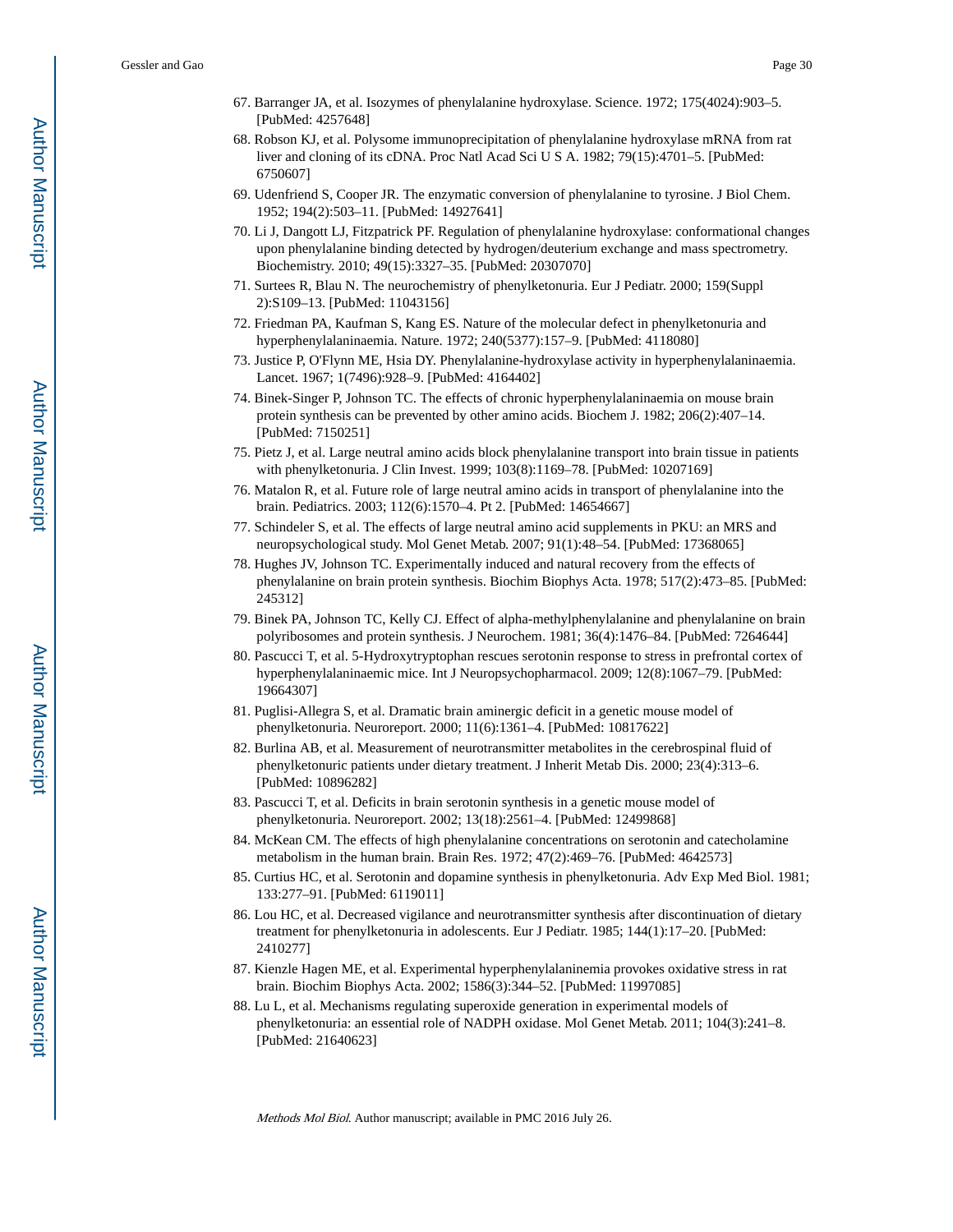- 89. Poncet IB, et al. Biochemical effects of induced phenylketonuria in rats. Biol Neonate. 1975; 26(1-2):88–101. [PubMed: 125115]
- 90. Dhondt JL, et al. A new experimental model of hyperphenylalaninemia in rat. Effect of pchlorophenylalanine and cotrimoxazole. Biochimie. 1977; 59(8-9):713–7. [PubMed: 145879]
- 91. Schalock RL, et al. Model phenylketonuria (PKU) in the albino rat: behaviroal, biochemical, and neuroanatomical effects. J Comp Physiol Psychol. 1975; 89(6):655–66. [PubMed: 127806]
- 92. McDonald JD, et al. Biochemical defect of the hph-1 mouse mutant is a deficiency in GTPcyclohydrolase activity. J Neurochem. 1988; 50(2):655–7. [PubMed: 3335865]
- 93. Bode VC, et al. hph-1: a mouse mutant with hereditary hyperphenylalaninemia induced by ethylnitrosourea mutagenesis. Genetics. 1988; 118(2):299–305. [PubMed: 3360305]
- 94. McDonald JD, et al. The use of N-ethyl-N-nitrosourea to produce mouse models for human phenylketonuria and hyperphenylalaninemia. Prog Clin Biol Res. 1990; 340C:407–13. [PubMed: 2381939]
- 95. McDonald JD, et al. Pahhph-5: a mouse mutant deficient in phenylalanine hydroxylase. Proc Natl Acad Sci U S A. 1990; 87(5):1965–7. [PubMed: 2308957]
- 96. Shedlovsky A, et al. Mouse models of human phenylketonuria. Genetics. 1993; 134(4):1205–10. [PubMed: 8375656]
- 97. McDonald JD, Charlton CK. Characterization of mutations at the mouse phenylalanine hydroxylase locus. Genomics. 1997; 39(3):402–5. [PubMed: 9119379]
- 98. Ding Z, et al. Correction of murine PKU following AAV-mediated intramuscular expression of a complete phenylalanine hydroxylating system. Mol Ther. 2008; 16(4):673–81. [PubMed: 18362925]
- 99. Harding CO, et al. Complete correction of hyperphenylalaninemia following liver-directed, recombinant AAV2/8 vector-mediated gene therapy in murine phenylketonuria. Gene Ther. 2006; 13(5):457–62. [PubMed: 16319949]
- 100. Ding Z, Georgiev P, Thony B. Administration-route and gender-independent long-term therapeutic correction of phenylketonuria (PKU) in a mouse model by recombinant adenoassociated virus 8 pseudotyped vector-mediated gene transfer. Gene Ther. 2006; 13(7):587–93. [PubMed: 16319947]
- 101. Oh HJ, et al. Long-term enzymatic and phenotypic correction in the phenylketonuria mouse model by adeno-associated virus vector-mediated gene transfer. Pediatr Res. 2004; 56(2):278–84. [PubMed: 15181195]
- 102. Mochizuki S, et al. Long-term correction of hyperphenylalaninemia by AAV-mediated gene transfer leads to behavioral recovery in phenylketonuria mice. Gene Ther. 2004; 11(13):1081–6. [PubMed: 15057263]
- 103. Fang B, et al. Gene therapy for phenylketonuria: phenotypic correction in a genetically deficient mouse model by adenovirus-mediated hepatic gene transfer. Gene Ther. 1994; 1(4):247–54. [PubMed: 7584088]
- 104. Harding CO, et al. Expression of phenylalanine hydroxylase (PAH) in erythrogenic bone marrow does not correct hyperphenylalaninemia in Pah(enu2) mice. J Gene Med. 2003; 5(11):984–93. [PubMed: 14601136]
- 105. Nagasaki Y, et al. Reversal of hypopigmentation in phenylketonuria mice by adenovirus-mediated gene transfer. Pediatr Res. 1999; 45(4):465–73. Pt 1. [PubMed: 10203136]
- 106. Lin CM, et al. Expression of human phenylalanine hydroxylase activity in T lymphocytes of classical phenylketonuria children by retroviral-mediated gene transfer. J Inherit Metab Dis. 1997; 20(6):742–54. [PubMed: 9427141]
- 107. Ledley FD, et al. Gene transfer and expression of human phenylalanine hydroxylase. Science. 1985; 228(4695):77–9. [PubMed: 3856322]
- 108. Robson KJ, et al. Sequence comparison of rat liver phenylalanine hydroxylase and its cDNA clones. Biochemistry. 1984; 23(24):5671–5. [PubMed: 6098294]
- 109. Kwok SC, et al. Nucleotide sequence of a full-length complementary DNA clone and amino acid sequence of human phenylalanine hydroxylase. Biochemistry. 1985; 24(3):556–61. [PubMed: 2986678]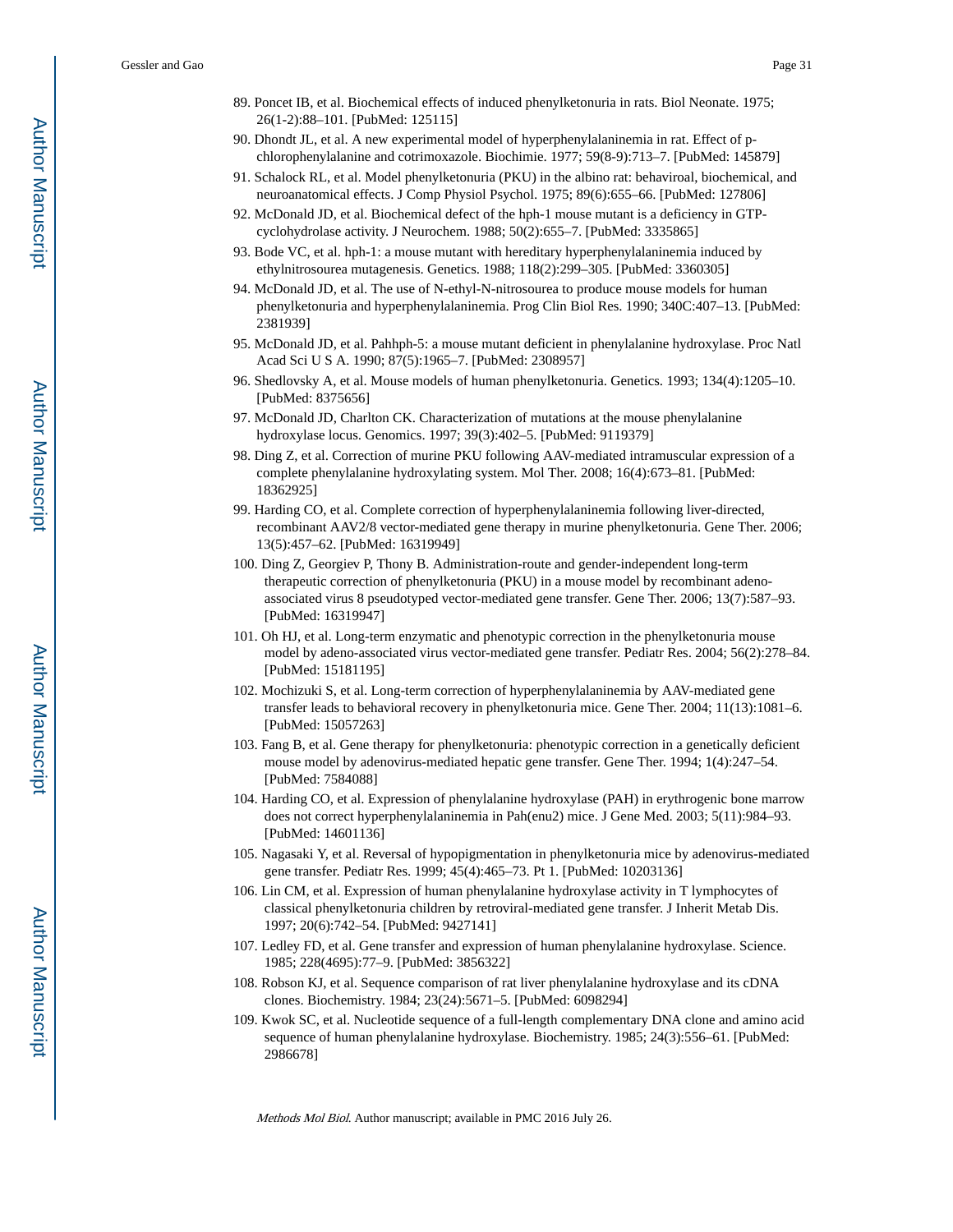- 110. Ledley FD, et al. Retroviral-mediated gene transfer of human phenylalanine hydroxylase into NIH 3T3 and hepatoma cells. Proc Natl Acad Sci U S A. 1986; 83(2):409–13. [PubMed: 3455778]
- 111. Ding Z, Harding CO, Thony B. State-of-the-art 2003 on PKU gene therapy. Mol Genet Metab. 2004; 81(1):3–8. [PubMed: 14728985]
- 112. Oh HJ, et al. Reversal of gene expression profile in the phenylketonuria mouse model after adenoassociated virus vector-mediated gene therapy. Mol Genet Metab. 2005; 86(Suppl 1):S124–32. [PubMed: 16150627]
- 113. Embury JE, et al. PKU is a reversible neurodegenerative process within the nigrostriatum that begins as early as 4 weeks of age in Pah(enu2) mice. Brain Res. 2007; 1127(1):136–50. [PubMed: 17112485]
- 114. Yagi H, et al. Complete restoration of phenylalanine oxidation in phenylketonuria mouse by a self-complementary adeno-associated virus vector. J Gene Med. 2011; 13(2):114–22. [PubMed: 21322099]
- 115. Duncan AW, Dorrell C, Grompe M. Stem cells and liver regeneration. Gastroenterology. 2009; 137(2):466–81. [PubMed: 19470389]
- 116. van Bogaert L BI. Sur une idiotie familiale avec degerescence sponglieuse de neuraxe (note preliminaire). Acta Neurol Belg. 1949; 49:572–87.
- 117. Matalon R, et al. Aspartoacylase deficiency and N-acetylaspartic aciduria in patients with Canavan disease. Am J Med Genet. 1988; 29(2):463–71. [PubMed: 3354621]
- 118. Matalon R, Michals K, Kaul R. Canavan disease: from spongy degeneration to molecular analysis. J Pediatr. 1995; 127(4):511–7. [PubMed: 7562269]
- 119. Adachi M, et al. Spongy degeneration of the central nervous system (van Bogaert and Bertrand type; Canavan's disease). A review. Hum Pathol. 1973; 4(3):331–47. [PubMed: 4593851]
- 120. Traeger EC, Rapin I. The clinical course of Canavan disease. Pediatr Neurol. 1998; 18(3):207–12. [PubMed: 9568915]
- 121. Matalon R, Michals-Matalon K. Molecular basis of Canavan disease. Eur J Paediatr Neurol. 1998; 2(2):69–76. [PubMed: 10724099]
- 122. Sreenivasan P, Purushothaman KK. Radiological Clue to Diagnosis of Canavan Disease. Indian J Pediatr. 2012; 80(1):75–7. [PubMed: 22660905]
- 123. Pradhan S, Goyal G. Teaching NeuroImages: honeycomb appearance of the brain in a patient with Canavan disease. Neurology. 2011; 76(13):e68. [PubMed: 21444896]
- 124. Francis JS, Markov V, Leone P. Dietary triheptanoin rescues oligodendrocyte loss, dysmyelination and motor function in the nur7 mouse model of Canavan disease. J Inherit Metab Dis. 2013; 37(3):369–81. [PubMed: 24288037]
- 125. Ariyannur PS, Madhavarao CN, Namboodiri AM. N-acetylaspartate synthesis in the brain: mitochondria vs. microsomes. Brain Res. 2008; 1227:34–41. [PubMed: 18621030]
- 126. Urenjak J, et al. Specific expression of N-acetylaspartate in neurons, oligodendrocyte-type-2 astrocyte progenitors, and immature oligodendrocytes in vitro. J Neurochem. 1992; 59(1):55–61. [PubMed: 1613513]
- 127. Moffett JR, et al. Immunohistochemical localization of N-acetylaspartate in rat brain. Neuroreport. 1991; 2(3):131–4. [PubMed: 1768855]
- 128. Mersmann N, et al. Aspartoacylase-lacZ knockin mice: an engineered model of Canavan disease. PLoS One. 2011; 6(5):e20336. [PubMed: 21625469]
- 129. Kirmani BF, et al. Aspartoacylase is restricted primarily to myelin synthesizing cells in the CNS: therapeutic implications for Canavan disease. Brain Res Mol Brain Res. 2002; 107(2):176–82. [PubMed: 12487123]
- 130. Baslow MH. The existence of molecular water pumps in the nervous system: a review of the evidence. Neurochem Int. 1999; 34(1):77–90. [PubMed: 10100199]
- 131. Baslow MH. Molecular water pumps and the aetiology of Canavan disease: a case of the sorcerer's apprentice. J Inherit Metab Dis. 1999; 22(2):99–101. [PubMed: 10234603]
- 132. Moffett JR, et al. N-Acetylaspartate in the CNS: from neurodiagnostics to neurobiology. Prog Neurobiol. 2007; 81(2):89–131. [PubMed: 17275978]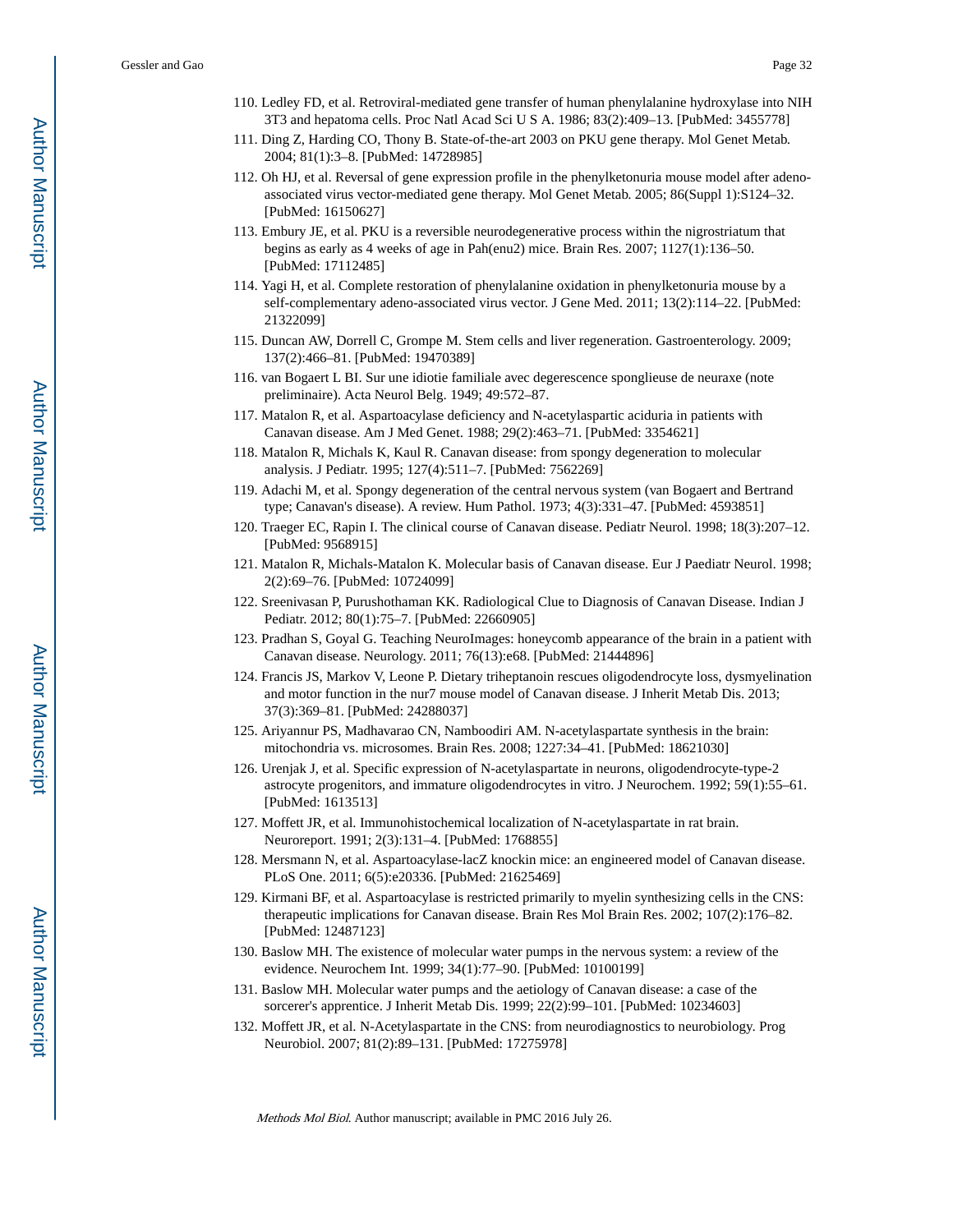- 133. Taylor DL, et al. Investigation into the role of N-acetylaspartate in cerebral osmoregulation. J Neurochem. 1995; 65(1):275–81. [PubMed: 7790871]
- 134. Davies SE, et al. Hypoosmolarity induces an increase of extracellular N-acetylaspartate concentration in the rat striatum. Neurochem Res. 1998; 23(8):1021–5. [PubMed: 9704590]
- 135. Namboodiri AM, et al. Canavan disease and the role of N-acetylaspartate in myelin synthesis. Mol Cell Endocrinol. 2006; 252(1-2):216–23. [PubMed: 16647192]
- 136. Kirmani BF, Jacobowitz DM, Namboodiri MA. Developmental increase of aspartoacylase in oligodendrocytes parallels CNS myelination. Brain Res Dev Brain Res. 2003; 140(1):105–15. [PubMed: 12524181]
- 137. D'Adamo AF Jr. Gidez LI, Yatsu FM. Acetyl transport mechanisms. Involvement of N-acetyl aspartic acid in de novo fatty acid biosynthesis in the developing rat brain. Exp Brain Res. 1968; 5(4):267–73. [PubMed: 5712694]
- 138. Pliss L, et al. Morphology and ultrastructure of rat hippocampal formation after i.c.v. administration of N-acetyl-L-aspartyl-L-glutamate. Neuroscience. 2003; 122(1):93–101. [PubMed: 14596851]
- 139. Kitada K, et al. Accumulation of N-acetyl-L-aspartate in the brain of the tremor rat, a mutant exhibiting absence-like seizure and spongiform degeneration in the central nervous system. J Neurochem. 2000; 74(6):2512–9. [PubMed: 10820213]
- 140. Akimitsu T, et al. Epileptic seizures induced by N-acetyl-L-aspartate in rats: in vivo and in vitro studies. Brain Res. 2000; 861(1):143–50. [PubMed: 10751574]
- 141. Kolodziejczyk K, et al. The effect of N-acetyl-aspartyl-glutamate and N-acetyl-aspartate on white matter oligodendrocytes. Brain. 2009; 132:1496–508. Pt 6. [PubMed: 19383832]
- 142. Surendran S. Upregulation of N-acetylaspartic acid resulting nitric oxide toxicity induces aspartoacylase mutations and protein interaction to cause pathophysiology seen in Canavan disease. Med Hypotheses. 2010; 75(6):533–4. [PubMed: 20673702]
- 143. Surendran S, Bhatnagar M. Upregulation of N-acetylaspartic acid induces oxidative stress to contribute in disease pathophysiology. Int J Neurosci. 2011; 121(6):305–9. [PubMed: 21348802]
- 144. Francis JS, et al. Aspartoacylase supports oxidative energy metabolism during myelination. J Cereb Blood Flow Metab. 2012; 32(9):1725–36. [PubMed: 22617649]
- 145. Matalon R, et al. Knock-out mouse for Canavan disease: a model for gene transfer to the central nervous system. J Gene Med. 2000; 2(3):165–75. [PubMed: 10894262]
- 146. Ahmed SS, et al. A Single Intravenous rAAV Injection as Late as P20 Achieves Efficacious and Sustained CNS Gene Therapy in Canavan Mice. Mol Ther. 2013; 21:2136–47. [PubMed: 23817205]
- 147. Traka M, et al. Nur7 is a nonsense mutation in the mouse aspartoacylase gene that causes spongy degeneration of the CNS. J Neurosci. 2008; 28(45):11537–49. [PubMed: 18987190]
- 148. Kile BT, et al. Functional genetic analysis of mouse chromosome 11. Nature. 2003; 425(6953): 81–6. [PubMed: 12955145]
- 149. Carpinelli MR, et al. A new mouse model of Canavan leukodystrophy displays hearing impairment due to central nervous system dysmyelination. Dis Model Mech. 2014; 7(6):649–57. [PubMed: 24682784]
- 150. Kaul R, et al. Cloning of the human aspartoacylase cDNA and a common missense mutation in Canavan disease. Nat Genet. 1993; 5(2):118–23. [PubMed: 8252036]
- 151. Leone P, et al. Global CNS gene transfer for a childhood neurogenetic enzyme deficiency: Canavan disease. Curr Opin Mol Ther. 1999; 1(4):487–92. [PubMed: 11713764]
- 152. Leone P, et al. Aspartoacylase gene transfer to the mammalian central nervous system with therapeutic implications for Canavan disease. Ann Neurol. 2000; 48(1):27–38. [PubMed: 10894213]
- 153. Janson C, et al. Clinical protocol. Gene therapy of Canavan disease: AAV-2 vector for neurosurgical delivery of aspartoacylase gene (ASPA) to the human brain. Hum Gene Ther. 2002; 13(11):1391–412. [PubMed: 12162821]
- 154. Matalon R, et al. Adeno-associated virus-mediated aspartoacylase gene transfer to the brain of knockout mouse for canavan disease. Mol Ther. 2003; 7(5):580–7. Pt 1. [PubMed: 12718900]